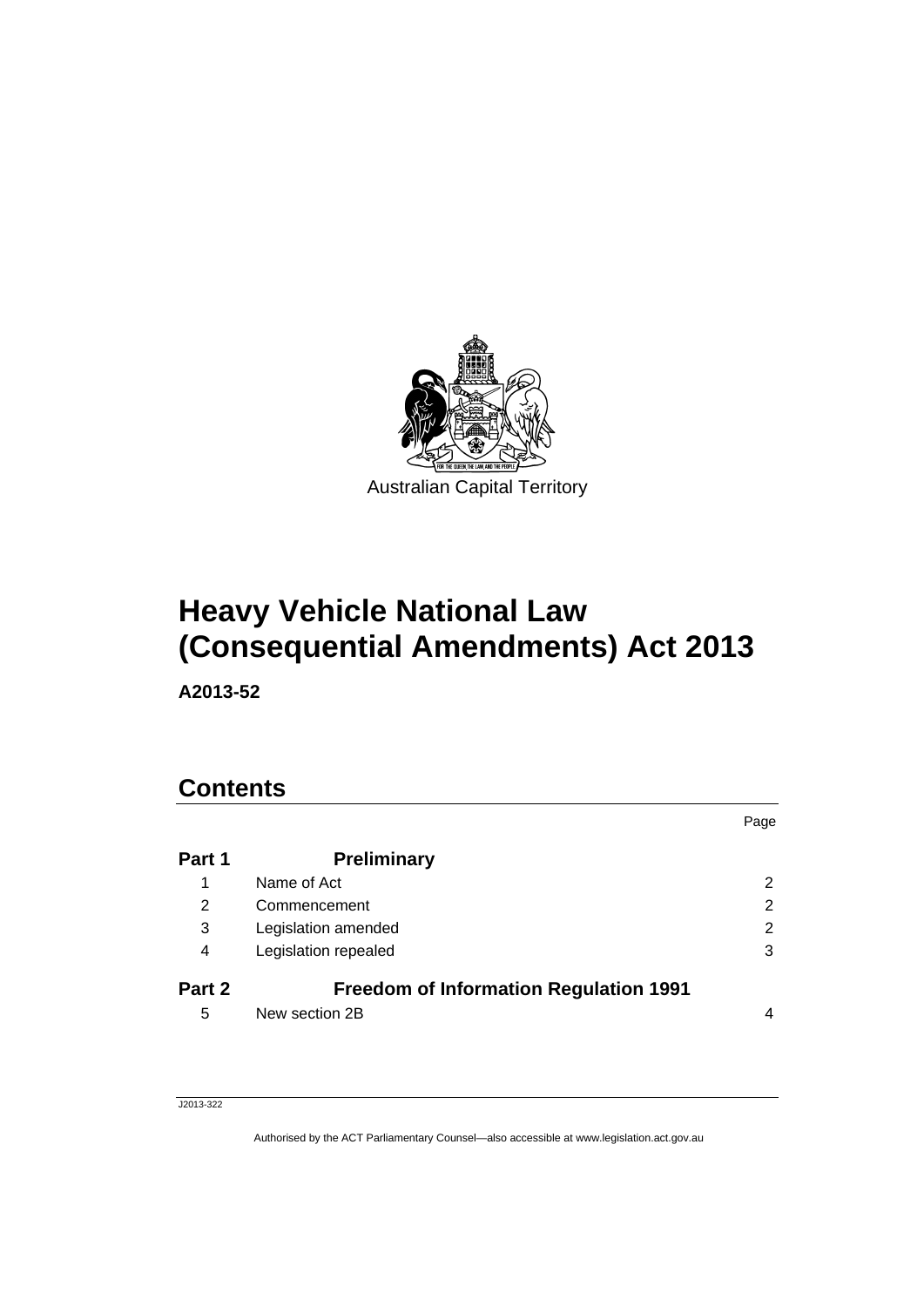|                |                                                                                                       | Page           |
|----------------|-------------------------------------------------------------------------------------------------------|----------------|
| Part 3<br>6    | <b>Legislation Act 2001</b><br>Dictionary, part 1, new definition of Heavy Vehicle National Law (ACT) | 5              |
| Part 4         | <b>Magistrates Court Act 1930</b>                                                                     |                |
| $\overline{7}$ | Meaning of prescribed offence for pt 3.7<br>New section 116AA (1) (ab)                                | 6              |
| 8              | Section 116AA (2), definition of road transport legislation,<br>paragraph (c)                         | 6              |
| Part 5         | Road Transport (Alcohol and Drugs) Act 1977                                                           |                |
| 9              | Name of Act<br>Section 1, note 2                                                                      | $\overline{7}$ |
| 10             | Section 1, note 3                                                                                     | 7              |
| 11             | Meaning of special driver<br>Section 4B (3), definition of heavy vehicle                              | 7              |
| Part 6         | <b>Road Transport (Driver Licensing) Act 1999</b>                                                     |                |
| 12             | Name of Act<br>Section 1, note 2                                                                      | 8              |
| 13             | Section 1, note 3                                                                                     | 8              |
| 14             | Driver must be licensed<br>Section 31 (10), notes                                                     | 9              |
| Part 7         | <b>Road Transport (Driver Licensing)</b><br><b>Regulation 2000</b>                                    |                |
| 15             | Vehicles authorised to be driven by licence classes<br>Section $9(3)(b)$                              | 10             |
| 16             | Heavy vehicle learners<br>Section 23, notes 3 and 4                                                   | 10             |
| 17             | When authority may vary, suspend or cancel driver licences<br>Section 87, note 2                      | 11             |
| Part 8         | <b>Road Transport (General) Act 1999</b>                                                              |                |
| 18             | Name of Act                                                                                           |                |
|                | Section 1, note 2                                                                                     | 12             |
| 19             | Section 1, note 3                                                                                     | 12             |
| contents 2     | Heavy Vehicle National Law (Consequential Amendments)<br>Act 2013                                     | A2013-52       |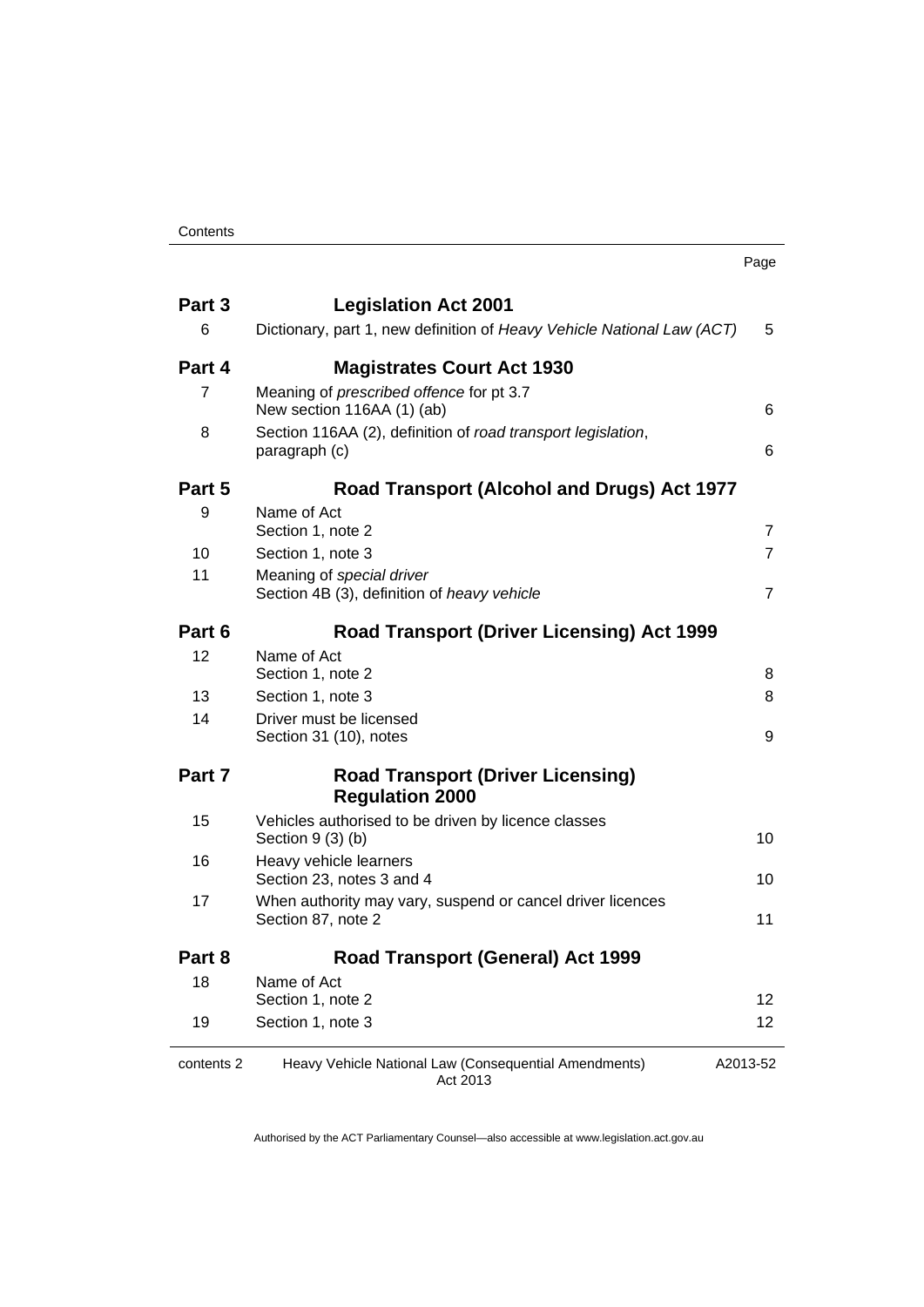| Contents |
|----------|
|----------|

|    |                                                                                                 | Page            |
|----|-------------------------------------------------------------------------------------------------|-----------------|
| 20 | What is the road transport legislation?<br>Section 6 (d)                                        | 12 <sup>2</sup> |
| 21 | Sections 20 (1) and 21, notes                                                                   | 12              |
| 22 | Definitions-pt 3<br>Section 21A, new definition of heavy vehicle infringement notice<br>offence | 12              |
| 23 | Infringement notices<br>Section 24 (1) and (2)                                                  | 13              |
| 24 | New section 24 (5)                                                                              | 13              |
| 25 | Infringement notice-payment of penalty etc<br>Section 26, note 3                                | 14              |
| 26 | Action on service of reminder notice-payment of penalty etc<br>Section 28, note 2               | 14              |
| 27 | Time for beginning prosecution for infringement notice offence<br>Section 31                    | 14              |
| 28 | Section 31, new note                                                                            | 15              |
| 29 | Infringement notice—effect of penalty payment etc<br>Section 39 (1) (a) (iii) (B)               | 15              |
| 30 | Section 39 (1) (c) (iii) (B)                                                                    | 15              |
| 31 | Suspension for nonpayment of infringement notice penalties<br>Section 44 (1) (a)                | 15              |
| 32 | Section 44 (1) (a), new note                                                                    | 15              |
| 33 | Procedure if liability disputed<br>Section 53 (2)                                               | 16              |
| 34 | Section 53 (4)                                                                                  | 16              |
| 35 | Section 53 (5)                                                                                  | 16              |
| 36 | Section 53 (6) and note                                                                         | 17              |
| 37 | Authorised people for infringement notice offences<br>Section 53A (1)                           | 17              |
| 38 | Section 53A (1), new note                                                                       | 17              |
| 39 | Section 53A (2)                                                                                 | 17              |
| 40 | Section 53A (3)                                                                                 | 18              |
| 41 | Delegation of administering authority's functions<br>New section $54(1)(d)$                     | 19              |

Heavy Vehicle National Law (Consequential Amendments) Act 2013

contents 3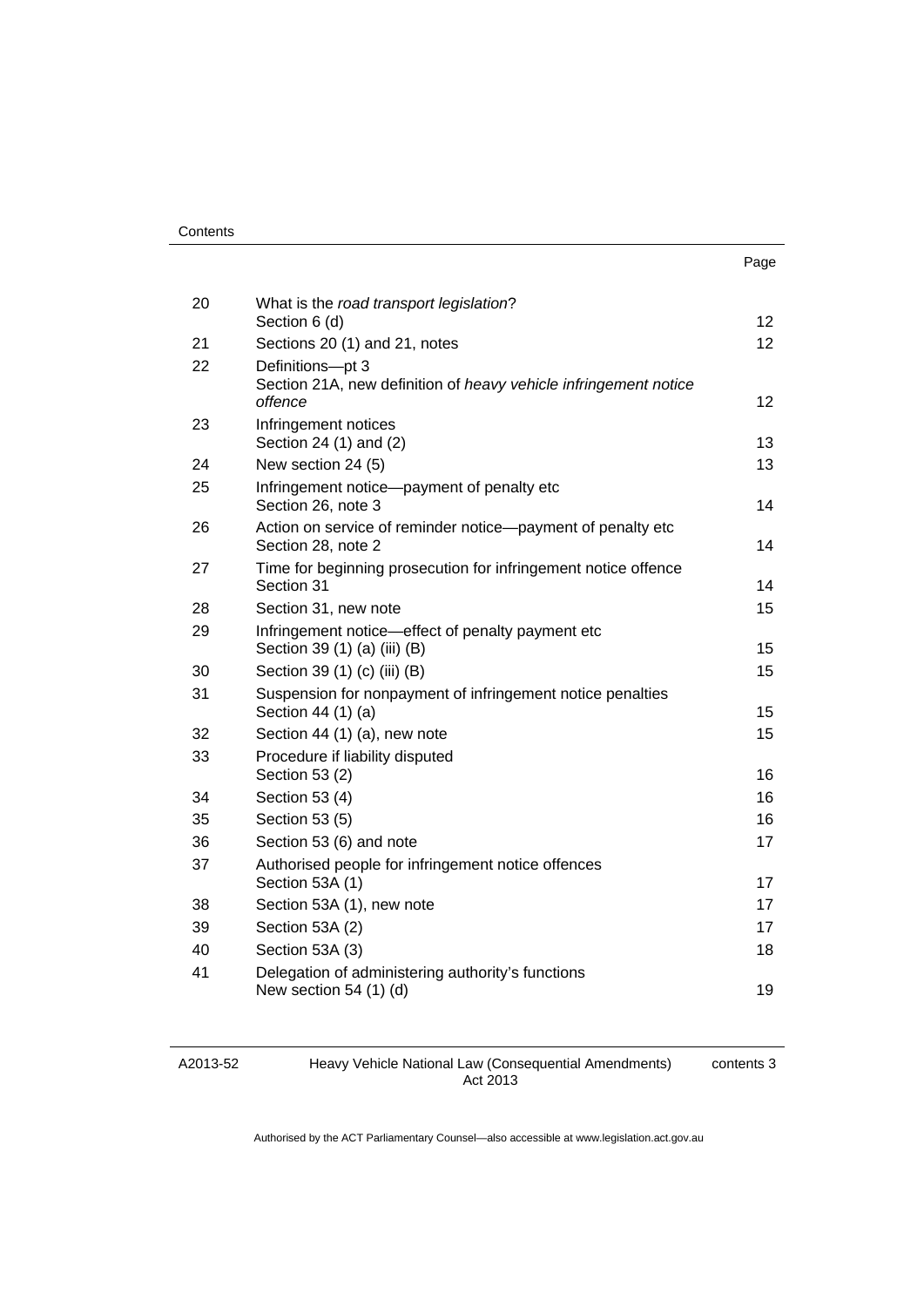| . .<br>× | ۰.<br>× |
|----------|---------|

| Police officer or authorised person may require name, date of birth,<br>address and driver licence-driver or rider | 19                                                                                                                                                                                                                                                                                                                 |
|--------------------------------------------------------------------------------------------------------------------|--------------------------------------------------------------------------------------------------------------------------------------------------------------------------------------------------------------------------------------------------------------------------------------------------------------------|
| Police officer or authorised person may require people to disclose                                                 |                                                                                                                                                                                                                                                                                                                    |
| identity of driver<br>Section 60 (1), new note                                                                     | 19                                                                                                                                                                                                                                                                                                                 |
| Court may order disqualification for other offences<br>Section 64, note                                            | 19                                                                                                                                                                                                                                                                                                                 |
| Determination of fees, charges and other amounts<br>Section 96 (5), new definition of road transport legislation   | 20                                                                                                                                                                                                                                                                                                                 |
| Dictionary, new definition of heavy vehicle infringement notice offence                                            | 20                                                                                                                                                                                                                                                                                                                 |
| Dictionary, definition of <i>infringement notice</i>                                                               | 20                                                                                                                                                                                                                                                                                                                 |
|                                                                                                                    |                                                                                                                                                                                                                                                                                                                    |
|                                                                                                                    |                                                                                                                                                                                                                                                                                                                    |
| Schedule 1, parts 1.6A and 1.6B                                                                                    | 21                                                                                                                                                                                                                                                                                                                 |
| <b>Road Transport (Offences) Regulation 2005</b>                                                                   |                                                                                                                                                                                                                                                                                                                    |
| Identifying particulars for authorised person for infringement notice<br>offence-pt 2                              | 22                                                                                                                                                                                                                                                                                                                 |
| Infringement notice penalties—Act, dict, def infringement notice<br>penalty, par (a)                               | 22                                                                                                                                                                                                                                                                                                                 |
|                                                                                                                    |                                                                                                                                                                                                                                                                                                                    |
|                                                                                                                    | 22                                                                                                                                                                                                                                                                                                                 |
| New section $8(3)$ and $(4)$                                                                                       | 23                                                                                                                                                                                                                                                                                                                 |
| Sections 9 to 11                                                                                                   | 23                                                                                                                                                                                                                                                                                                                 |
| Infringement notices-service-Act, s 24 (2)<br>Section 12 (2) (b) (ii) and (3) (b) (ii)                             | 24                                                                                                                                                                                                                                                                                                                 |
| Infringement notices-contents-Act, s 25<br>Section 14A (2) (f)                                                     | 24                                                                                                                                                                                                                                                                                                                 |
| Section $14A(2)(q)$                                                                                                | 25                                                                                                                                                                                                                                                                                                                 |
| Reminder notices-contents-Act, s 27 (3)                                                                            |                                                                                                                                                                                                                                                                                                                    |
| Section 14B (1) (p)                                                                                                | 25                                                                                                                                                                                                                                                                                                                 |
|                                                                                                                    |                                                                                                                                                                                                                                                                                                                    |
|                                                                                                                    | Section 58 (1), new note<br><b>Road Transport (General) Regulation 2000</b><br>Internally reviewable decisions<br>New section 4D, definition of <i>identifying particulars</i> , paragraph (c)<br>Section 6 (2)<br>Administering authority-Act, dict, def administering authority<br>Section $8(1)(c)(i)$ and (ii) |

contents 4 Heavy Vehicle National Law (Consequential Amendments) Act 2013

A2013-52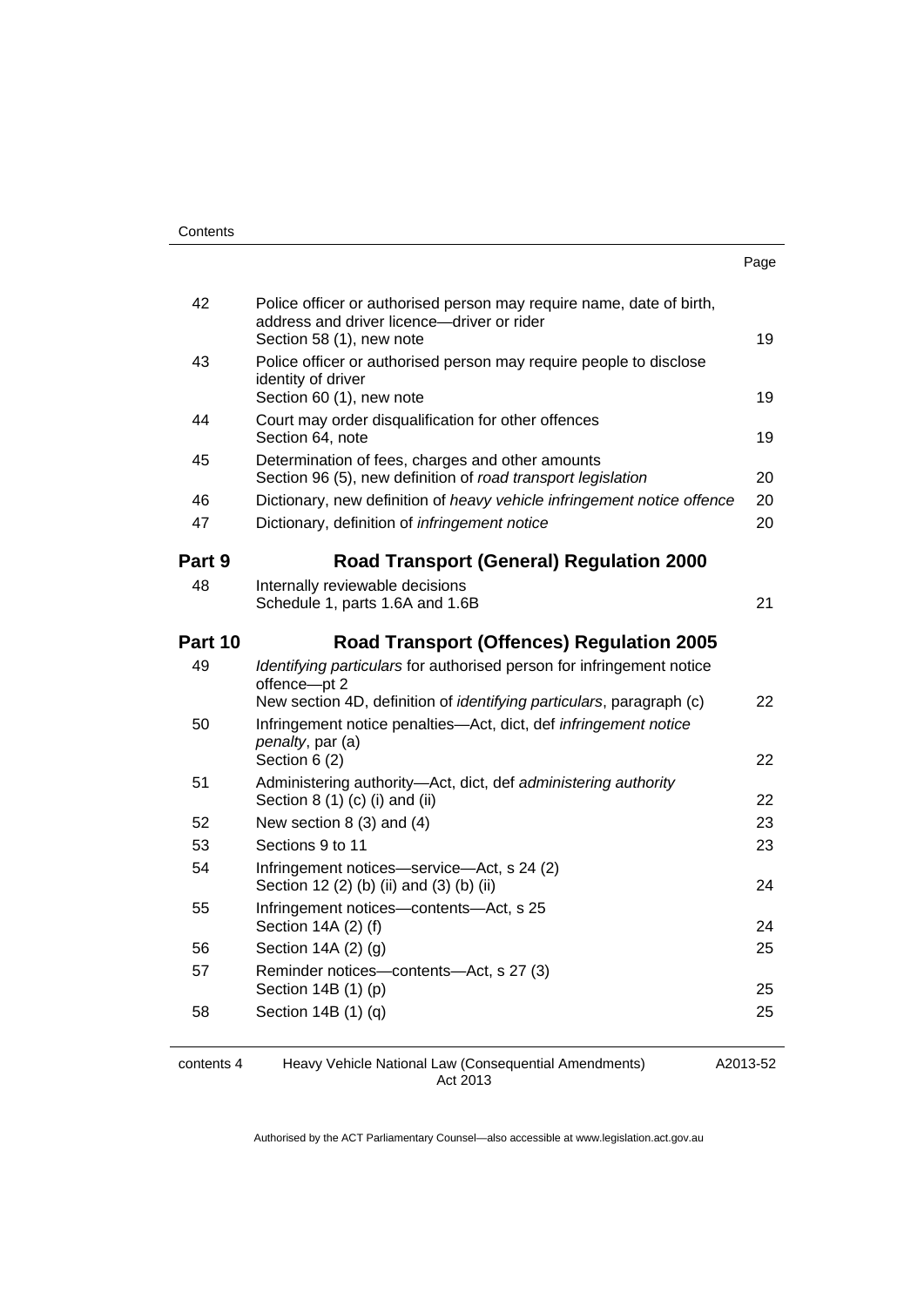| Contents |
|----------|
|----------|

|                |                                                                                                      | Page |
|----------------|------------------------------------------------------------------------------------------------------|------|
| 59             | Short descriptions, penalties and demerit points<br>Schedule 1, new parts 1.2A and 1.2B              | 26   |
| 60             | Schedule 1, parts 1.8A and 1.8B                                                                      | 61   |
| Part 11        | <b>Road Transport (Public Passenger Services)</b><br><b>Act 2001</b>                                 |      |
| 61             | Name of Act<br>Section 1, note 2                                                                     | 62   |
| 62             | Section 1, note 3                                                                                    | 62   |
| Part 12        | <b>Road Transport (Safety and Traffic</b><br><b>Management) Act 1999</b>                             |      |
| 63             | Name of Act<br>Section 1, note 2                                                                     | 63   |
| 64             | Section 1, note 3                                                                                    | 63   |
| <b>Part 13</b> | <b>Road Transport (Safety and Traffic</b><br><b>Management) Regulation 2000</b>                      |      |
| 65             | General<br>Division 2.2.1 heading, note 3, table, item 8, column 3                                   | 64   |
| 66             | ARR dict-definitions for dictionary<br>Section 33 (1), definition of oversize vehicle, paragraph (a) | 64   |
| Part 14        | Road Transport (Third-Party Insurance) Act<br>2008                                                   |      |
| 67             | Name of Act<br>Section 1, note 2                                                                     | 65   |
| 68             | Section 1, note 3                                                                                    | 65   |

A2013-52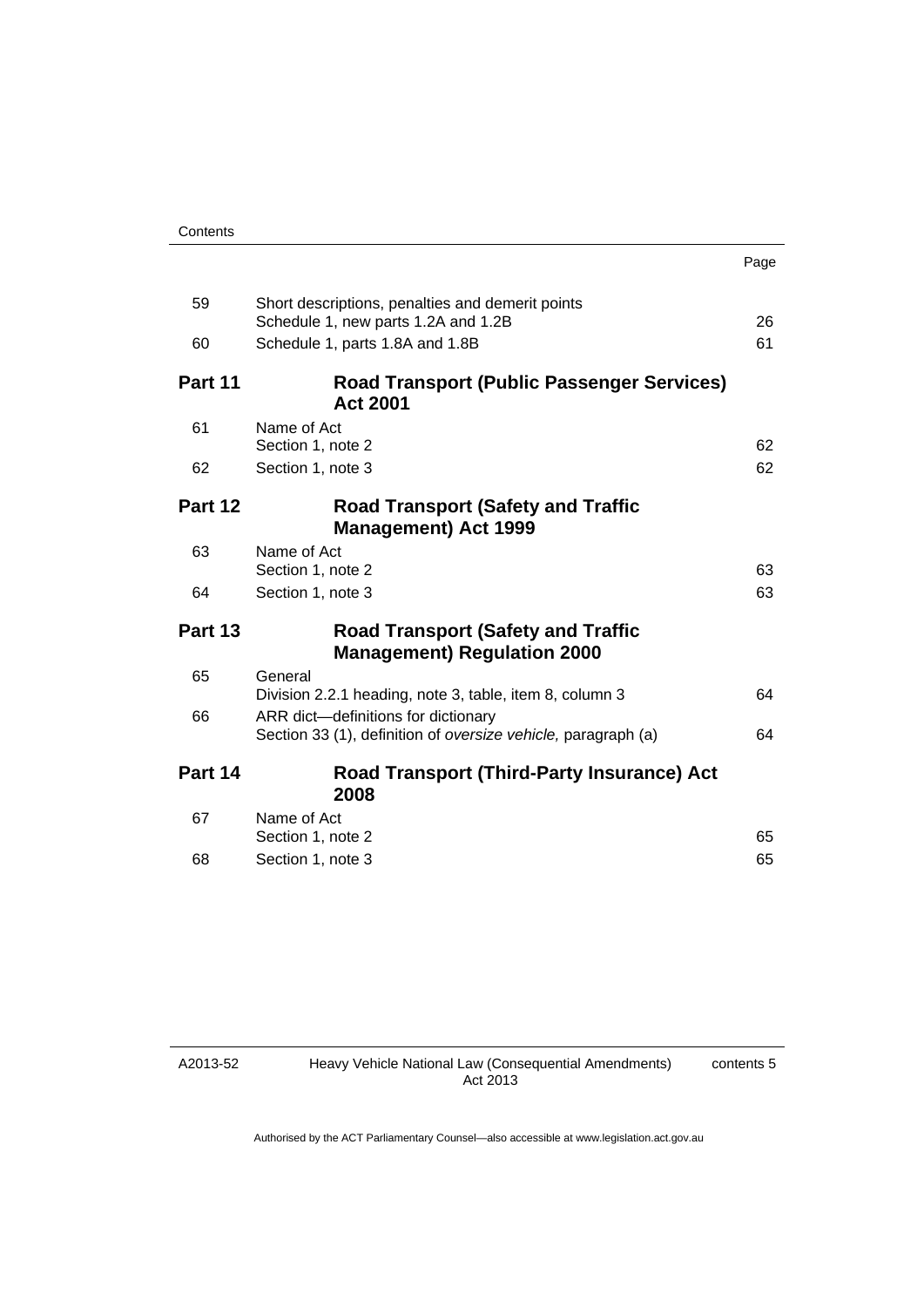Page

| Part 15 | <b>Road Transport (Vehicle Registration)</b><br><b>Act 1999</b> |    |
|---------|-----------------------------------------------------------------|----|
| 69      | Name of Act<br>Section 1, note 2                                | 66 |
| 70      | Section 1, note 3                                               | 66 |
| 71      | Dictionary, definition of vehicle standard                      | 66 |

contents 6 Heavy Vehicle National Law (Consequential Amendments) Act 2013

A2013-52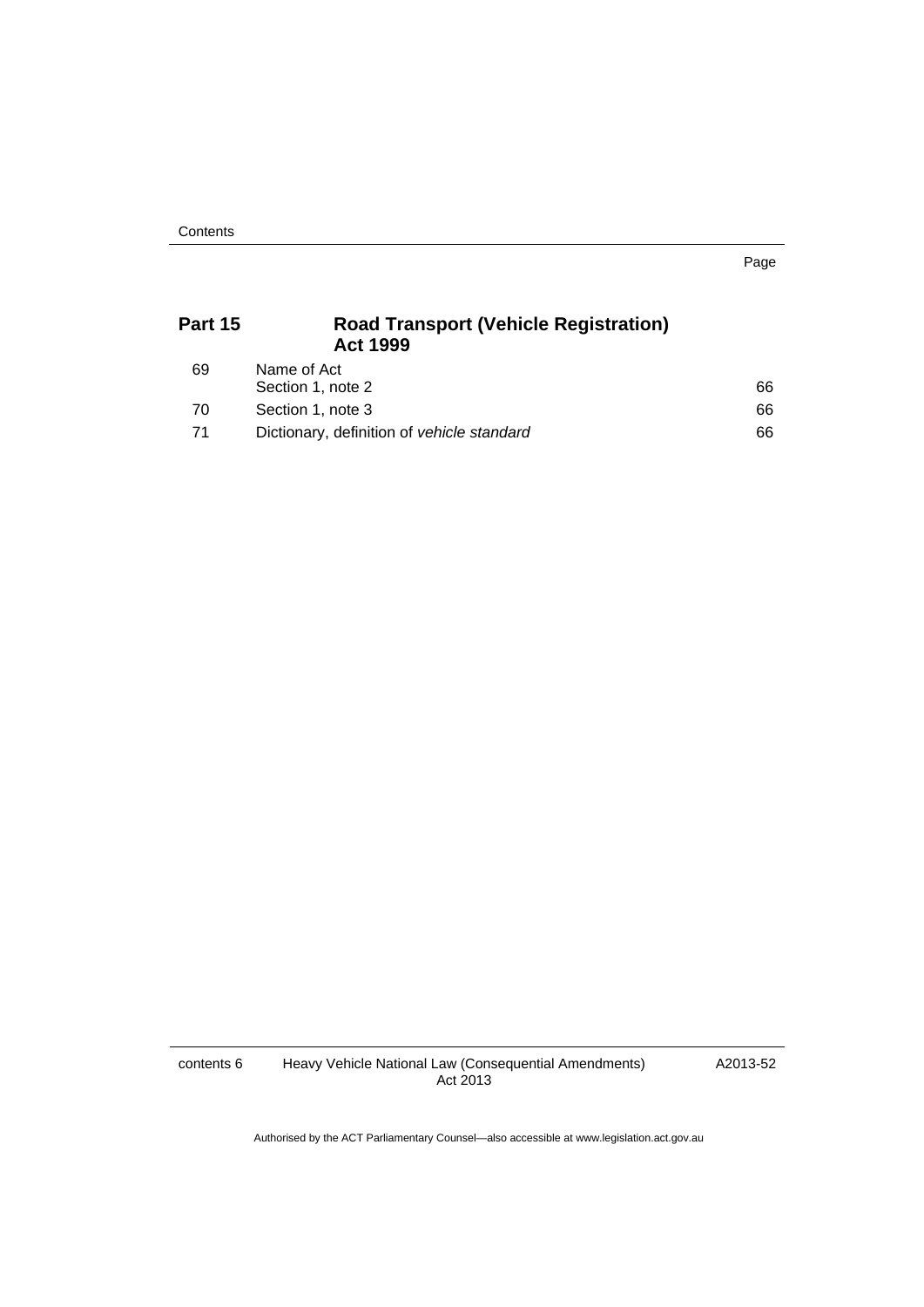

# **Heavy Vehicle National Law (Consequential Amendments) Act 2013**

**A2013-52** 

Ī

An Act to amend legislation because of the enactment of the *Heavy Vehicle National Law (ACT) Act 2013*, and for other purposes

The Legislative Assembly for the Australian Capital Territory enacts as follows:

J2013-322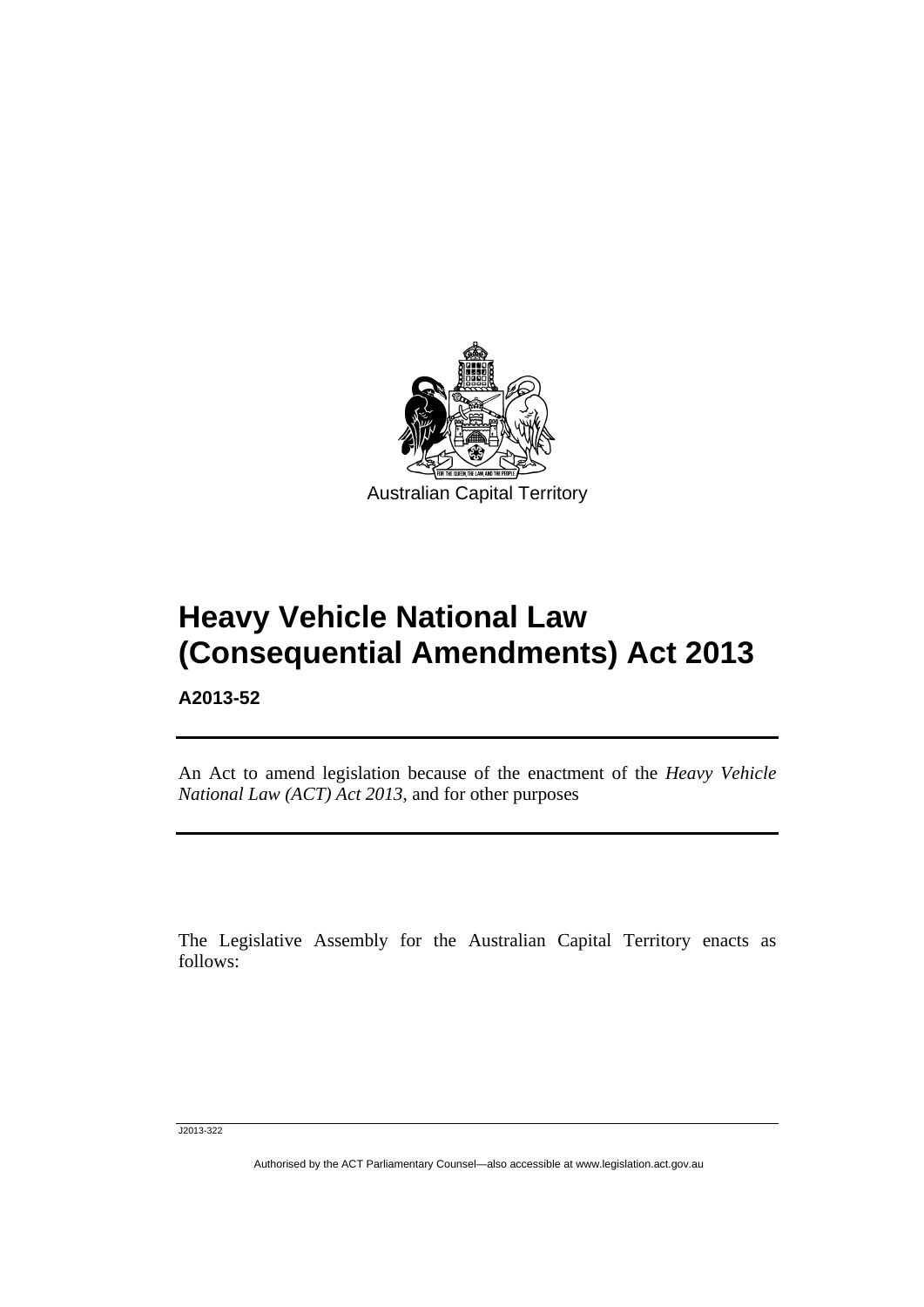#### Part 1 **Preliminary**

Section 1

## <span id="page-7-1"></span><span id="page-7-0"></span>**Part 1** Preliminary

## **1 Name of Act**

This Act is the *Heavy Vehicle National Law (Consequential Amendments) Act 2013*.

### <span id="page-7-2"></span>**2 Commencement**

This Act commences on the commencement of the *Heavy Vehicle National Law (ACT) Act 2013*, section 7 (Application of Heavy Vehicle National Law).

*Note* The naming and commencement provisions automatically commence on the notification day (see [Legislation Act,](http://www.legislation.act.gov.au/a/2001-14) s 75 (1)).

#### <span id="page-7-3"></span>**3 Legislation amended**

This Act amends the following legislation:

- *[Freedom of Information Regulation 1991](http://www.legislation.act.gov.au/sl/1991-3)*
- *[Legislation Act 2001](http://www.legislation.act.gov.au/a/2001-14)*
- *[Magistrates Court Act 1930](http://www.legislation.act.gov.au/a/1930-21)*
- *[Road Transport \(Alcohol and Drugs\) Act 1977](http://www.legislation.act.gov.au/a/1977-17)*
- *[Road Transport \(Driver Licensing\) Act 1999](http://www.legislation.act.gov.au/a/1999-78)*
- *[Road Transport \(Driver Licensing\) Regulation 2000](http://www.legislation.act.gov.au/sl/2000-14)*
- *[Road Transport \(General\) Act 1999](http://www.legislation.act.gov.au/a/1999-77)*
- *[Road Transport \(General\) Regulation 2000](http://www.legislation.act.gov.au/sl/2000-13)*
- *[Road Transport \(Offences\) Regulation 2005](http://www.legislation.act.gov.au/sl/2005-11)*
- *[Road Transport \(Public Passenger Services\) Act 2001](http://www.legislation.act.gov.au/a/2001-62/default.asp)*
- *[Road Transport \(Safety and Traffic Management\) Act 1999](http://www.legislation.act.gov.au/a/1999-80)*
- *[Road Transport \(Safety and Traffic Management\)](http://www.legislation.act.gov.au/sl/2000-10)  [Regulation 2000](http://www.legislation.act.gov.au/sl/2000-10)*

page 2 Heavy Vehicle National Law (Consequential Amendments) Act 2013

A2013-52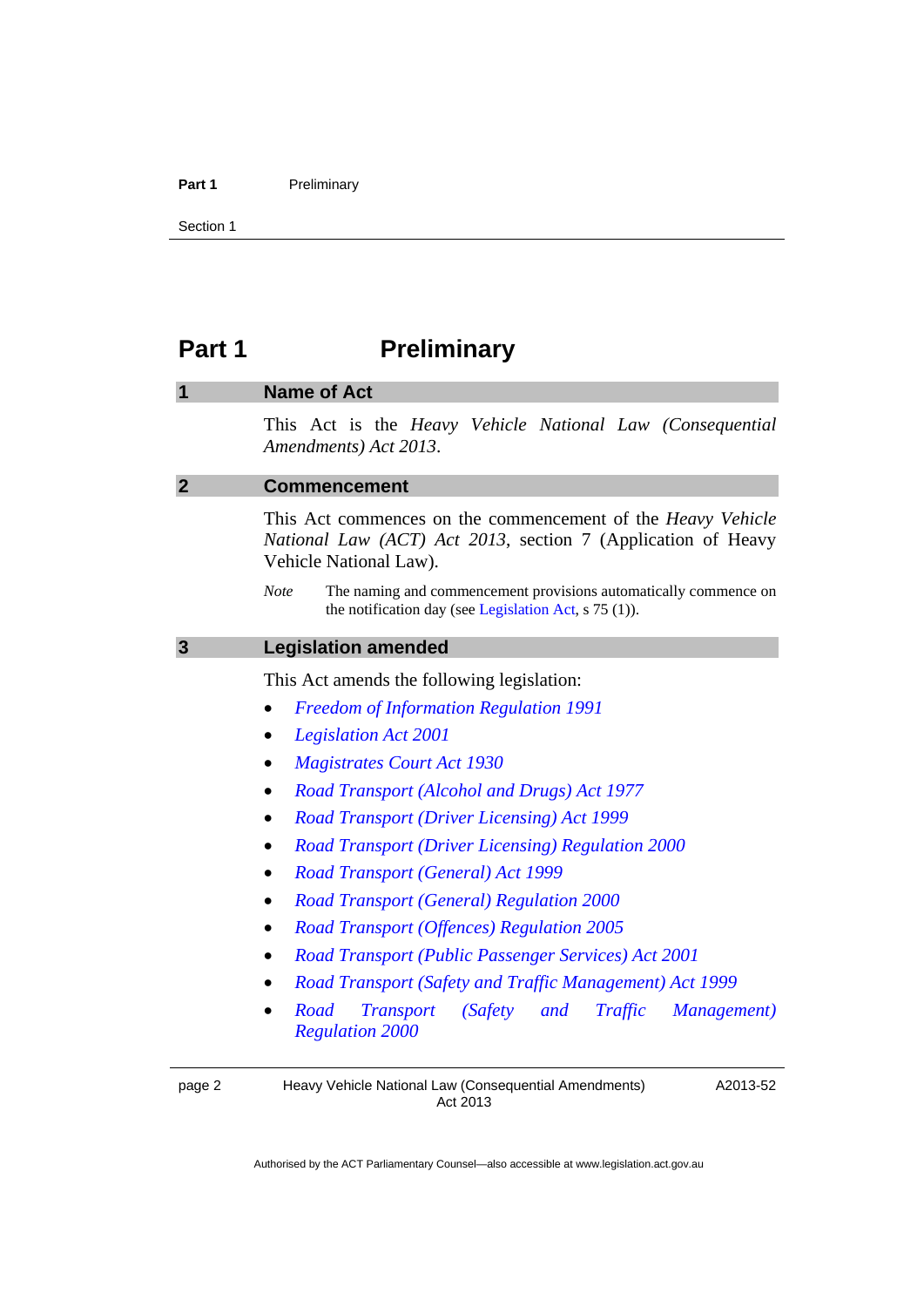- *[Road Transport \(Third-Party Insurance\) Act 2008](http://www.legislation.act.gov.au/a/2008-1)*
- *[Road Transport \(Vehicle Registration\) Act 1999](http://www.legislation.act.gov.au/a/1999-81)*.

## <span id="page-8-0"></span>**4 Legislation repealed**

### (1) The following legislation is repealed:

- *[Road Transport \(Mass, Dimensions and Loading\) Act 2009](http://www.legislation.act.gov.au/a/2009-22)* (A2009-22)
- *[Road Transport \(Mass, Dimensions and Loading\)](http://www.legislation.act.gov.au/sl/2010-4)  [Regulation 2010](http://www.legislation.act.gov.au/sl/2010-4)* (SL2010-4)
- *[Road Transport \(General\) \(Restricted Access Vehicle Route](http://www.legislation.act.gov.au/di/2010-23/default.asp)  [Access Permit Fees\) Determination 2010 \(No 1\)](http://www.legislation.act.gov.au/di/2010-23/default.asp)* (DI2010-23).
- (2) All other legislative instruments under the *[Road Transport \(Mass,](http://www.legislation.act.gov.au/a/2009-22)  [Dimensions and Loading\) Act 2009](http://www.legislation.act.gov.au/a/2009-22)* are repealed.

A2013-52

page 3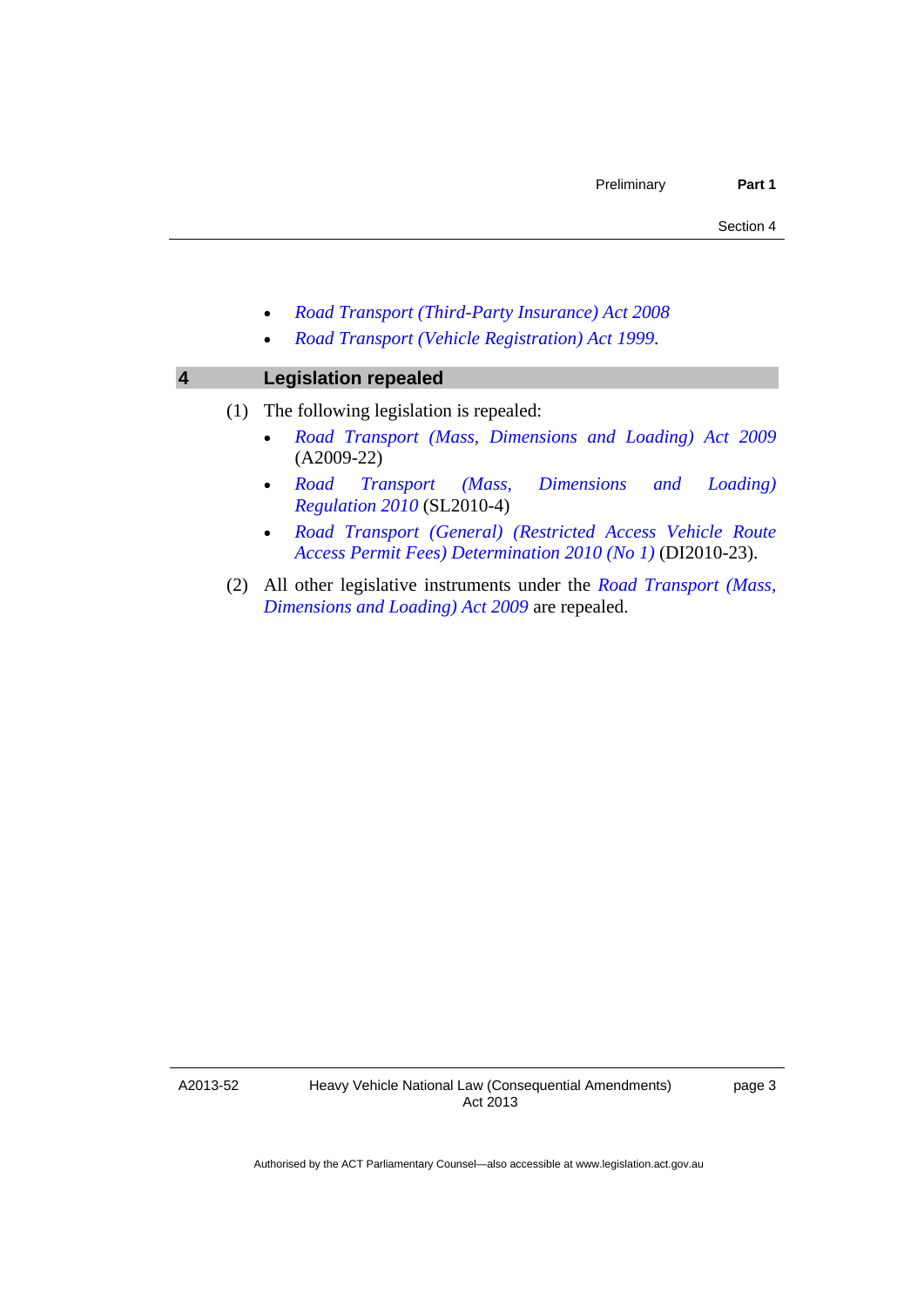Section 5

## <span id="page-9-0"></span>**Part 2 Freedom of Information Regulation 1991**

## <span id="page-9-1"></span>**5 New section 2B**  *insert*  **2B Regulator and Board not prescribed authorities—Act, dict, def** *prescribed authority***, par (a) (ii)**  (1) The Regulator and Board are not prescribed authorities. (2) In this section:

*Board*—see the *Heavy Vehicle National Law (ACT)*, section 5. *Regulator*—see the *Heavy Vehicle National Law (ACT)*, section 5.

A2013-52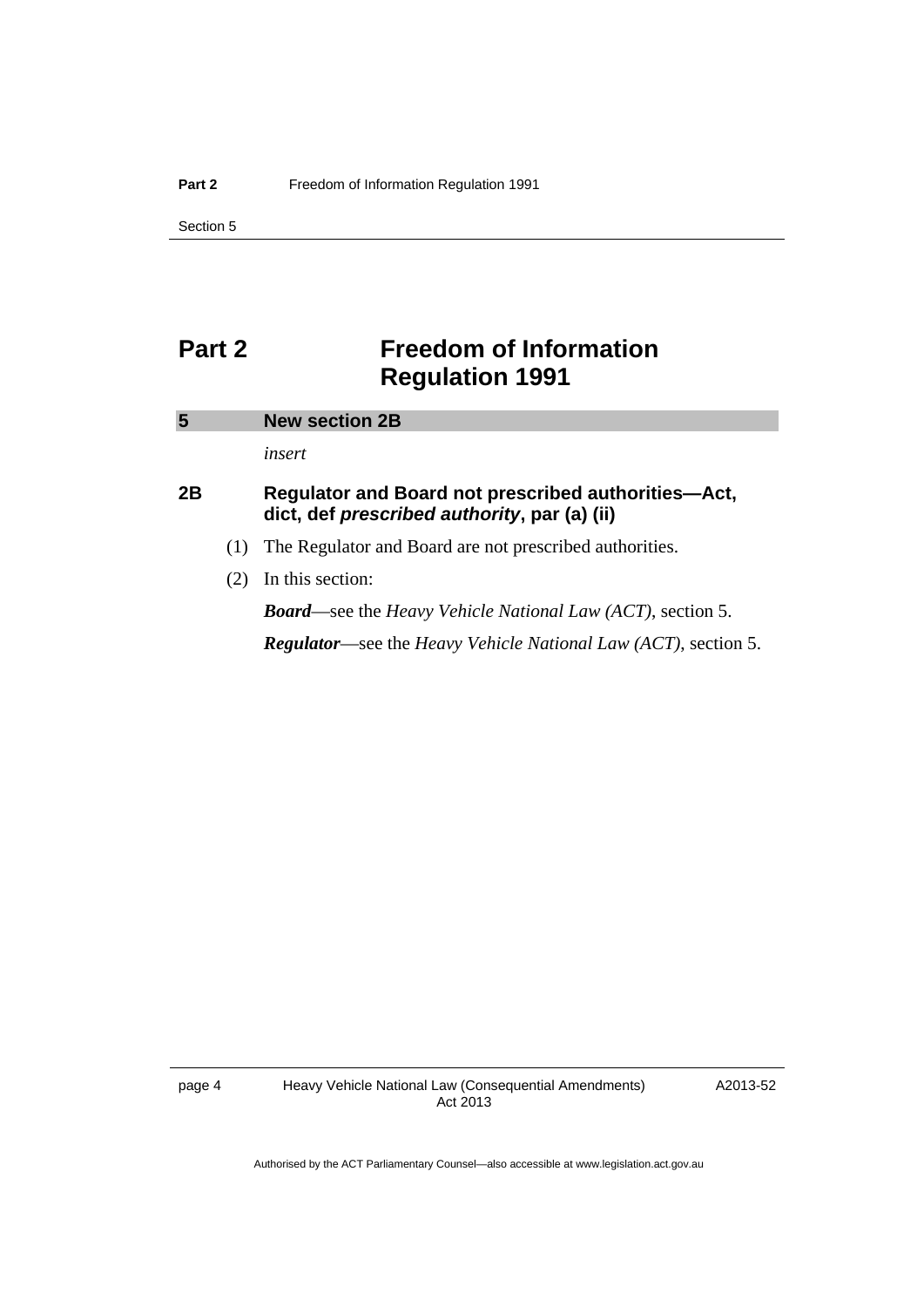## <span id="page-10-0"></span>**Part 3 Legislation Act 2001**

## <span id="page-10-1"></span>**6 Dictionary, part 1, new definition of** *Heavy Vehicle National Law (ACT)*

*insert* 

*Heavy Vehicle National Law (ACT)* means the provisions applying in the ACT because of the *Heavy Vehicle National Law (ACT) Act 2013*, section 7 (Application of Heavy Vehicle National Law).

A2013-52

page 5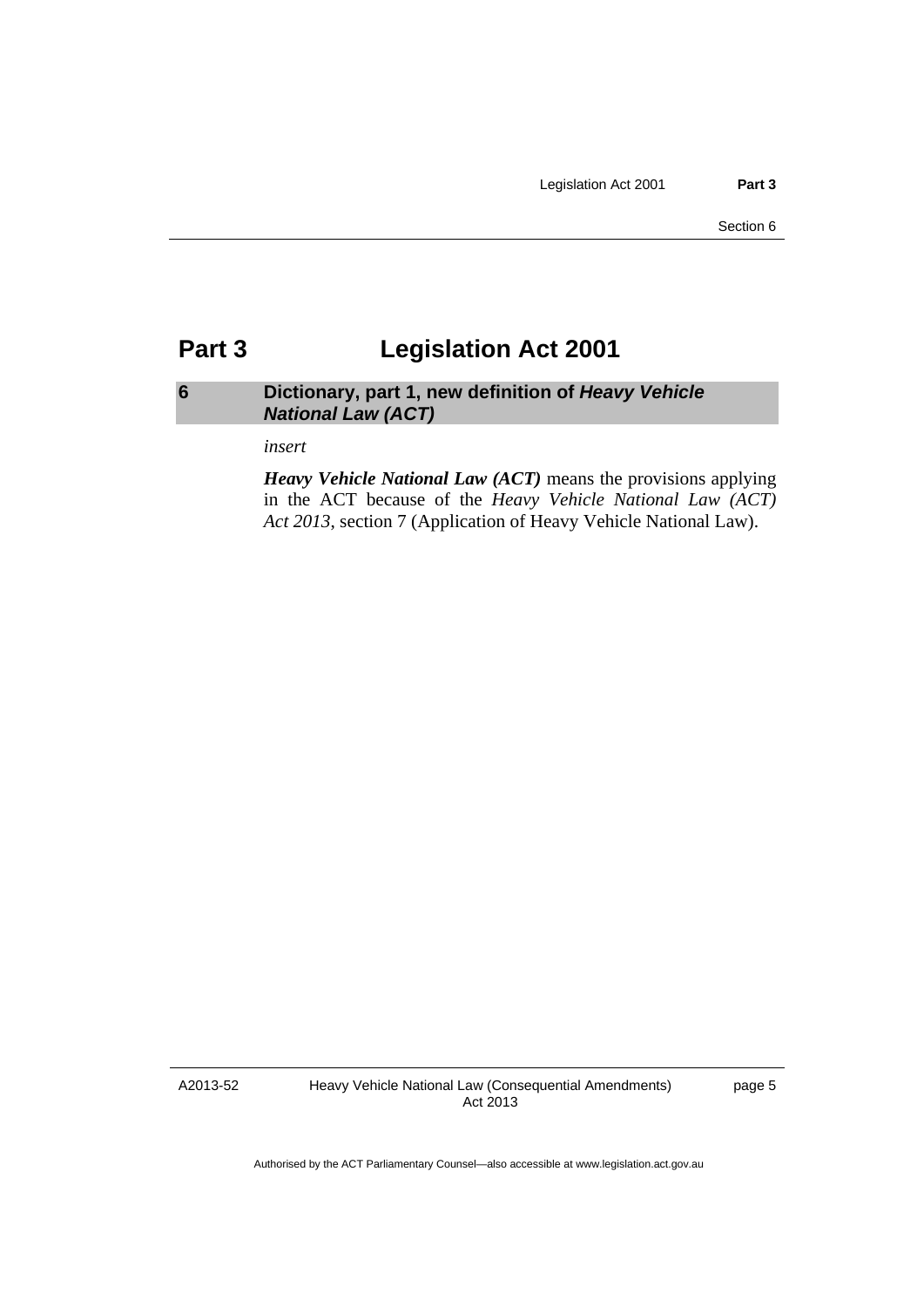Section 7

## <span id="page-11-0"></span>**Part 4 Magistrates Court Act 1930**

## <span id="page-11-1"></span>**7 Meaning of** *prescribed offence* **for pt 3.7 New section 116AA (1) (ab)**

#### *insert*

 (ab) for an offence against the *Heavy Vehicle National Law (ACT)*—the maximum fine that can be imposed on the person for the offence is \$3 000 or another amount prescribed by regulation; or

## <span id="page-11-2"></span>**8 Section 116AA (2), definition of** *road transport legislation***, paragraph (c)**

*omit* 

A2013-52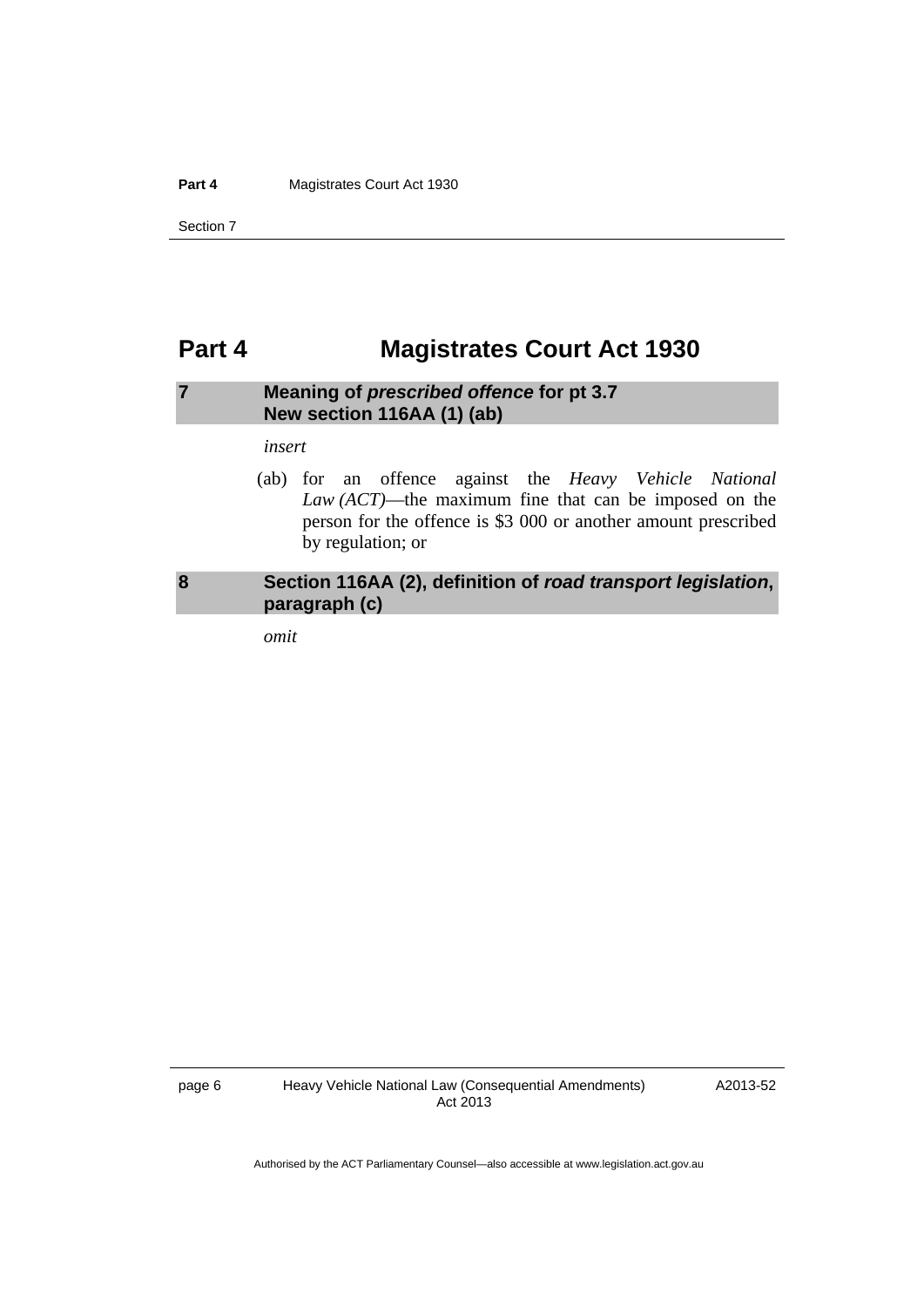## <span id="page-12-0"></span>**Part 5 Road Transport (Alcohol and Drugs) Act 1977**

<span id="page-12-1"></span>

| 9 | <b>Name of Act</b> |
|---|--------------------|
|   | Section 1, note 2  |
|   |                    |

*omit* 

*[Road Transport \(Mass, Dimensions and Loading\) Act 2009](http://www.legislation.act.gov.au/a/2009-22)*

<span id="page-12-2"></span>

| 10 |            | Section 1, note 3                                                                                                                                                    |
|----|------------|----------------------------------------------------------------------------------------------------------------------------------------------------------------------|
|    | substitute |                                                                                                                                                                      |
|    | Note 3     | Other laws dealing with road transport include the <i>Dangerous Goods</i><br>(Road Transport) Act 2009 and the Heavy Vehicle National Law (ACT).                     |
|    | Note 4     | A reference to an Act includes a reference to the statutory instruments<br>made or in force under the Act, including any regulation (see<br>Legislation Act, s 104). |
| 11 |            | Maaning of engrisl driver                                                                                                                                            |

## <span id="page-12-3"></span>**11 Meaning of** *special driver*  **Section 4B (3), definition of** *heavy vehicle*

*substitute* 

*heavy vehicle*—see the *Heavy Vehicle National Law (ACT)*, section 5.

A2013-52

page 7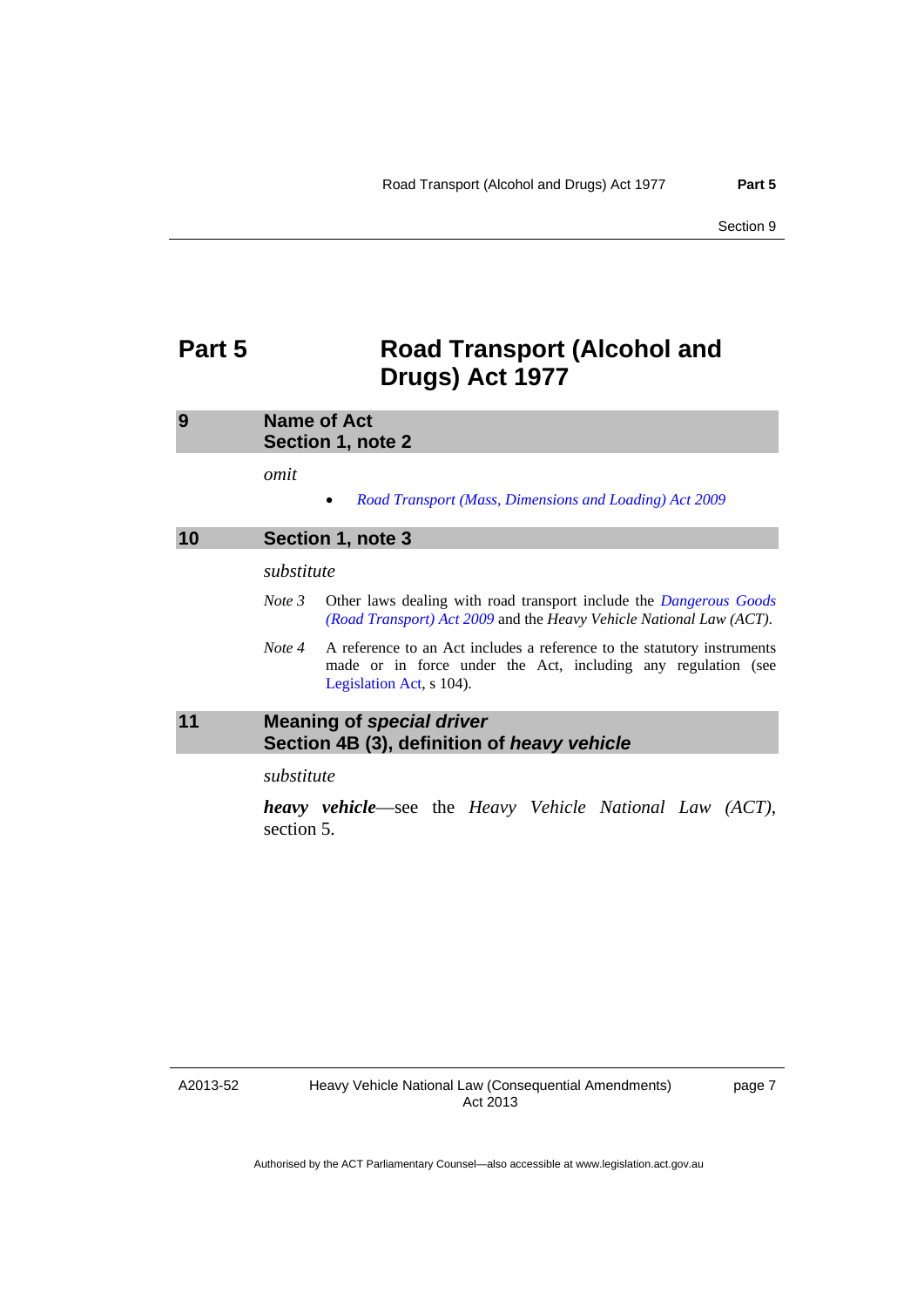## <span id="page-13-0"></span>**Part 6 Road Transport (Driver Licensing) Act 1999**

<span id="page-13-2"></span><span id="page-13-1"></span>

| 12 |            | <b>Name of Act</b><br>Section 1, note 2                                                                                                                              |  |  |  |
|----|------------|----------------------------------------------------------------------------------------------------------------------------------------------------------------------|--|--|--|
|    | omit       |                                                                                                                                                                      |  |  |  |
| 13 |            | Road Transport (Mass, Dimensions and Loading) Act 2009<br>$\bullet$<br>Section 1, note 3                                                                             |  |  |  |
|    | substitute |                                                                                                                                                                      |  |  |  |
|    | Note 3     | Other laws dealing with road transport include the <i>Dangerous Goods</i><br>(Road Transport) Act 2009 and the Heavy Vehicle National Law (ACT).                     |  |  |  |
|    | Note 4     | A reference to an Act includes a reference to the statutory instruments<br>made or in force under the Act, including any regulation (see<br>Legislation Act, s 104). |  |  |  |

A2013-52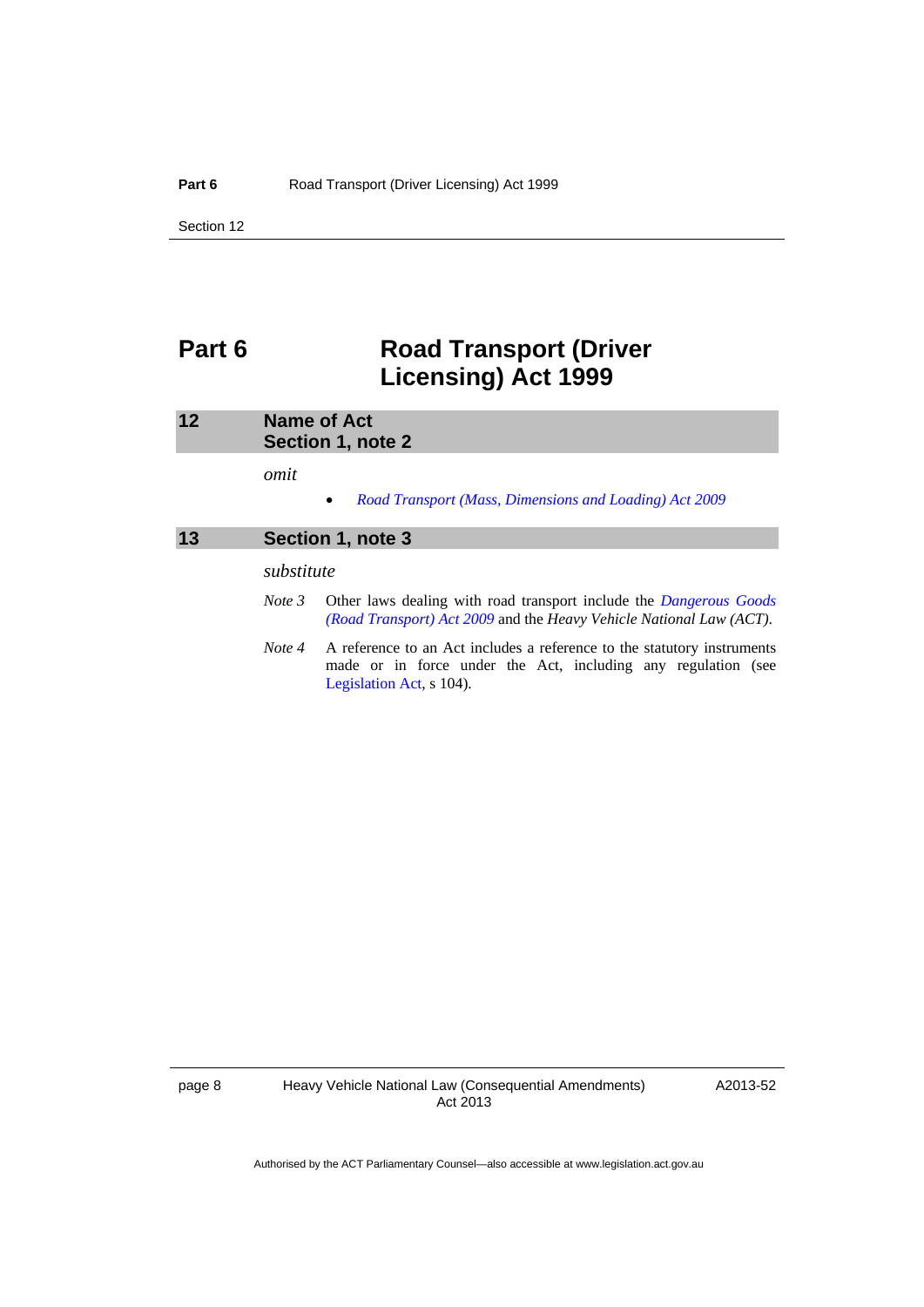### <span id="page-14-0"></span>**14 Driver must be licensed Section 31 (10), notes**

#### *substitute*

- *Note 1* The offences in this section do not apply to an authorised officer (including a police officer) or authorised assistant who drives a heavy vehicle under the *Heavy Vehicle National Law (ACT)*, s 519 (Moving unattended heavy vehicle on road if causing harm etc.).
- *Note* 2 The offences in this section do not apply to an authorised officer (including a police officer) or authorised assistant who starts or stops a heavy vehicle's engine under the *Heavy Vehicle National Law (ACT)*, s 523 (Starting or stopping heavy vehicle engine). Under that section, an authorised officer or assistant may start or stop a heavy vehicle's engine to assist with the exercise of powers under that Law.
- *Note 3* The offences in this section do not apply to a person who is required by an authorised officer (including a police officer) under the *Heavy Vehicle National Law (ACT)*, s 577 (Power to require reasonable help) to start or stop a heavy vehicle's engine.

A2013-52

page 9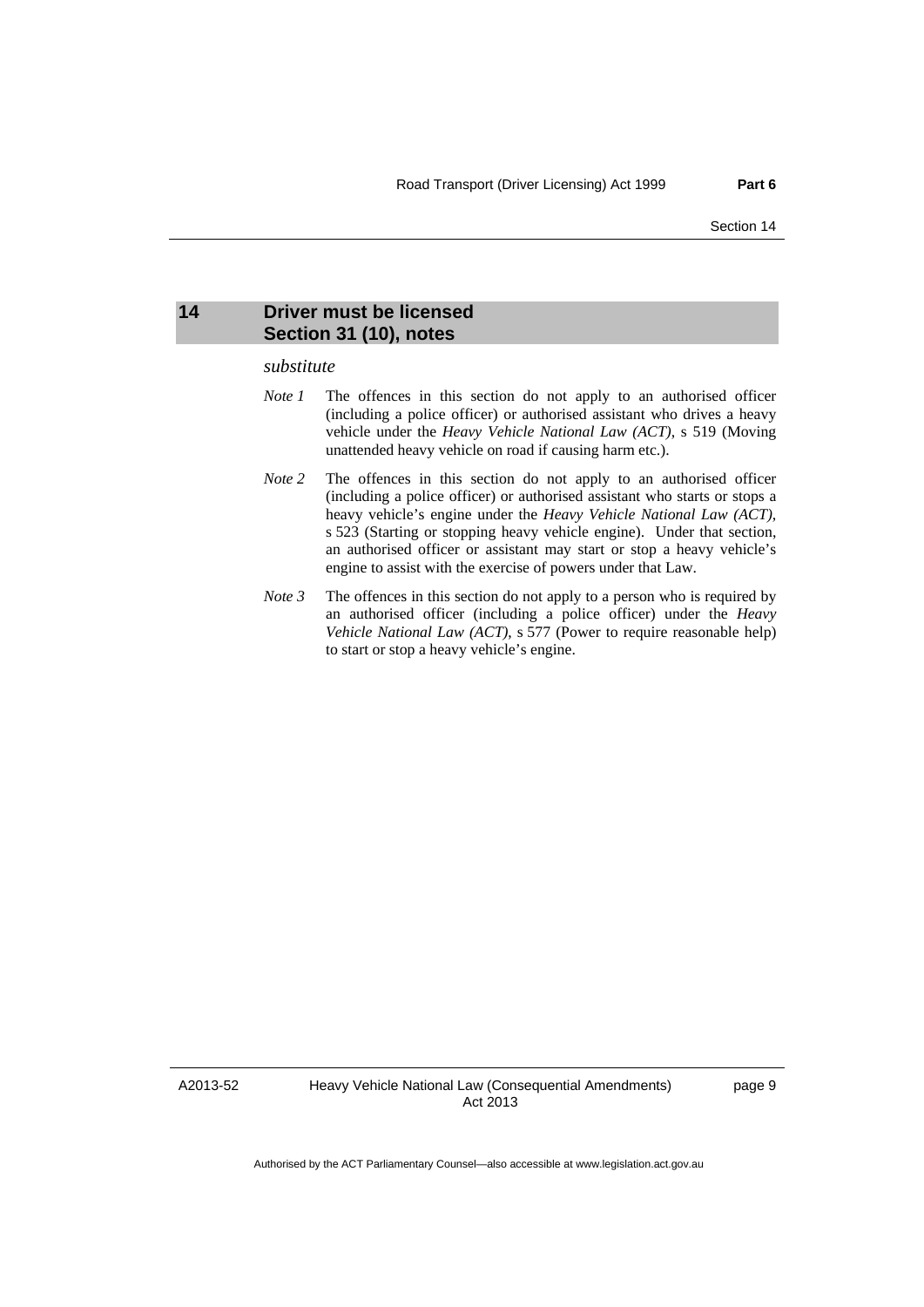## <span id="page-15-0"></span>**Part 7** Road Transport (Driver **Licensing) Regulation 2000**

## <span id="page-15-1"></span>**15 Vehicles authorised to be driven by licence classes Section 9 (3) (b)**

#### *substitute*

 (b) to drive a motor vehicle in contravention of the *Heavy Vehicle National Law (ACT)*; or

### <span id="page-15-2"></span>**16 Heavy vehicle learners Section 23, notes 3 and 4**

#### *substitute*

- *Note 3* However, the offences in relation to s (3) (a) to (d) do not apply to an authorised officer (including a police officer) or authorised assistant who drives a heavy vehicle under the *Heavy Vehicle National Law (ACT)*, s 519 (Moving unattended heavy vehicle on road if causing harm etc.).
- *Note 4* Also, the offences in relation to s (3) (a) to (d) do not apply to a person who starts or stops a heavy vehicle's engine under the *Heavy Vehicle National Law (ACT)*, s 523 (Starting or stopping heavy vehicle engine). Under that section, an authorised officer or authorised assistant may start or stop a heavy vehicle's engine to assist with the exercise of powers under that Law.
- *Note 5* Also, the offences in relation to s (3) (a) to (d) do not apply to a person who is required by an authorised officer under the *Heavy Vehicle National Law (ACT)*, s 577 (Power to require reasonable help) to start or stop a heavy vehicle's engine.

#### page 10 Heavy Vehicle National Law (Consequential Amendments) Act 2013

A2013-52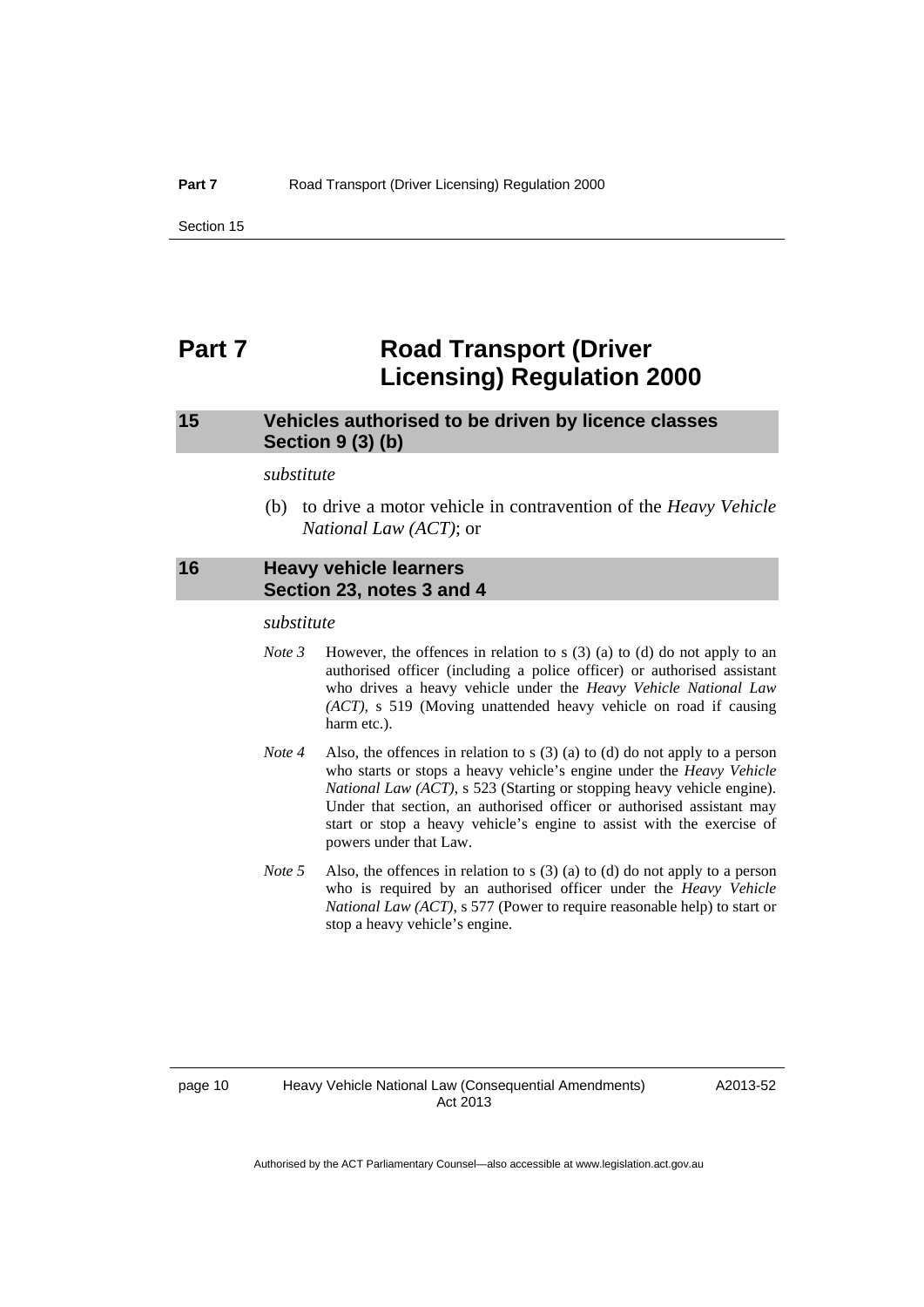## <span id="page-16-0"></span>**17 When authority may vary, suspend or cancel driver licences Section 87, note 2**

#### *substitute*

*Note 2* A court may also order licence variation, suspension and cancellation under the *Heavy Vehicle National Law (ACT)*, s 598A.

A2013-52

Heavy Vehicle National Law (Consequential Amendments) Act 2013

page 11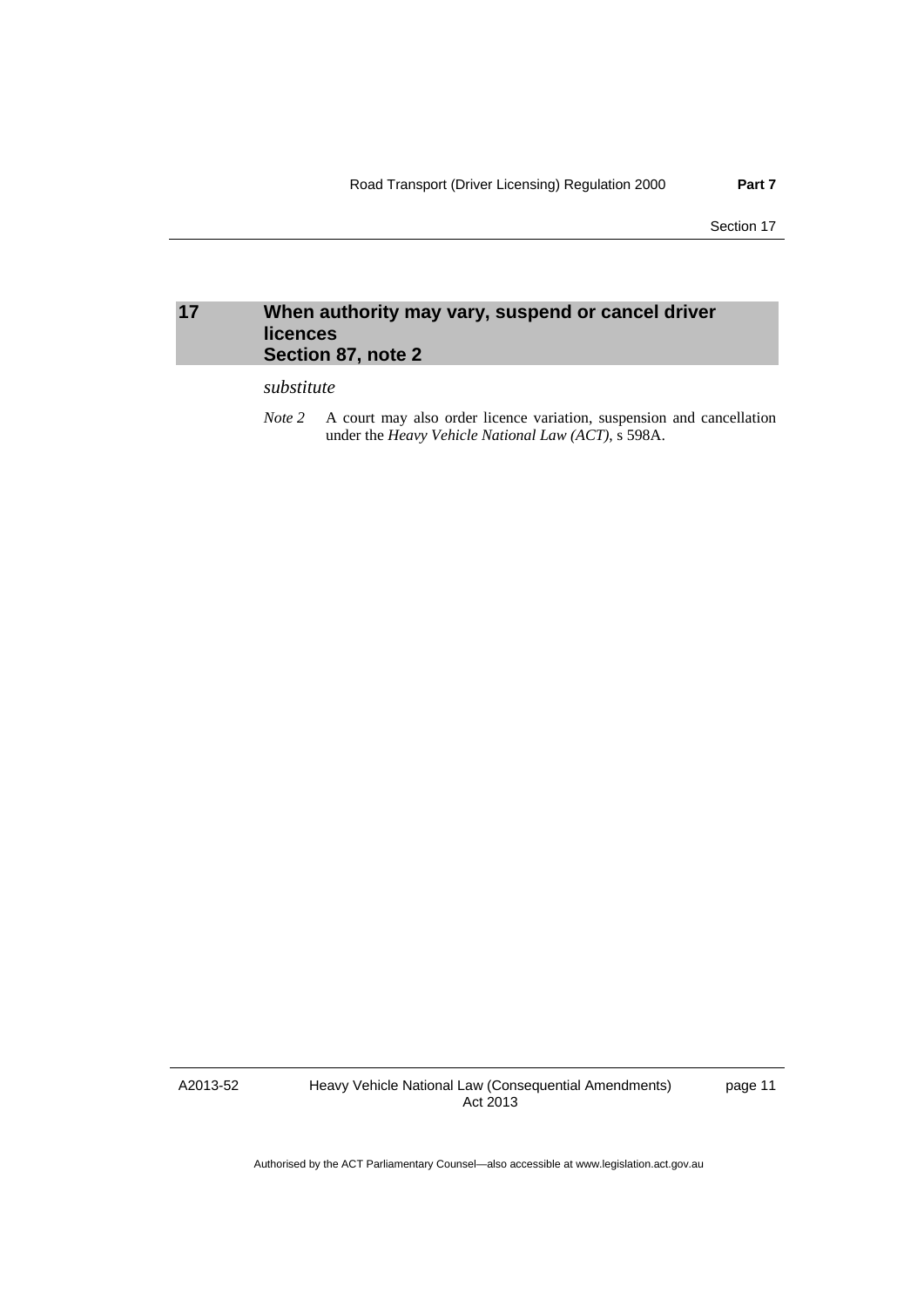## <span id="page-17-0"></span>**Part 8 Road Transport (General) Act 1999**

<span id="page-17-3"></span><span id="page-17-2"></span><span id="page-17-1"></span>

| 18 | <b>Name of Act</b><br>Section 1, note 2                                                                                                                                        |
|----|--------------------------------------------------------------------------------------------------------------------------------------------------------------------------------|
|    | omit<br>Road Transport (Mass, Dimensions and Loading) Act 2009                                                                                                                 |
| 19 | Section 1, note 3                                                                                                                                                              |
|    | substitute                                                                                                                                                                     |
|    | Note 3<br>Other laws dealing with road transport include the <i>Dangerous Goods</i><br>(Road Transport) Act 2009 and the Heavy Vehicle National Law (ACT).                     |
|    | Note 4<br>A reference to an Act includes a reference to the statutory instruments<br>made or in force under the Act, including any regulation (see<br>Legislation Act, s 104). |
| 20 | What is the road transport legislation?<br>Section 6 (d)                                                                                                                       |
|    | omit                                                                                                                                                                           |
| 21 | Sections 20 (1) and 21, notes                                                                                                                                                  |
|    | omit                                                                                                                                                                           |
| 22 | <b>Definitions-pt 3</b><br>Section 21A, new definition of heavy vehicle infringement<br>notice offence                                                                         |

#### <span id="page-17-4"></span>*insert*

*heavy vehicle infringement notice offence* means an infringement notice offence against the *Heavy Vehicle National Law (ACT).*

<span id="page-17-5"></span>page 12 Heavy Vehicle National Law (Consequential Amendments) Act 2013

A2013-52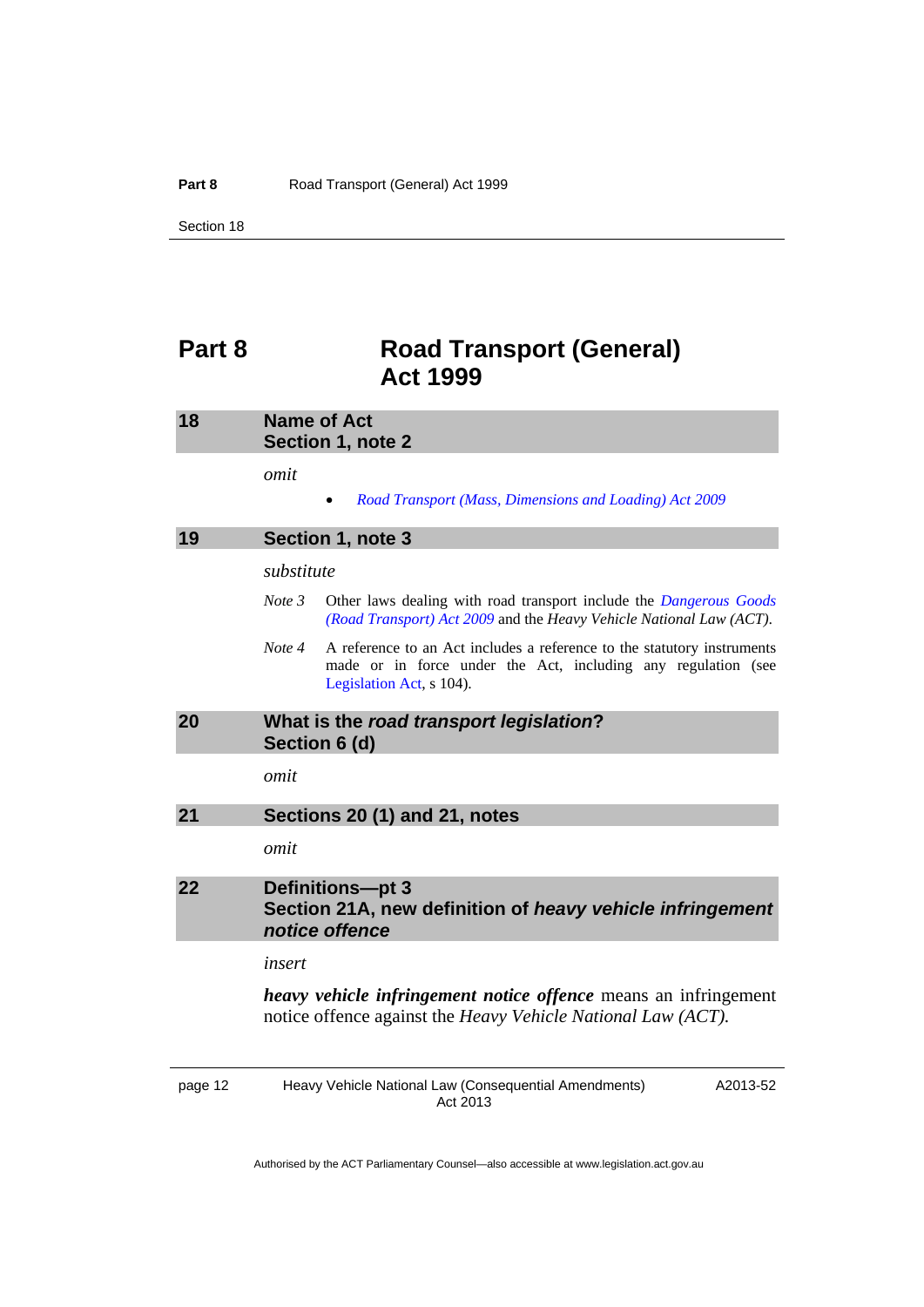## <span id="page-18-0"></span>**23 Infringement notices Section 24 (1) and (2)**

#### *substitute*

- (1) Subsection (2) applies if an authorised person reasonably believes that a person has committed an infringement notice offence (other than a heavy vehicle infringement notice offence).
- (2) A notice for the offence may be served on the person.
	- *Note* An authorised officer under the *Heavy Vehicle National Law (ACT)* may serve a person with a notice if the officer reasonably believes the person has committed a heavy vehicle infringement notice offence (see *Heavy Vehicle National Law (ACT)*, s 591 (1)).
- (2A) An infringement notice must be served in the way prescribed by regulation.
	- *Note* The *Heavy Vehicle National Law (ACT)*, s 591 (2) provides that the procedures to be followed in connection with a heavy vehicle infringement notice are to be the procedures prescribed under the Infringement Notice Offences Law for the territory (see also s 5, def *Infringement Notice Offences Law* and *Heavy Vehicle National Law (ACT) Act 2013*, s 13).

#### <span id="page-18-1"></span>**24 New section 24 (5)**

*insert* 

(5) In this section:

*infringement notice* means—

- (a) a notice mentioned in subsection (2); and
- (b) a notice mentioned in the *Heavy Vehicle National Law (ACT)*, section 591 (1) (Infringement Notices).

#### A2013-52

page 13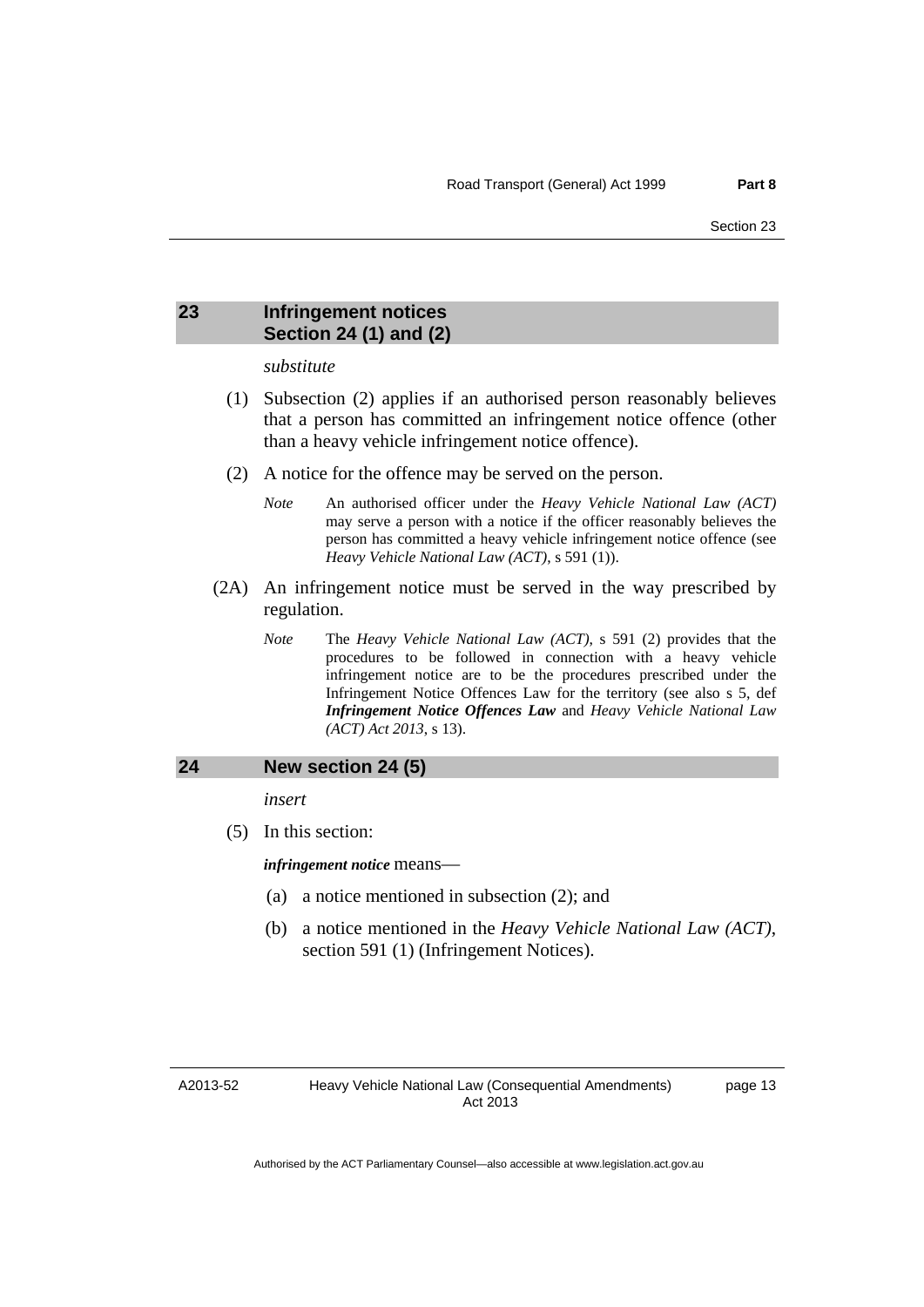Section 25

### <span id="page-19-0"></span>**25 Infringement notice—payment of penalty etc Section 26, note 3**

#### *substitute*

*Note 3* If a person disputes liability for an infringement notice offence (other than a heavy vehicle infringement notice offence), the administering authority may lay an information in the Magistrates Court against the person for the offence (see s 53). For proceedings for heavy vehicle infringement notice offences, see the *Heavy Vehicle National Law (ACT)*, s 707.

## <span id="page-19-1"></span>**26 Action on service of reminder notice—payment of penalty etc Section 28, note 2**

#### *substitute*

*Note* 2 If a person disputes liability for an infringement notice offence (other than a heavy vehicle infringement notice offence), the administering authority may lay an information in the Magistrates Court against the person for the offence (see s 53). For proceedings for heavy vehicle infringement notice offences, see the *Heavy Vehicle National Law (ACT)*, s 707.

## <span id="page-19-2"></span>**27 Time for beginning prosecution for infringement notice offence Section 31**

*after* 

infringement notice offence

*insert* 

(other than a heavy vehicle infringement notice offence)

A2013-52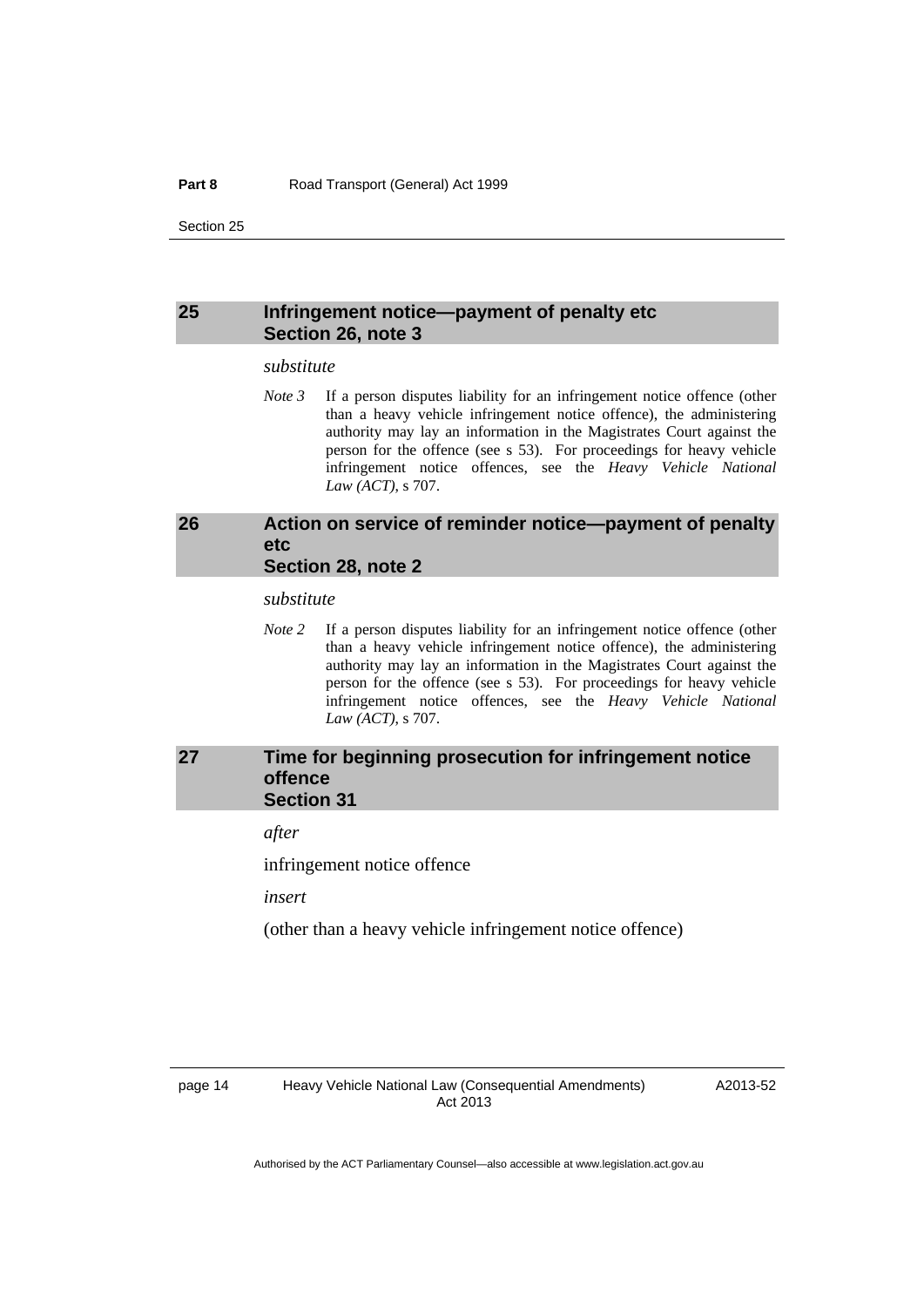<span id="page-20-2"></span><span id="page-20-1"></span><span id="page-20-0"></span>

| 28 | Section 31, new note                                                                                                                                                                |
|----|-------------------------------------------------------------------------------------------------------------------------------------------------------------------------------------|
|    | insert                                                                                                                                                                              |
|    | <b>Note</b><br>For proceedings for heavy vehicle infringement notice offences, see the<br>Heavy Vehicle National Law (ACT), s 707.                                                  |
| 29 | Infringement notice-effect of penalty payment etc<br>Section 39 (1) (a) (iii) (B)                                                                                                   |
|    | substitute                                                                                                                                                                          |
|    | a proceeding had not been brought against the<br>(B)<br>person for the offence; or                                                                                                  |
| 30 | Section 39 (1) (c) (iii) (B)                                                                                                                                                        |
|    | substitute                                                                                                                                                                          |
|    | a proceeding had not been brought against a<br>(B)<br>responsible person for the vehicle for the offence.                                                                           |
| 31 | Suspension for nonpayment of infringement notice<br>penalties<br>Section 44 (1) (a)                                                                                                 |
|    | after                                                                                                                                                                               |
|    | part                                                                                                                                                                                |
|    | insert                                                                                                                                                                              |
|    | or the Heavy Vehicle National Law (ACT)                                                                                                                                             |
| 32 | Section 44 (1) (a), new note                                                                                                                                                        |
|    | insert                                                                                                                                                                              |
|    | <b>Note</b><br>A notice may be served on a person by an authorised officer for a<br>heavy vehicle infringement notice offence (see Heavy Vehicle<br>National Law (ACT), s 591 (1)). |
|    |                                                                                                                                                                                     |

<span id="page-20-4"></span><span id="page-20-3"></span>A2013-52

Heavy Vehicle National Law (Consequential Amendments) Act 2013

page 15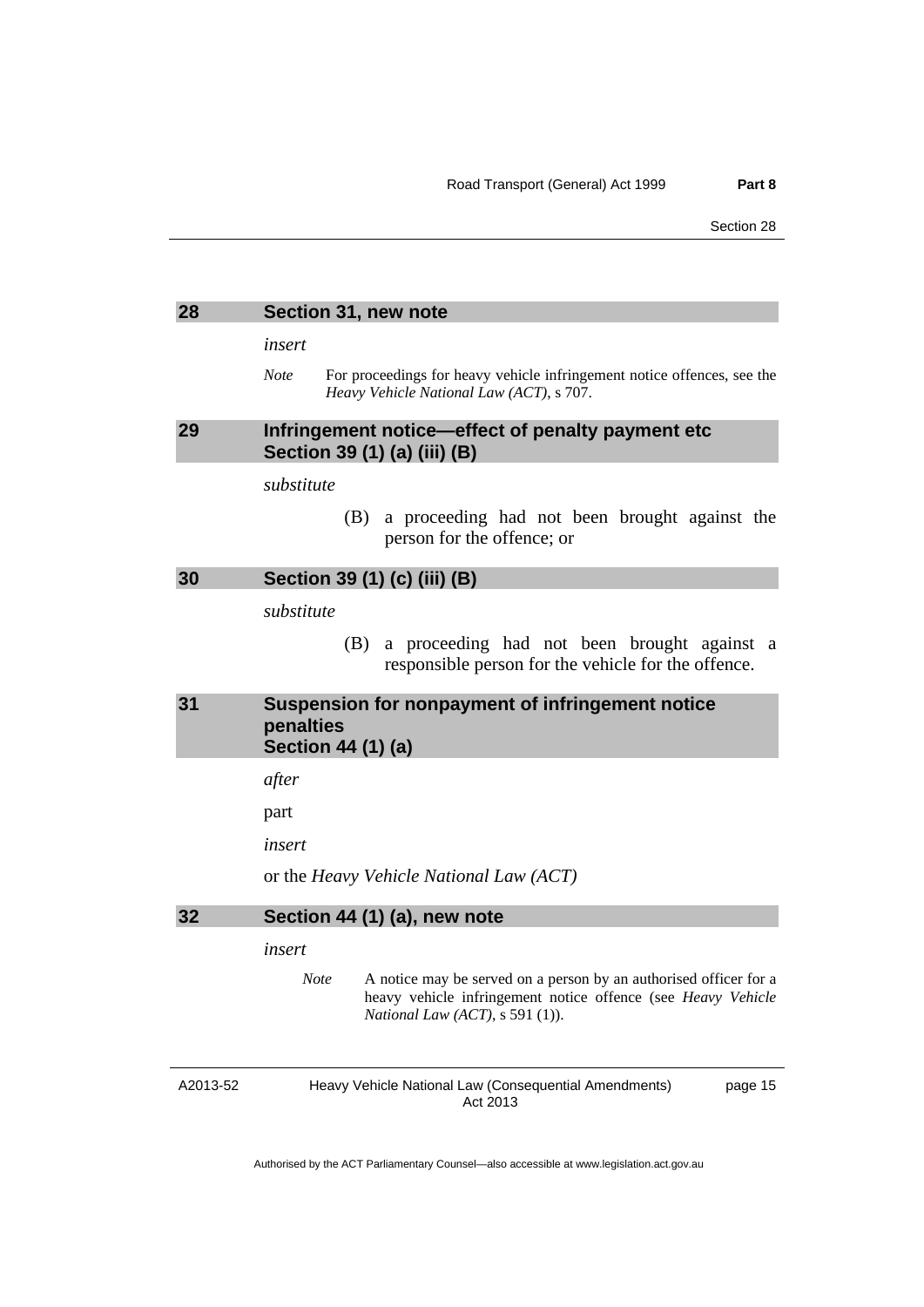Section 33

## <span id="page-21-0"></span>**33 Procedure if liability disputed Section 53 (2)**

### *substitute*

- (2) The administering authority may—
	- (a) for a heavy vehicle infringement notice offence—bring a proceeding against the person under the *Heavy Vehicle National Law (ACT)* within 60 days after being given the notice; or
		- *Note* For proceedings for heavy vehicle infringement notice offences, see the *Heavy Vehicle National Law (ACT)*, s 707.
	- (b) in any other case—lay an information in the Magistrates Court against the person for the offence within 60 days after being given the notice.

<span id="page-21-1"></span>

*omit everything after* 

after

*substitute* 

a proceeding or information mentioned in subsection (2) had been brought or laid against the person for the offence.

<span id="page-21-2"></span>

#### *omit*

lay an information in the Magistrates Court

*substitute* 

bring a proceeding or lay an information mentioned in subsection (2)

page 16 Heavy Vehicle National Law (Consequential Amendments) Act 2013

A2013-52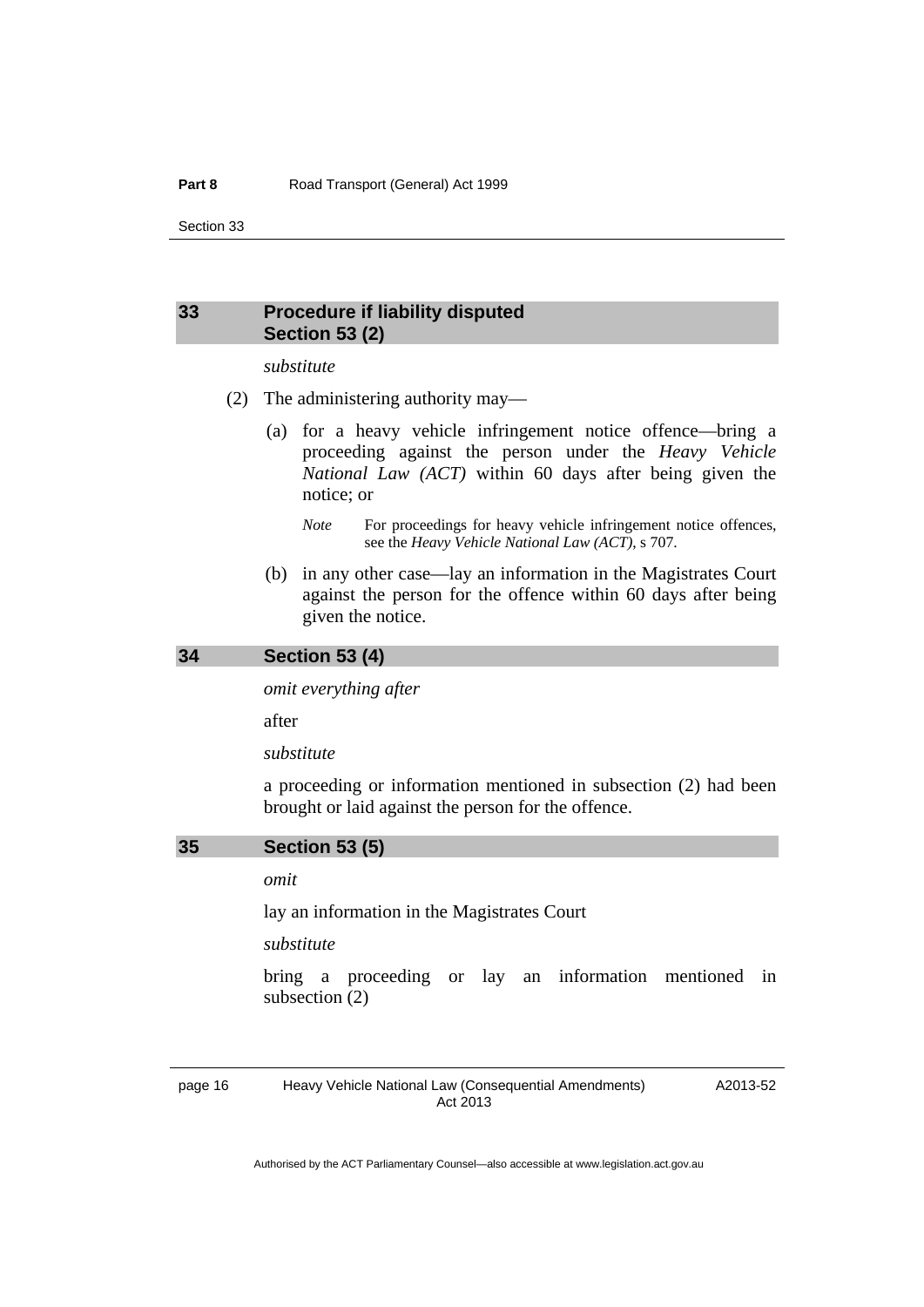#### <span id="page-22-0"></span>**36 Section 53 (6) and note**

#### *substitute*

- (6) To remove any doubt, subsection (2) does not permit the administering authority to bring a proceeding or lay an information against a person for an offence after the end of the time within which, apart from this section, a prosecution may be brought against the person for the offence.
	- *Note* For the time within which a prosecution for an infringement notice offence other than a heavy vehicle infringement notice offence must be begun, see s 31. For proceedings for heavy vehicle infringement notice offences, see the *Heavy Vehicle National Law (ACT)*, s 707.

## <span id="page-22-1"></span>**37 Authorised people for infringement notice offences Section 53A (1)**

*after* 

infringement notice offence

*insert* 

(other than a heavy vehicle infringement notice offence)

<span id="page-22-2"></span>

| Section 53A (1), new note | 38 |  |  |  |  |  |
|---------------------------|----|--|--|--|--|--|
|---------------------------|----|--|--|--|--|--|

### *insert*

*Note 3* Infringement notices for heavy vehicle infringement notice offences are served by authorised officers within the meaning of the *Heavy Vehicle National Law (ACT)* (see Law, s 591 (1)).

### <span id="page-22-3"></span>**39 Section 53A (2)**

#### *after*

infringement notice offences

*insert* 

, other than a heavy vehicle infringement notice offence

A2013-52 Heavy Vehicle National Law (Consequential Amendments) Act 2013 page 17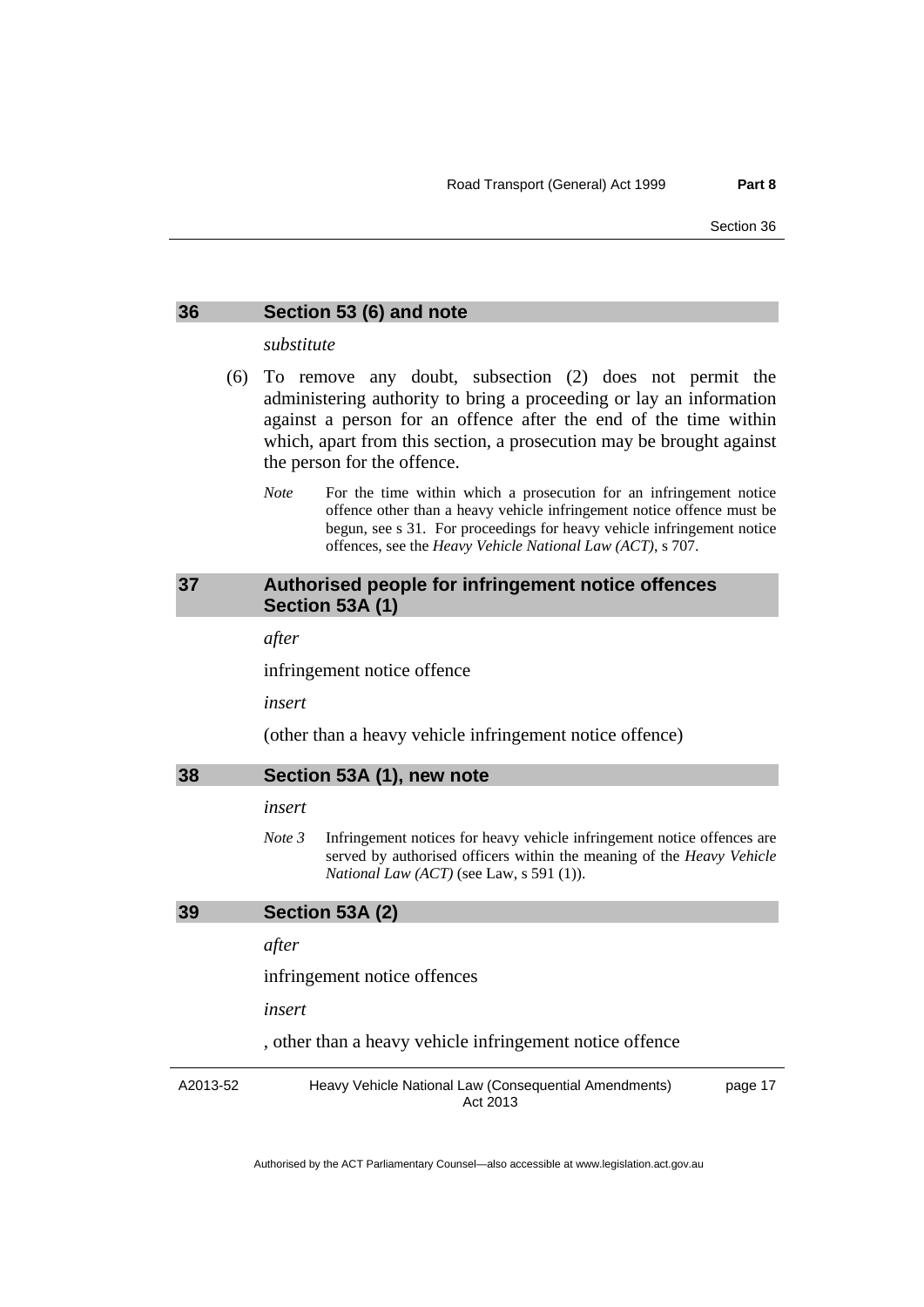Section 40

#### <span id="page-23-0"></span>**40 Section 53A (3)**

*substitute* 

(3) In this part:

*authorised person* means—

- (a) for an infringement notice or a reminder notice for a heavy vehicle infringement notice offence—an authorised officer under the *Heavy Vehicle National Law (ACT)*; or
	- *Note* An *authorised officer* for the *Heavy Vehicle National Law (ACT)* means a police officer or any other person appointed under the Law, s 481 (see also Law, s 5, def *authorised officer*).
- (b) in any other case—
	- (i) for an infringement notice for an infringement notice offence—
		- (A) the administering authority; or
		- (B) a person who is appointed under subsection (1) by the administering authority to serve an infringement notice for the offence; or
		- (C) anyone else who, under the regulations, may serve an infringement notice for the offence; or
	- (ii) for a reminder notice for an infringement notice offence—
		- (A) the administering authority; or
		- (B) a person who is appointed under subsection (1) by the administering authority to serve a reminder notice for the offence; or
		- (C) anyone else who, under the regulations, may serve a reminder notice for the offence.

page 18 Heavy Vehicle National Law (Consequential Amendments) Act 2013

A2013-52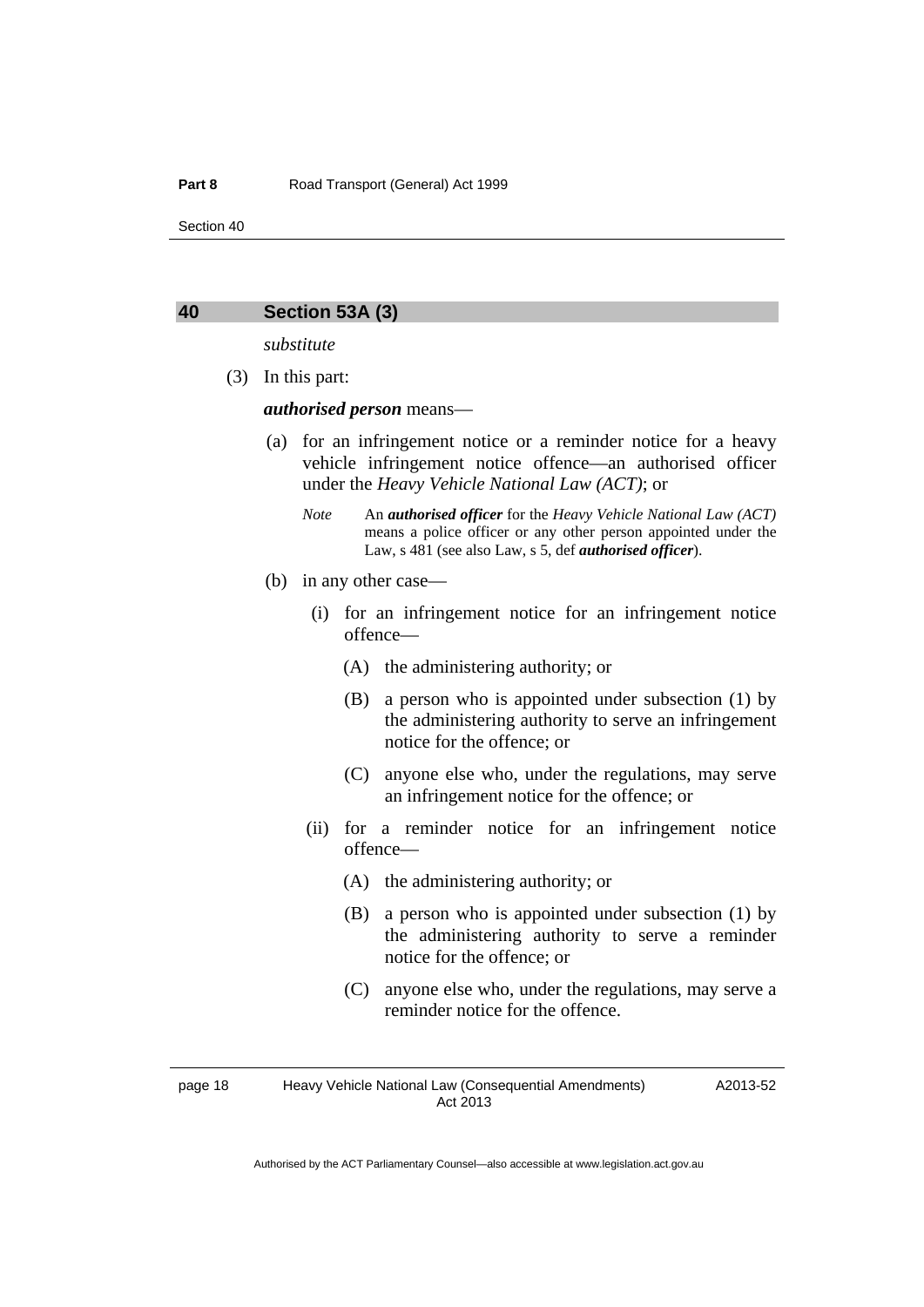## <span id="page-24-0"></span>**41 Delegation of administering authority's functions New section 54 (1) (d)**

*before the note, insert* 

 (d) an authorised officer under the *Heavy Vehicle National Law (ACT)*.

## <span id="page-24-1"></span>**42 Police officer or authorised person may require name, date of birth, address and driver licence—driver or rider Section 58 (1), new note**

*insert* 

*Note* An authorised officer (within the meaning of the *Heavy Vehicle National Law (ACT)*) may require a driver of a heavy vehicle to produce the driver's driver licence (see Law, s 567A).

## <span id="page-24-2"></span>**43 Police officer or authorised person may require people to disclose identity of driver Section 60 (1), new note**

*after the penalty, insert* 

*Note* The responsible person for, or possessor of, a heavy vehicle must disclose the identity of the driver of the heavy vehicle if required under the *Heavy Vehicle National Law (ACT)*, s 567B.

## <span id="page-24-3"></span>**44 Court may order disqualification for other offences Section 64, note**

### *substitute*

*Note* A court may also order that a driver is disqualified from obtaining or holding an Australian driver licence under the *Heavy Vehicle National Law (ACT)*, s 598A.

page 19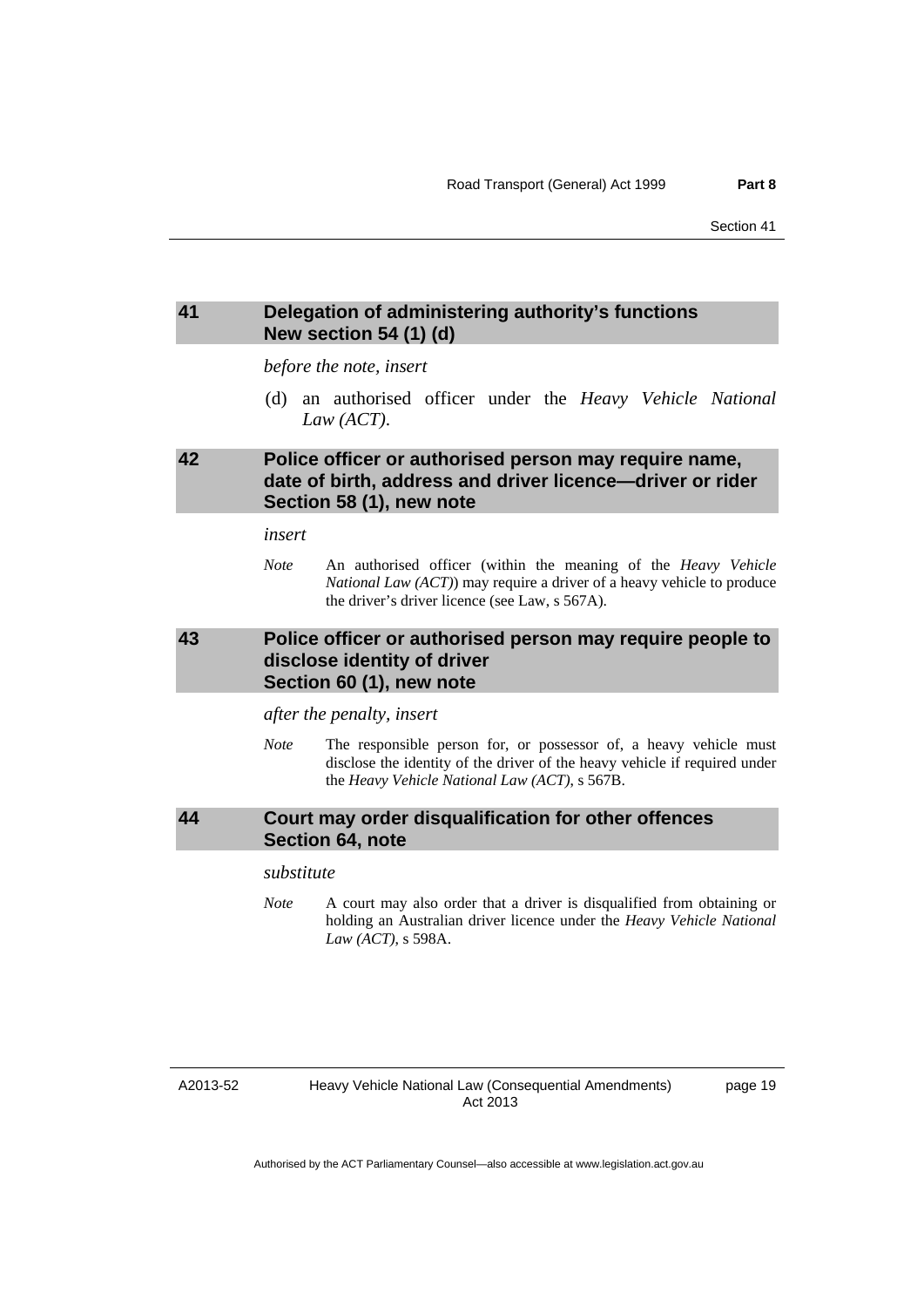#### Part 8 **Part 8** Road Transport (General) Act 1999

Section 45

## <span id="page-25-0"></span>**45 Determination of fees, charges and other amounts Section 96 (5), new definition of** *road transport legislation*

*insert* 

*road transport legislation* includes the *Heavy Vehicle National Law (ACT)*.

## <span id="page-25-1"></span>**46 Dictionary, new definition of** *heavy vehicle infringement notice offence*

*insert* 

*heavy vehicle infringement notice offence*, for part 3 (Infringement notices for certain offences)—see section 21A.

### <span id="page-25-2"></span>**47 Dictionary, definition of** *infringement notice*

*omit* 

section 24 (2)

*substitute* 

section 24 (5)

A2013-52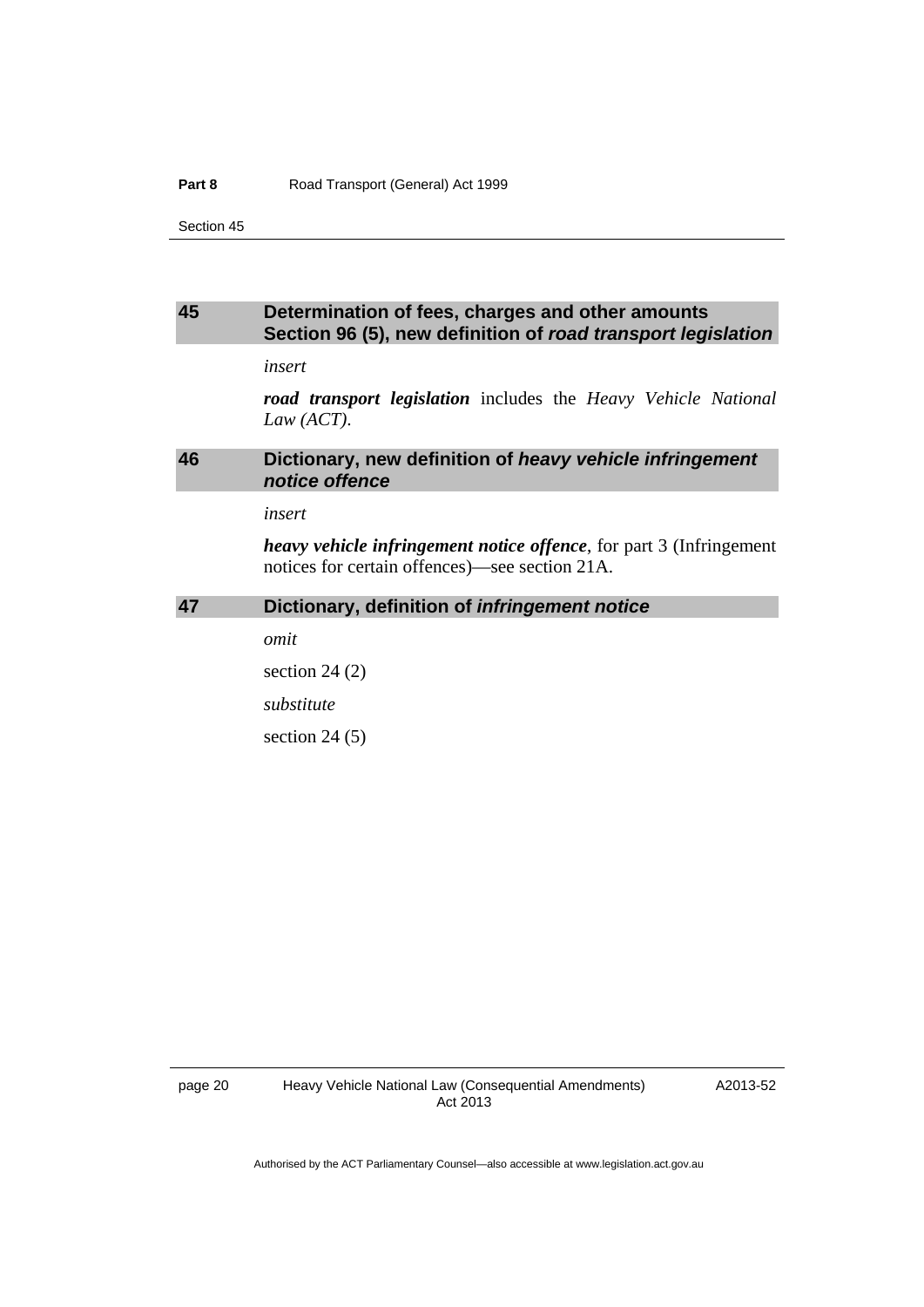Section 48

## <span id="page-26-0"></span>**Part 9 Road Transport (General) Regulation 2000**

<span id="page-26-1"></span>

| 48 | Internally reviewable decisions |  |  |
|----|---------------------------------|--|--|
|    | Schedule 1, parts 1.6A and 1.6B |  |  |

*omit* 

A2013-52

Heavy Vehicle National Law (Consequential Amendments) Act 2013

page 21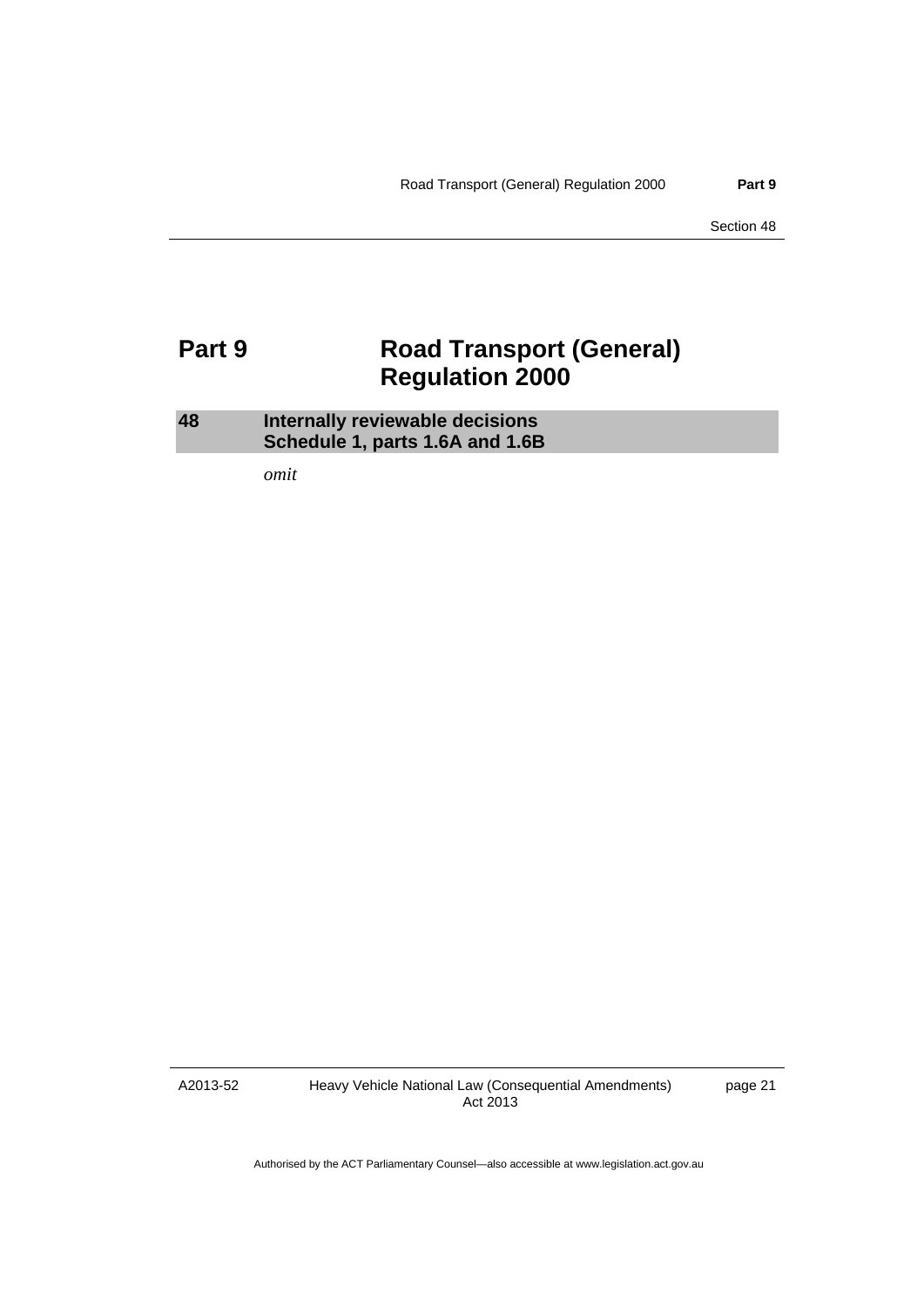Section 49

## <span id="page-27-0"></span>**Part 10 Road Transport (Offences) Regulation 2005**

## <span id="page-27-1"></span>**49** *Identifying particulars* **for authorised person for infringement notice offence—pt 2 New section 4D, definition of** *identifying particulars***, paragraph (c)**

*insert* 

 (c) for an authorised officer under the *Heavy Vehicle National Law (ACT)* other than a police officer—the identification number allocated to the officer under the Law, section 486.

## <span id="page-27-2"></span>**50 Infringement notice penalties—Act, dict, def** *infringement notice penalty***, par (a) Section 6 (2)**

*substitute* 

- (2) However, if the infringement notice offence—
	- (a) is a heavy vehicle infringement notice offence and the person is a corporation, the penalty payable by the person for the infringement notice offence is P x 5; or
	- (b) is a camera-detected offence and the person is a corporation, the penalty payable by the person for the infringement notice offence is the amount worked out as follows:

 $(P \times 5) - 120$ 

## <span id="page-27-3"></span>**51 Administering authority—Act, dict, def** *administering authority*  **Section 8 (1) (c) (i) and (ii)**

*omit* 

page 22 Heavy Vehicle National Law (Consequential Amendments) Act 2013

A2013-52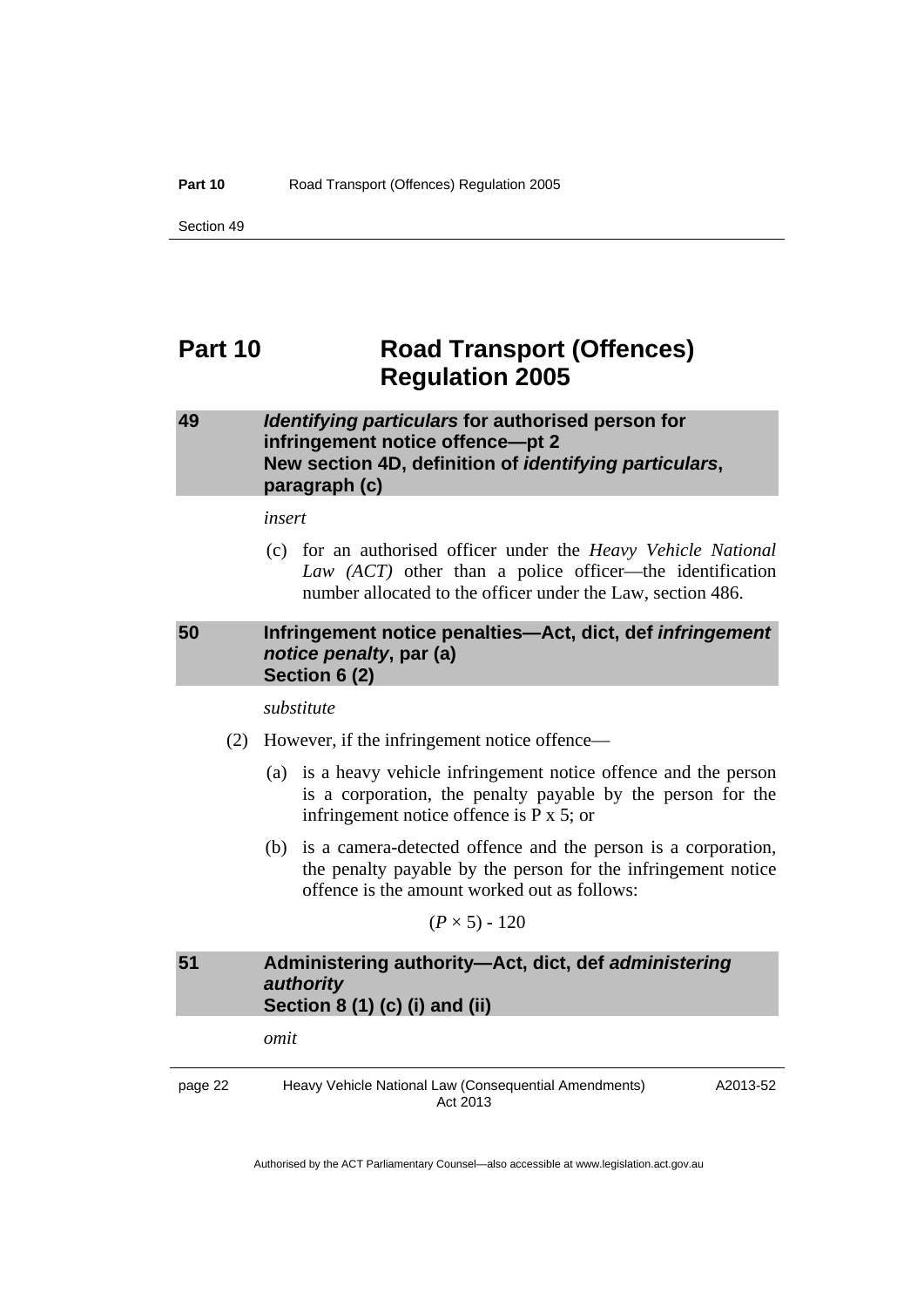#### <span id="page-28-0"></span>**52 New section 8 (3) and (4)**

*insert* 

- (3) The Regulator under the *Heavy Vehicle National Law (ACT)* is the administering authority for heavy vehicle infringement notice offences.
- (4) However, the Regulator is taken to have delegated the Regulator's functions in relation to the administration of infringement notice management plans (including applications for the plans) for heavy vehicle infringement notice offences to the road transport authority.

#### <span id="page-28-1"></span>**53 Sections 9 to 11**

*substitute* 

## **9 Authorised people for infringement notices other than heavy vehicle infringement notices—Act, s 53A (2)**

A police officer may serve an infringement notice for any infringement notice offence (other than a heavy vehicle infringement notice offence).

*Note* A police officer may also serve infringement notices for heavy vehicle infringement notice offences (see *Heavy Vehicle National Law (ACT)*, s 5, def *authorised officer* and s 591 (1) and the Act, s 53A (3) (a)).

## **10 Authorised people for reminder notices other than heavy vehicle infringement notices—Act, s 53A (2)**

A police officer may serve a reminder notice for any infringement notice offence (other than a heavy vehicle infringement notice offence).

*Note* A police officer may also serve reminder notices for heavy vehicle infringement notice offences (see *Heavy Vehicle National Law (ACT)*, s 5, def *authorised officer* and s 591 (1) and the Act, s 53A (3) (a)).

A2013-52

page 23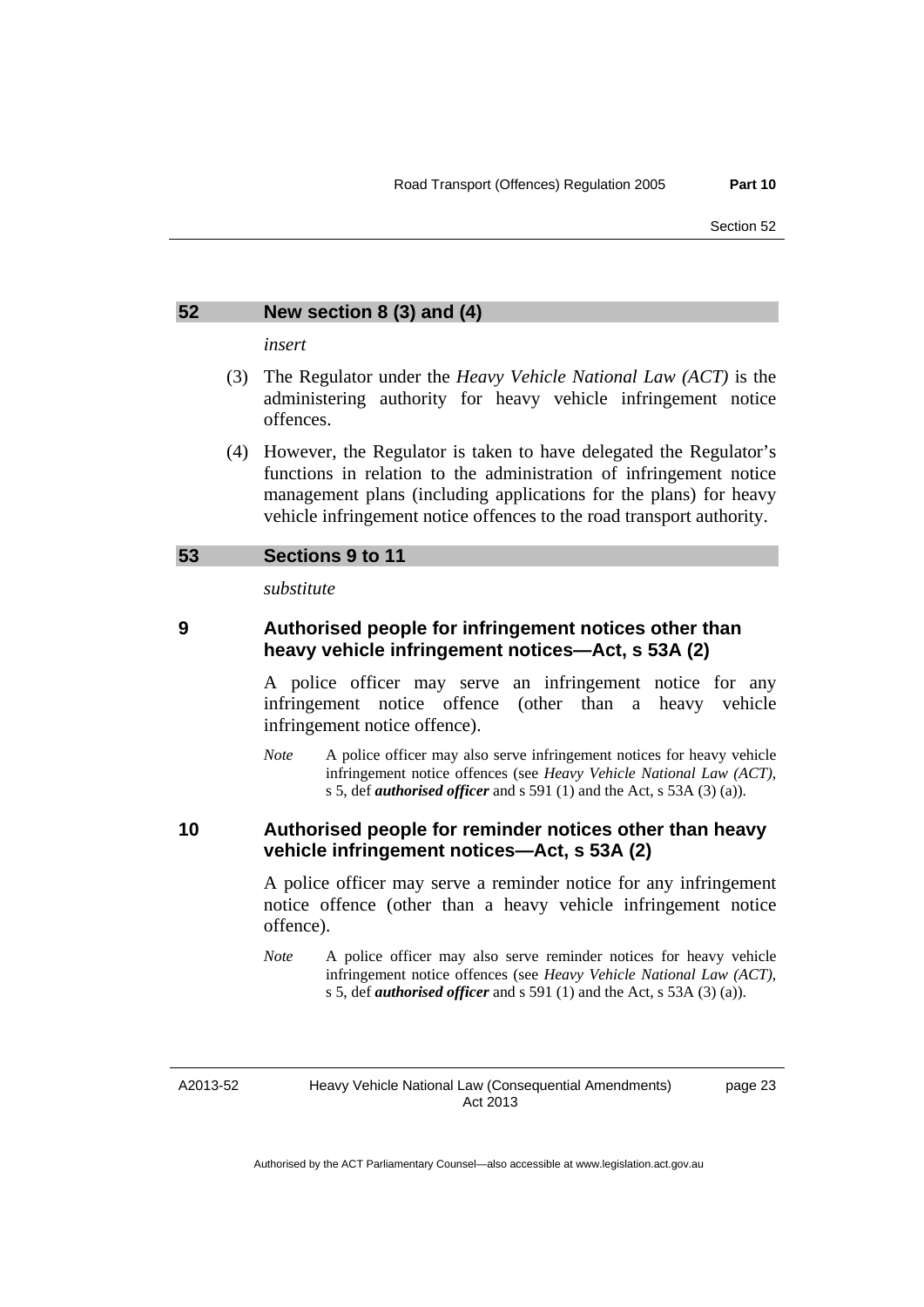## **11 People authorised for infringement notices (other than heavy vehicle infringement notices) etc to have unique number**

The administering authority for an infringement notice offence (other than a heavy vehicle infringement notice offence) must give a unique number to each person who is authorised by the administering authority to serve infringement or reminder notices for the offence.

*Note* For heavy vehicle infringement notice offences, the Regulator under the *Heavy Vehicle National Law (ACT)* allocates an identification number to authorised officers under the Law, s 486.

## <span id="page-29-0"></span>**54 Infringement notices—service—Act, s 24 (2) Section 12 (2) (b) (ii) and (3) (b) (ii)**

*after* 

road transport legislation

*insert* 

, *Heavy Vehicle National Law (ACT)* 

## <span id="page-29-1"></span>**55 Infringement notices—contents—Act, s 25 Section 14A (2) (f)**

#### *substitute*

- (f) a statement to the effect that, if the person wants to dispute liability for the offence—
	- (i) for a heavy vehicle infringement notice offence—a proceeding may be brought against the person under the *Heavy Vehicle National Law (ACT)*; or
		- *Note* For proceedings for heavy vehicle infringement notice offences, see the *Heavy Vehicle National Law (ACT)*, s 707.

page 24 Heavy Vehicle National Law (Consequential Amendments) Act 2013

A2013-52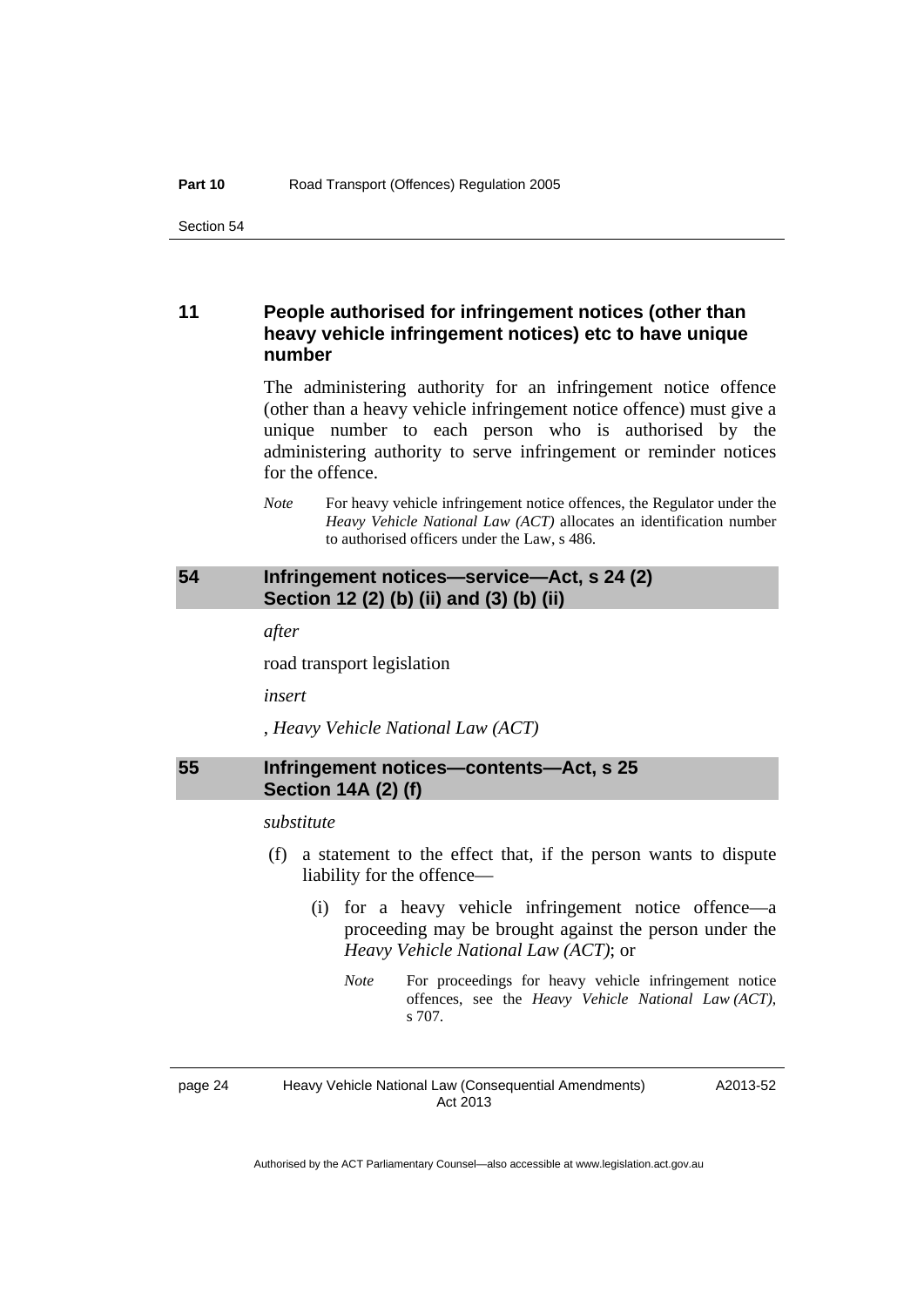(ii) in any other case—the issue may be referred to the Magistrates Court;

### <span id="page-30-0"></span>**56 Section 14A (2) (g)**

*omit everything before subparagraph (i), substitute* 

 (g) a statement to the effect that, if a proceeding or issue mentioned in paragraph (f) had been brought or referred, the person may be—

## <span id="page-30-1"></span>**57 Reminder notices—contents—Act, s 27 (3) Section 14B (1) (p)**

#### *substitute*

- (p) a statement to the effect that, if the person wants to dispute liability for the offence—
	- (i) for a heavy vehicle infringement notice offence—a proceeding may be brought against the person under the *Heavy Vehicle National Law (ACT)*; or
		- *Note* For proceedings for heavy vehicle infringement notice offences, see the *Heavy Vehicle National Law (ACT)*, s 707.
	- (ii) in any other case—the issue may be referred to the Magistrates Court;

### <span id="page-30-2"></span>**58 Section 14B (1) (q)**

*omit everything before subparagraph (i), substitute* 

 (q) a statement to the effect that, if a proceeding or issue mentioned in paragraph (p) had been brought or referred, the person may be—

## A2013-52

page 25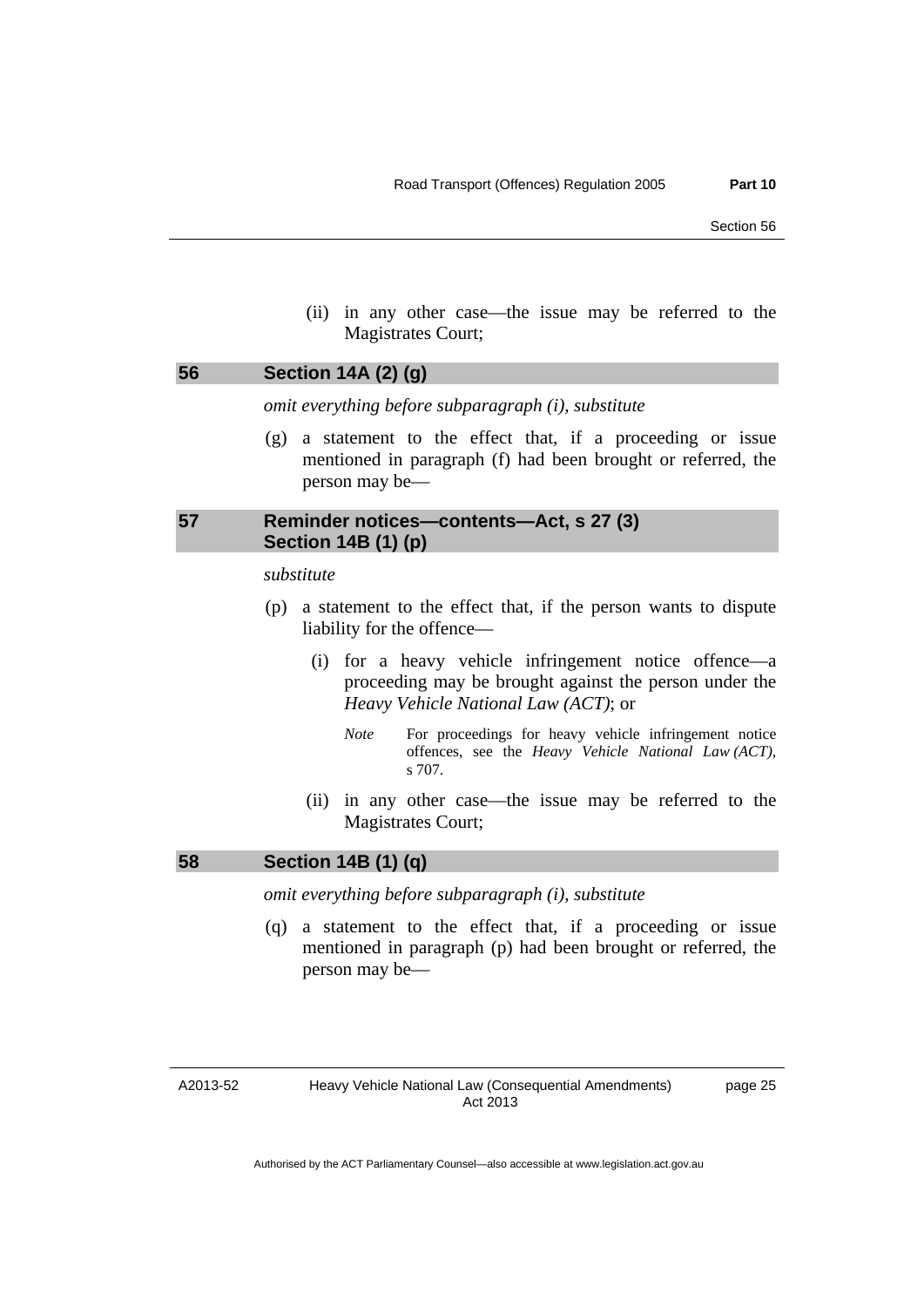**Part 10**Road Transport (Offences) Regulation 2005

Section 59

## **59 Short descriptions, penalties and demerit points Schedule 1, new parts 1.2A and 1.2B**

*insert* 

## **Part 1.2A Heavy Vehicle National Law (ACT)**

| column 1 | column 2                                                              | column 3                                                        | column 4                | column 5                     | column 6          |
|----------|-----------------------------------------------------------------------|-----------------------------------------------------------------|-------------------------|------------------------------|-------------------|
| item     | offence provision and, if<br>relevant, case                           | short description                                               | offence<br>penalty (\$) | infringement<br>penalty (\$) | demerit<br>points |
|          | 60(1)                                                                 |                                                                 |                         |                              |                   |
| 1.1      | if heavy vehicle<br>$\bullet$<br>standard relates to<br>speed limiter | use of heavy vehicle that contravenes<br>heavy vehicle standard | 6 0 0 0                 | 600                          |                   |
| 1.2      | in any other case<br>$\bullet$                                        | use of heavy vehicle that contravenes<br>heavy vehicle standard | 3 0 0 0                 | 300                          |                   |

<span id="page-31-0"></span>

page 26 **Heavy Vehicle National Law (Consequential Amendments) Act 2013** A2013-52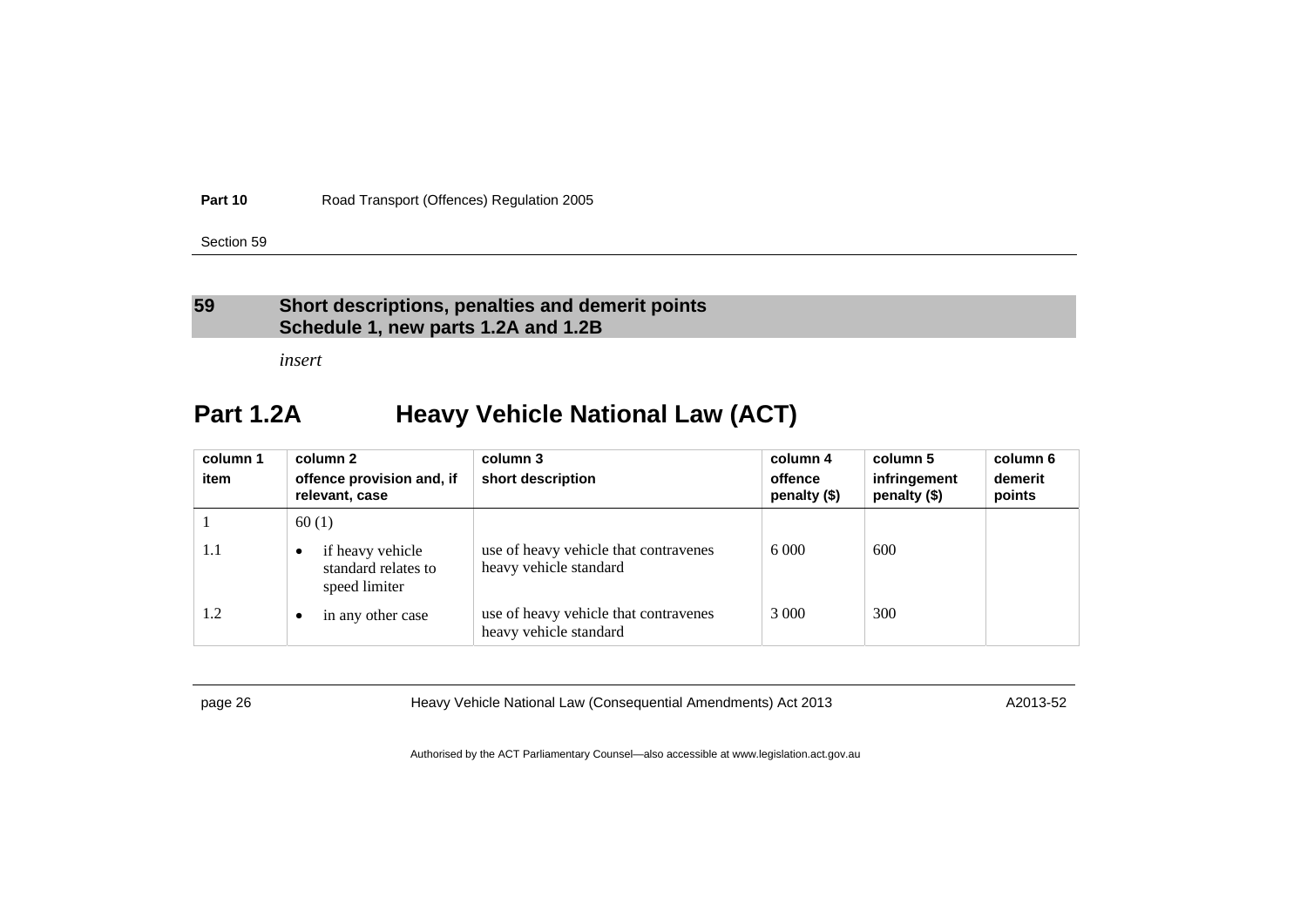Road Transport (Offences) Regulation 2005 **Part 10**

Section 59

| column 1<br>item | column 2<br>offence provision and, if<br>relevant, case | column 3<br>short description                                                                                                 | column 4<br>offence<br>penalty (\$) | column 5<br>infringement<br>penalty (\$) | column 6<br>demerit<br>points |
|------------------|---------------------------------------------------------|-------------------------------------------------------------------------------------------------------------------------------|-------------------------------------|------------------------------------------|-------------------------------|
| 2                | 79(2)                                                   | not return as required amended/cancelled<br>vehicle standards exemption (permit)                                              | 4 0 0 0                             | 400                                      |                               |
| 3                | 80(1)                                                   | not apply as required for replacement for<br>defaced/destroyed/lost/stolen permit for<br>vehicle standards exemption (permit) | 4 0 0 0                             |                                          |                               |
| 4                | 81(1)                                                   | contravene condition of vehicle standards<br>exemption                                                                        | 3 000                               | 300                                      |                               |
| 5                | 81(2)                                                   | use/permit to be used/heavy vehicle that<br>contravenes condition of vehicle standards<br>exemption                           | 3 0 0 0                             | 300                                      |                               |
| 6                | 81(3)                                                   | use/permit to be used/heavy vehicle in way<br>that contravenes condition of vehicle<br>standards exemption                    | 3 0 0 0                             | 300                                      |                               |

A2013-52 Heavy Vehicle National Law (Consequential Amendments) Act 2013 page 27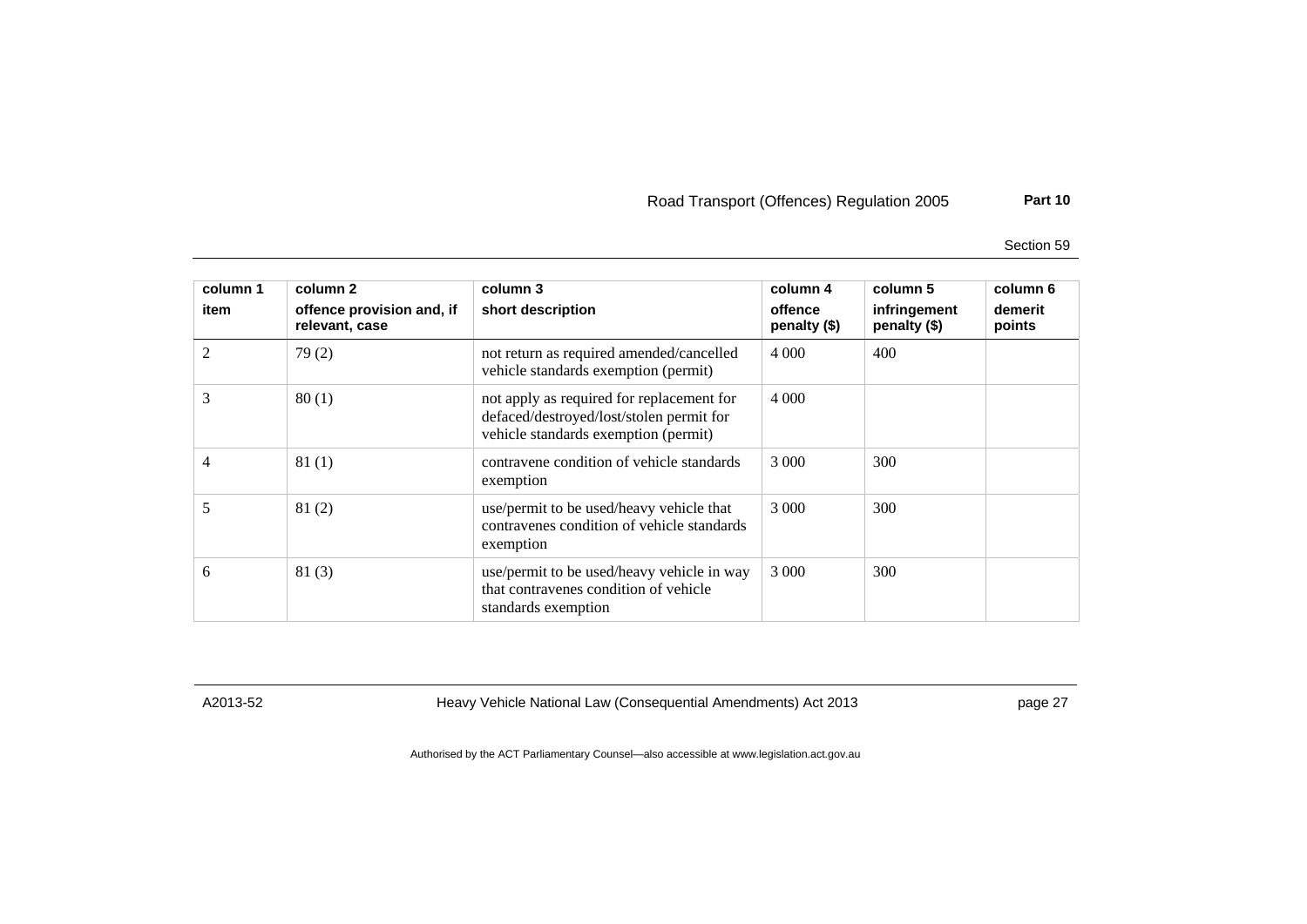#### **Part 10**Road Transport (Offences) Regulation 2005

#### Section 59

| column 1<br>item | column 2<br>offence provision and, if<br>relevant, case | column 3<br>short description                                                                                                                                           | column 4<br>offence<br>penalty (\$) | column 5<br>infringement<br>penalty (\$) | column 6<br>demerit<br>points |
|------------------|---------------------------------------------------------|-------------------------------------------------------------------------------------------------------------------------------------------------------------------------|-------------------------------------|------------------------------------------|-------------------------------|
| 7                | 82(2)                                                   | driver of heavy vehicle fail to comply with<br>condition of vehicle standards exemption<br>(notice) that must keep relevant document<br>in driver's possession          | 3 0 0 0                             | 300                                      |                               |
| 8                | 82(3)                                                   | each relevant party for driver of heavy<br>vehicle commits offence if driver commits<br>offence against $s$ 82 $(2)$                                                    | 3 0 0 0                             | 300                                      |                               |
| 9                | 83(1)                                                   | driver of heavy vehicle not keep copy of<br>permit for vehicle standards exemption<br>(permit) in driver's possession                                                   | 3 000                               | 300                                      |                               |
| 10               | 83(2)                                                   | driver of heavy vehicle not return copy of<br>permit for vehicle standards exemption<br>(permit) to relevant party for driver on<br>stopping working for relevant party | 3 000                               | 300                                      |                               |

page 28 **Heavy Vehicle National Law (Consequential Amendments) Act 2013** A2013-52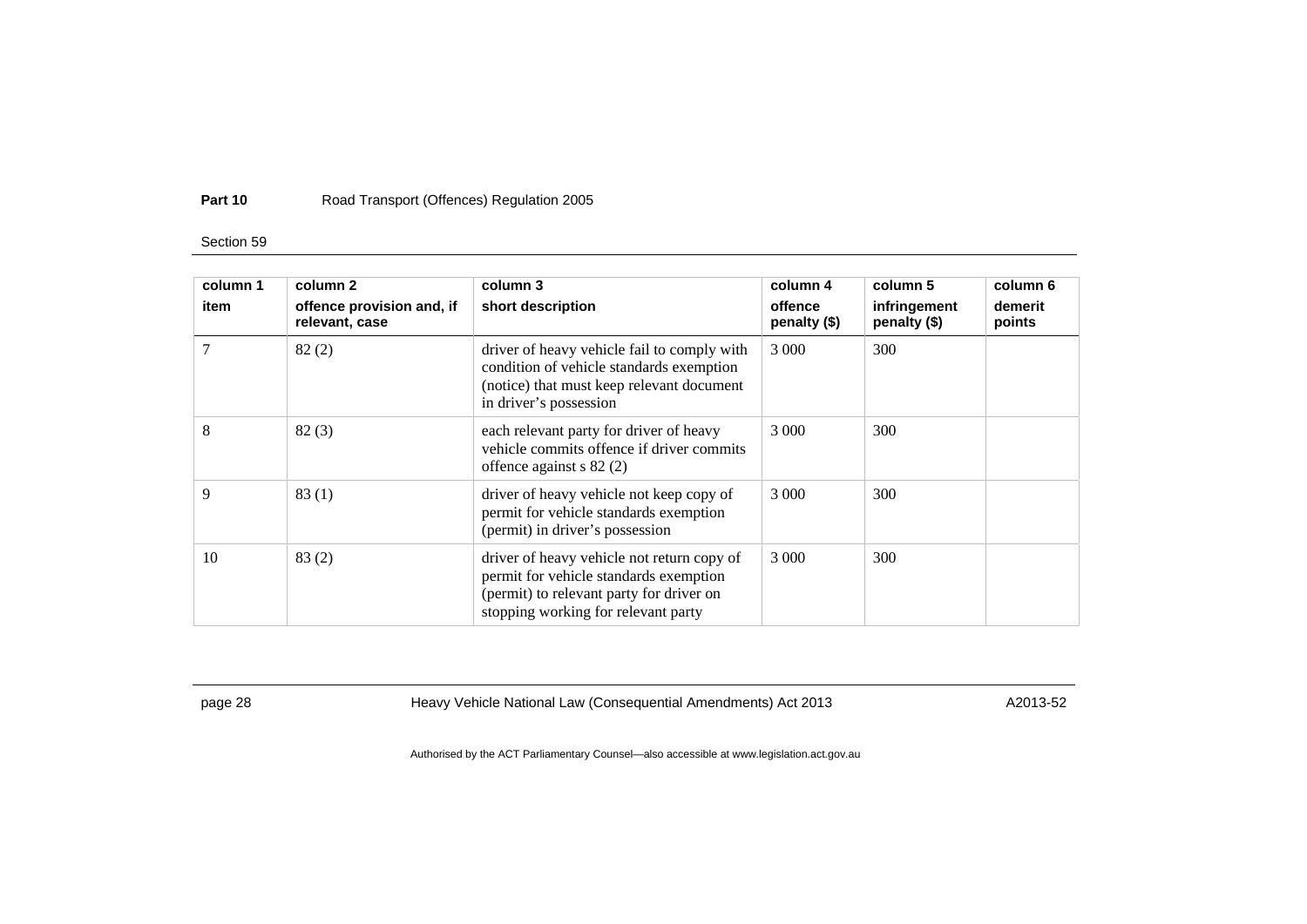Road Transport (Offences) Regulation 2005 **Part 10**

Section 59

| column 1<br>item | column 2<br>offence provision and, if<br>relevant, case | column 3<br>short description                                                                                                                                                                           | column 4<br>offence<br>penalty (\$) | column 5<br>infringement<br>penalty (\$) | column 6<br>demerit<br>points |
|------------------|---------------------------------------------------------|---------------------------------------------------------------------------------------------------------------------------------------------------------------------------------------------------------|-------------------------------------|------------------------------------------|-------------------------------|
| 11               | 83(3)                                                   | each relevant party for driver of heavy<br>vehicle commits offence if driver commits<br>offence against s 83 (1)                                                                                        | 3 0 0 0                             | 300                                      |                               |
| 12               | 85(1)                                                   | unapproved modification of heavy vehicle                                                                                                                                                                | 3 0 0 0                             | 300                                      |                               |
| 13               | 85(2)                                                   | use/permit to be used unapproved modified<br>heavy vehicle                                                                                                                                              | 3 0 0 0                             | 300                                      |                               |
| 14               | 86(2)                                                   | approved vehicle examiner who approves<br>modification of heavy vehicle not give<br>certificate approving modification as<br>required and not ensure complying<br>plate/label fitted/affixed to vehicle | 3 0 0 0                             | 300                                      |                               |
| 15               | 89(1)                                                   | use/permit to be used unsafe heavy vehicle                                                                                                                                                              | 6 0 0 0                             | 600                                      |                               |
| 16               | 90(1)                                                   | use/permit to be used heavy vehicle not<br>fitted with emission control system if<br>required by heavy vehicle standard                                                                                 | 3 0 0 0                             | 300                                      |                               |

A2013-52 Heavy Vehicle National Law (Consequential Amendments) Act 2013 page 29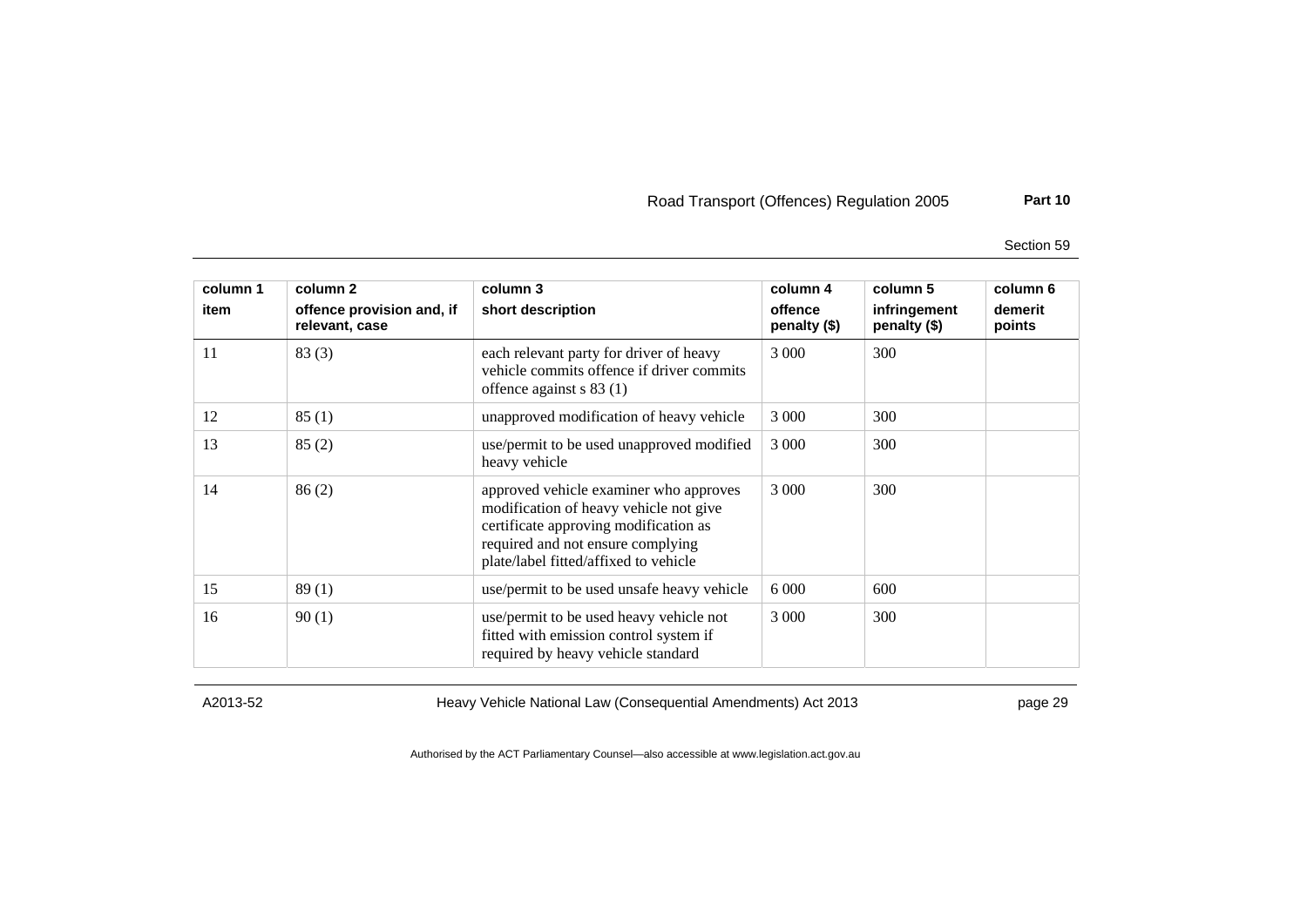#### **Part 10**Road Transport (Offences) Regulation 2005

#### Section 59

| column 1 | column 2                                    | column 3                                                                                                                                                     | column 4                | column 5                     | column 6          |
|----------|---------------------------------------------|--------------------------------------------------------------------------------------------------------------------------------------------------------------|-------------------------|------------------------------|-------------------|
| item     | offence provision and, if<br>relevant, case | short description                                                                                                                                            | offence<br>penalty (\$) | infringement<br>penalty (\$) | demerit<br>points |
| 17       | 90(2)                                       | use/permit to be used heavy vehicle fitted<br>with emission control system not operating<br>as designed                                                      | 3 0 0 0                 | 300                          |                   |
| 18       | 90(3)                                       | use/permit to be used heavy vehicle fitted<br>with emission control system and operate<br>system in way causes non-compliance with<br>heavy vehicle standard | 3 0 0 0                 | 300                          |                   |
| 19       | 91(1)                                       | tamper with emission control system fitted<br>to heavy vehicle                                                                                               | 10 000                  |                              |                   |
| 20       | 91(2)                                       | operator of heavy vehicle use/permit to be<br>used vehicle fitted with tampered emission<br>control system                                                   | 10 000                  |                              |                   |
| 21       | 92(2)                                       | use/permit to be used incorrect warning<br>sign on heavy vehicle                                                                                             | 3 0 0 0                 | 300                          |                   |

page 30 **Heavy Vehicle National Law (Consequential Amendments) Act 2013** A2013-52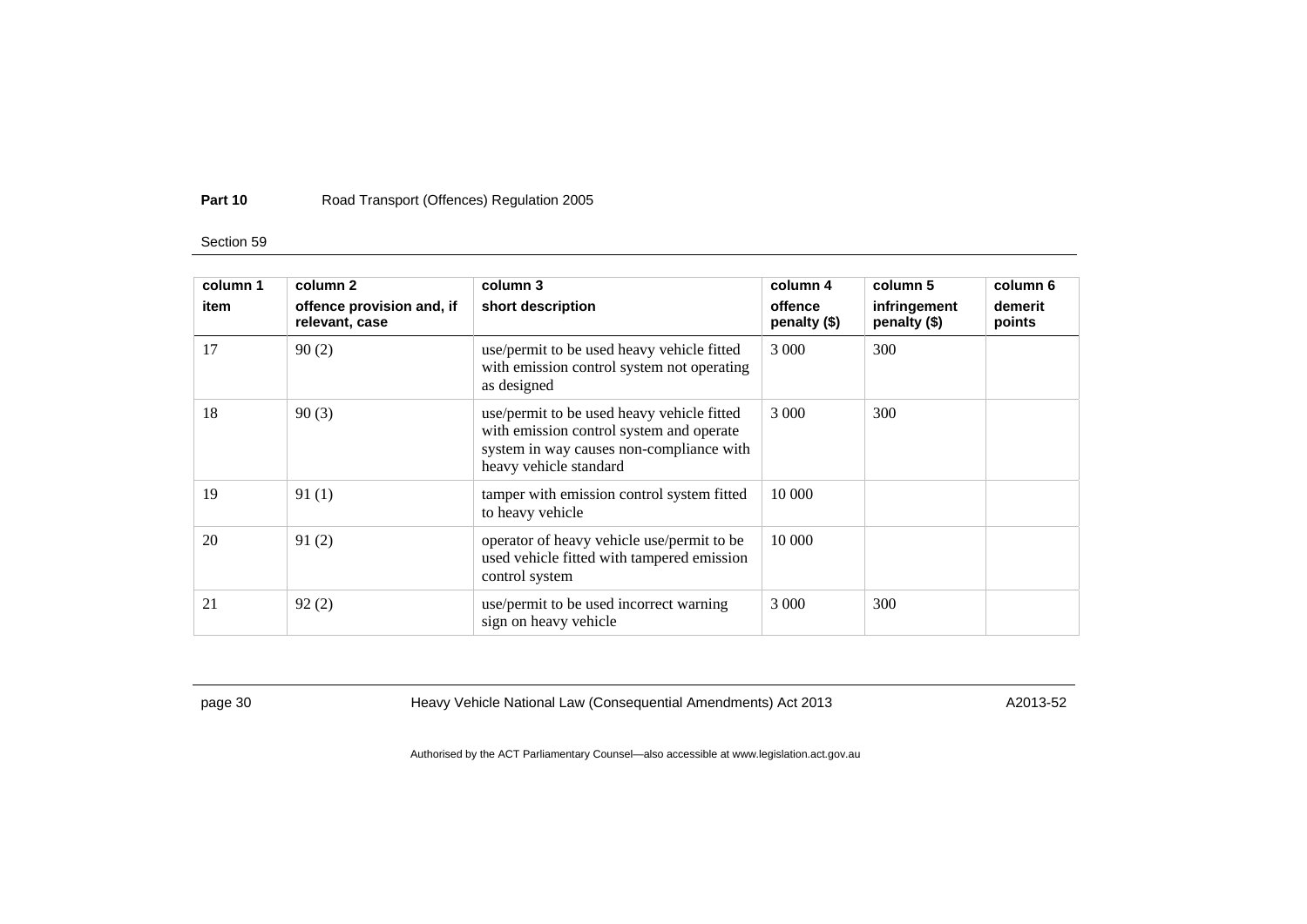Section 59

| column 1<br>item | column 2<br>offence provision and, if<br>relevant, case | column 3<br>short description                                                                                                     | column 4<br>offence<br>penalty (\$) | column 5<br>infringement<br>penalty (\$) | column 6<br>demerit<br>points |
|------------------|---------------------------------------------------------|-----------------------------------------------------------------------------------------------------------------------------------|-------------------------------------|------------------------------------------|-------------------------------|
| 22               | 93(1)                                                   | tamper with speed limiter fitted to heavy<br>vehicle                                                                              | 10 000                              |                                          |                               |
| 23               | 93(2)                                                   | fit tampered speed limiter to heavy vehicle                                                                                       | 10 000                              |                                          |                               |
| 24               | 93(3)                                                   | operator of heavy vehicle use vehicle fitted<br>with tampered speed limiter                                                       | 10 000                              |                                          |                               |
| 25               | 96(1)                                                   |                                                                                                                                   |                                     |                                          |                               |
| 25.1             | minor risk breach<br>٠                                  | drive heavy vehicle if vehicle (with load)<br>not comply with mass requirements<br>applying to vehicle—minor risk breach          | 4 0 0 0                             | 400                                      |                               |
| 25.2             | substantial risk breach<br>٠                            | drive heavy vehicle if vehicle (with load)<br>not comply with mass requirements<br>applying to vehicle—substantial risk<br>breach | 6 0 0 0                             | 600                                      |                               |

A2013-52 Heavy Vehicle National Law (Consequential Amendments) Act 2013 page 31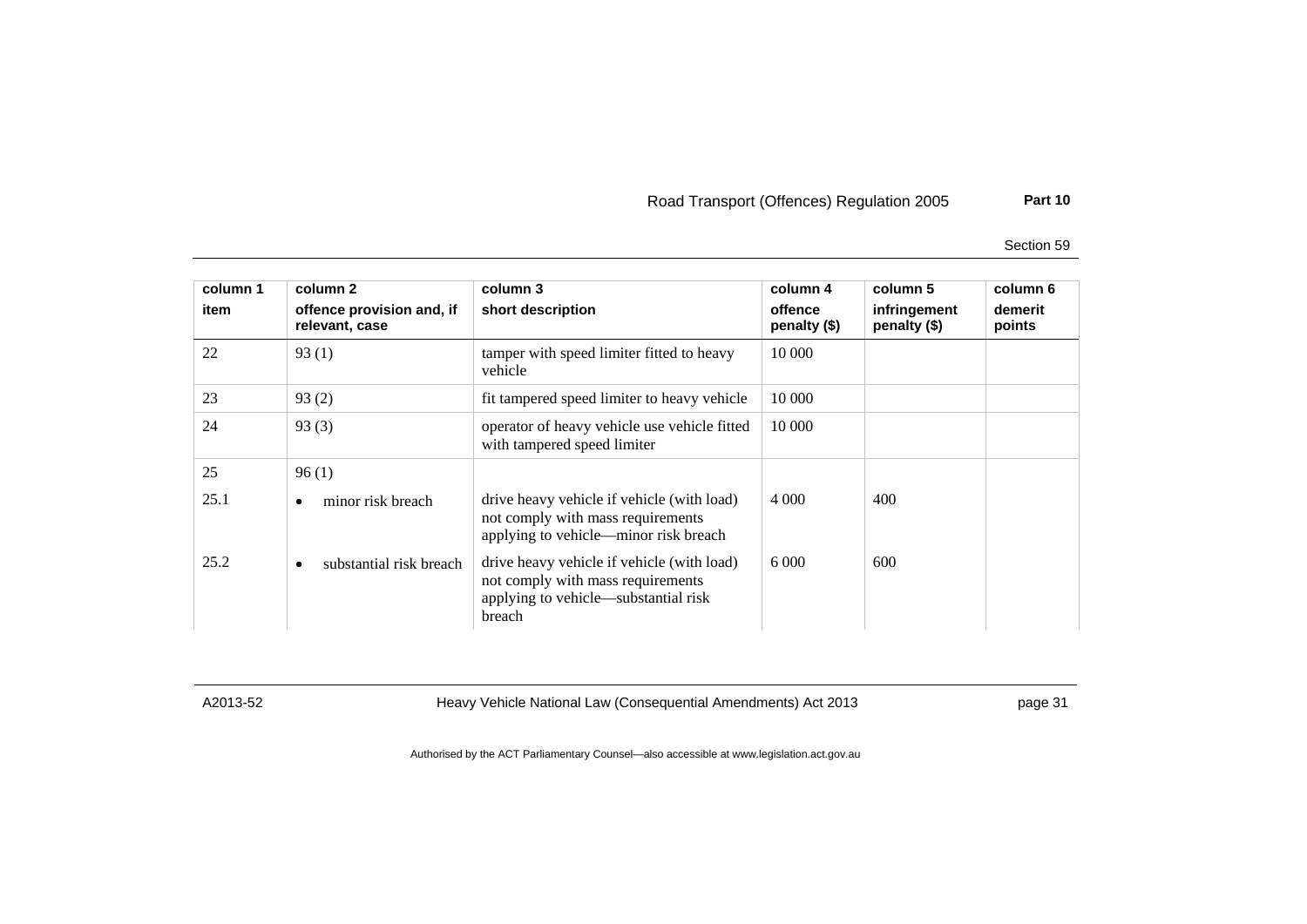## Section 59

| column 1<br>item | column 2<br>offence provision and, if<br>relevant, case                | column 3<br>short description                                                                                                                             | column 4<br>offence<br>penalty $(\$)$ | column 5<br>infringement<br>penalty (\$) | column 6<br>demerit<br>points |
|------------------|------------------------------------------------------------------------|-----------------------------------------------------------------------------------------------------------------------------------------------------------|---------------------------------------|------------------------------------------|-------------------------------|
| 25.3             | severe risk breach<br>$\bullet$                                        | drive heavy vehicle if vehicle (with load)<br>not comply with mass requirements<br>applying to vehicle—severe risk breach                                 | $10000 -$<br>30 000                   |                                          |                               |
| 26               | 102(1)                                                                 |                                                                                                                                                           |                                       |                                          |                               |
| 26.1             | heavy vehicle not<br>٠<br>have goods or<br>passengers                  | drive heavy vehicle if vehicle (with load)<br>not comply with dimension requirements<br>applying to vehicle without goods or<br>passengers                | 3 0 0 0                               | 300                                      |                               |
| 26.2             | heavy vehicle has<br>٠<br>goods or passengers<br>and minor risk breach | drive heavy vehicle if vehicle (with load)<br>not comply with dimension requirements<br>applying to vehicle with goods or<br>passengers—minor risk breach | 3 0 0 0                               | 300                                      |                               |

page 32 **Heavy Vehicle National Law (Consequential Amendments) Act 2013** A2013-52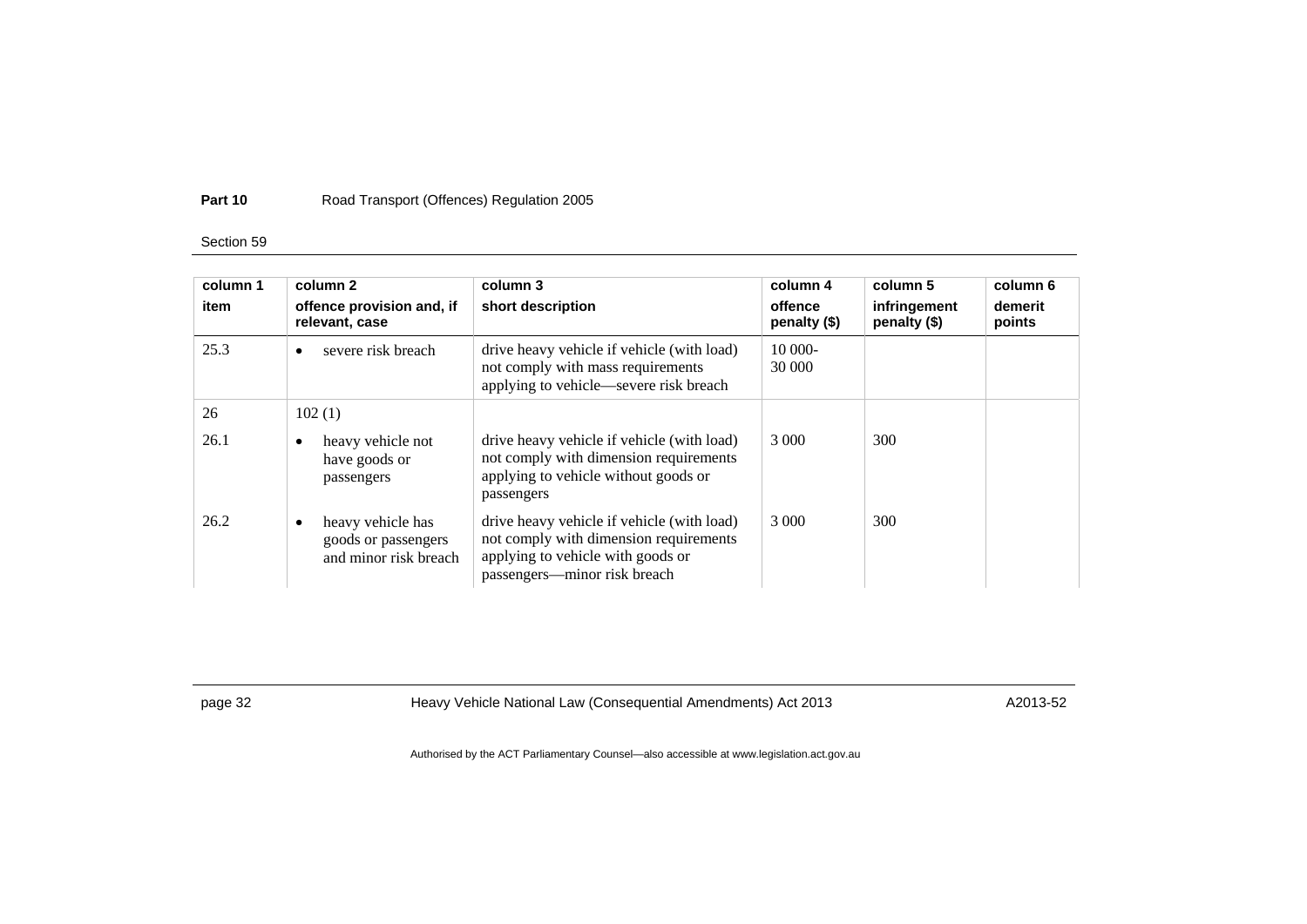Section 59

| column 1<br>item | column 2<br>offence provision and, if<br>relevant, case                                 | column 3<br>short description                                                                                                                                   | column 4<br>offence<br>penalty (\$) | column 5<br>infringement<br>penalty $(\$)$ | column 6<br>demerit<br>points |
|------------------|-----------------------------------------------------------------------------------------|-----------------------------------------------------------------------------------------------------------------------------------------------------------------|-------------------------------------|--------------------------------------------|-------------------------------|
| 26.3             | heavy vehicle has<br>$\bullet$<br>goods or passengers<br>and substantial risk<br>breach | drive heavy vehicle if vehicle (with load)<br>not comply with dimension requirements<br>applying to vehicle with goods or<br>passengers—substantial risk breach | 5 0 0 0                             | 500                                        |                               |
| 26.4             | heavy vehicle has<br>$\bullet$<br>goods or passengers<br>and severe risk breach         | drive heavy vehicle if vehicle (with load)<br>not comply with dimension requirements<br>applying to vehicle with goods or<br>passengers—severe risk breach      | 10 000                              |                                            |                               |
| 27               | 109(2)                                                                                  | use heavy vehicle with stated projecting<br>load without warning signal fixed to back<br>of load                                                                | 3 0 0 0                             | 300                                        |                               |
| 28               | 111(1)                                                                                  |                                                                                                                                                                 |                                     |                                            |                               |
| 28.1             | minor risk breach<br>$\bullet$                                                          | drive heavy vehicle if vehicle not comply<br>with loading requirements—minor risk<br>breach                                                                     | 3 0 0 0                             | 300                                        |                               |

A2013-52 Heavy Vehicle National Law (Consequential Amendments) Act 2013 page 33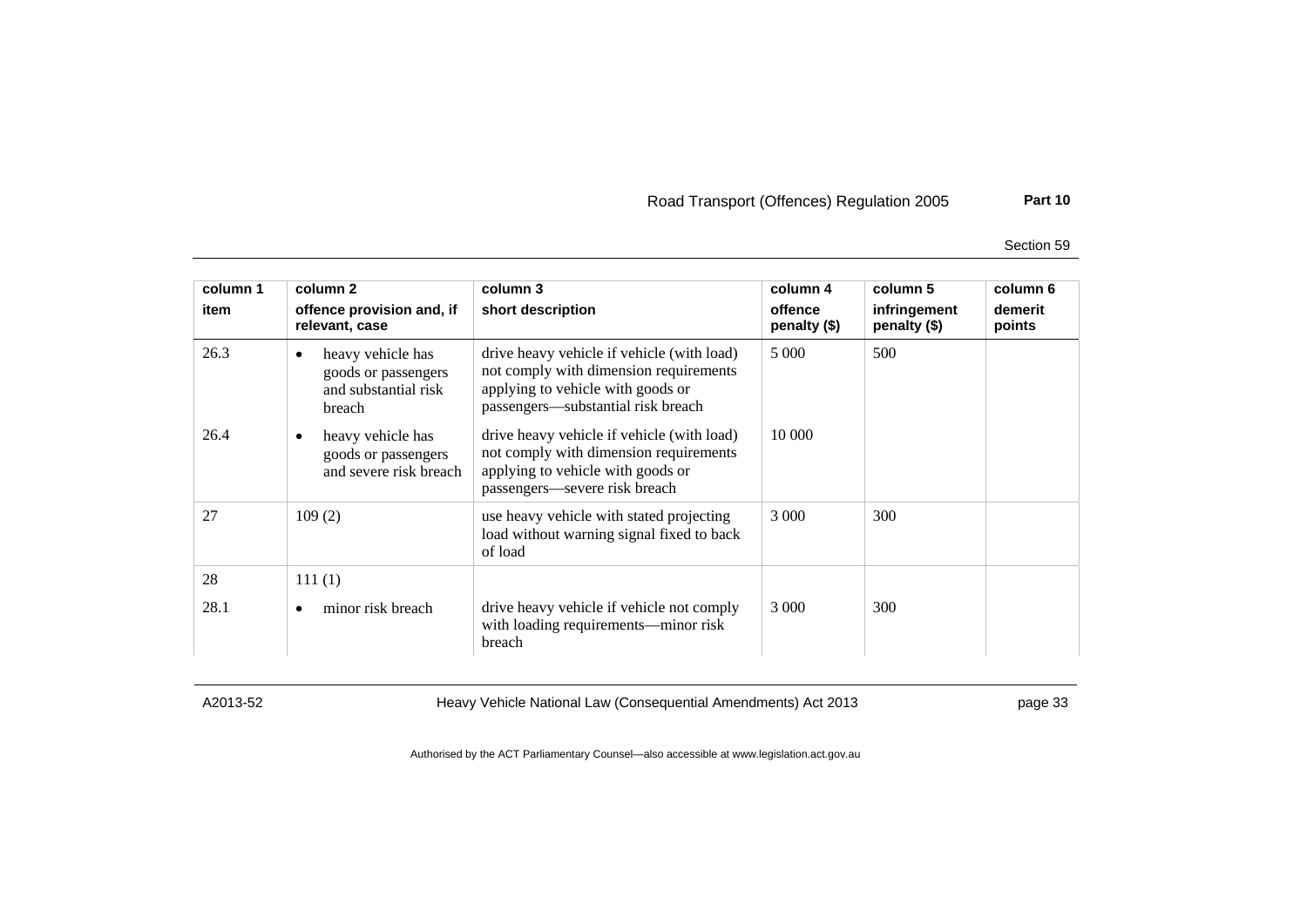## Section 59

| column 1<br>item | column 2<br>offence provision and, if<br>relevant, case | column 3<br>short description                                                                       | column 4<br>offence<br>penalty $(\$)$ | column 5<br>infringement<br>penalty (\$) | column 6<br>demerit<br>points |
|------------------|---------------------------------------------------------|-----------------------------------------------------------------------------------------------------|---------------------------------------|------------------------------------------|-------------------------------|
| 28.2             | substantial risk breach<br>$\bullet$                    | drive heavy vehicle if vehicle not comply<br>with loading requirements—substantial<br>risk breach   | 5 000                                 | 500                                      |                               |
| 28.3             | severe risk breach                                      | drive heavy vehicle if vehicle not comply<br>with loading requirements-severe risk<br>breach        | 10 000                                |                                          |                               |
| 29               | 129(1)                                                  | driver/operator of heavy vehicle contravene<br>condition of mass or dimension exemption             | 6.000                                 | 600                                      |                               |
| 30               | 129(2)                                                  | use/permit to be used heavy vehicle that<br>contravenes condition of mass or<br>dimension exemption | 6000                                  | 600                                      |                               |
| 31               | 129(3)                                                  | use heavy vehicle in way that contravenes<br>condition of mass or dimension exemption               | 6000                                  | 600                                      |                               |

page 34 **Heavy Vehicle National Law (Consequential Amendments) Act 2013** A2013-52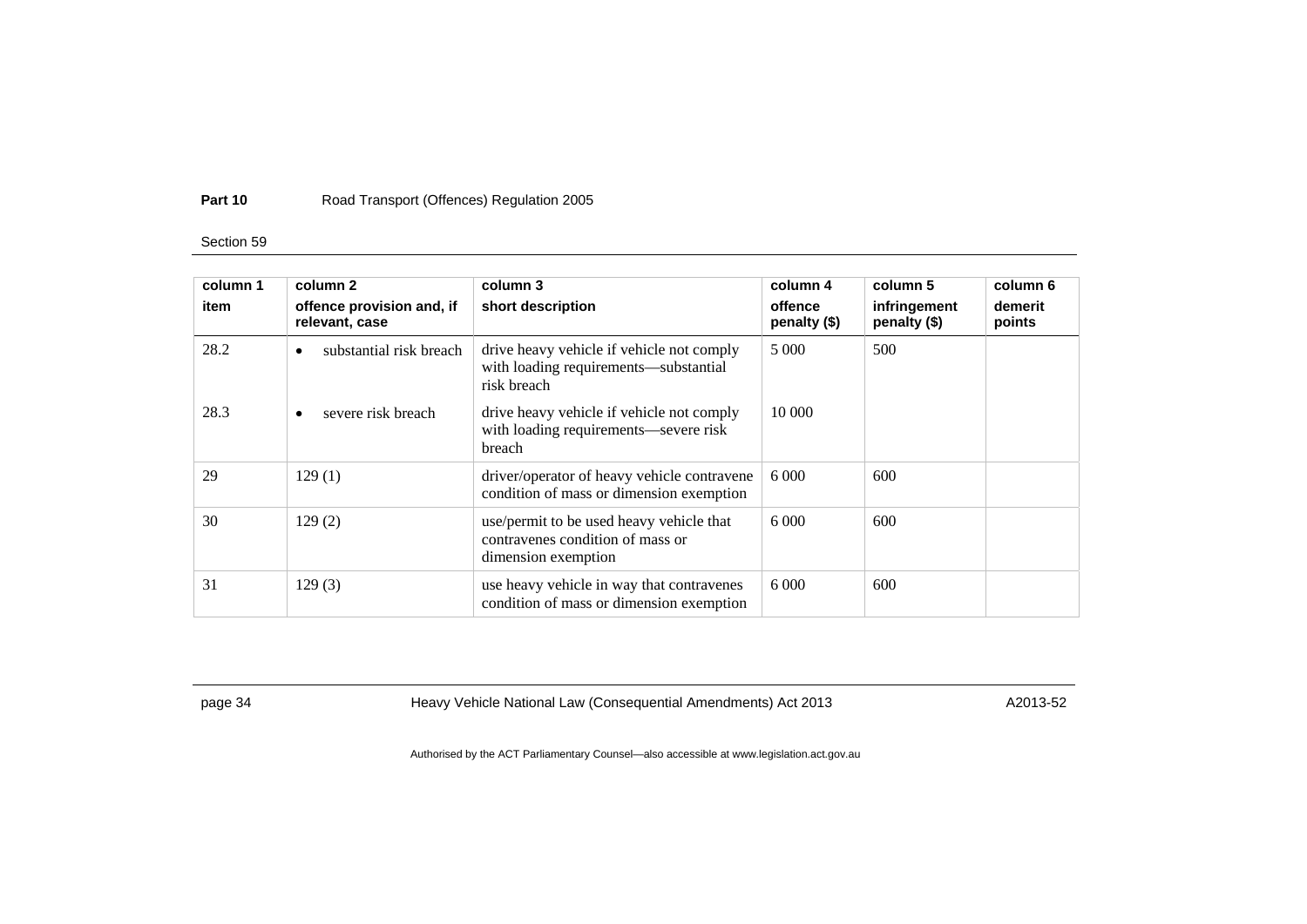Section 59

| column 1<br>item | column 2                                    | column 3                                                                                                                                                                          | column 4<br>offence | column 5                     | column 6<br>demerit |
|------------------|---------------------------------------------|-----------------------------------------------------------------------------------------------------------------------------------------------------------------------------------|---------------------|------------------------------|---------------------|
|                  | offence provision and, if<br>relevant, case | short description                                                                                                                                                                 | penalty (\$)        | infringement<br>penalty (\$) | points              |
| 32               | 130(2)                                      | driver of pilot/escort vehicle accompanying<br>heavy vehicle not comply with conditions<br>of mass or dimension exemption about use<br>of pilot/escort vehicle                    | 6 0 0 0             | 600                          |                     |
| 33               | 130(3)                                      | operator of heavy vehicle commits offence<br>if driver of pilot/escort vehicle commits<br>offence against s 130 (2)                                                               | 6 0 0 0             | 600                          |                     |
| 34               | 131(1)                                      | driver of pilot vehicle accompanies heavy<br>vehicle that contravenes condition of mass<br>or dimension exemption                                                                 | 6 0 0 0             | 600                          |                     |
| 35               | 132(2)                                      | driver of class 1/class 3 heavy vehicle fail<br>to comply with condition of mass or<br>dimension exemption (notice) that must<br>keep relevant document in driver's<br>possession | 3 0 0 0             | 300                          |                     |

A2013-52 Heavy Vehicle National Law (Consequential Amendments) Act 2013 page 35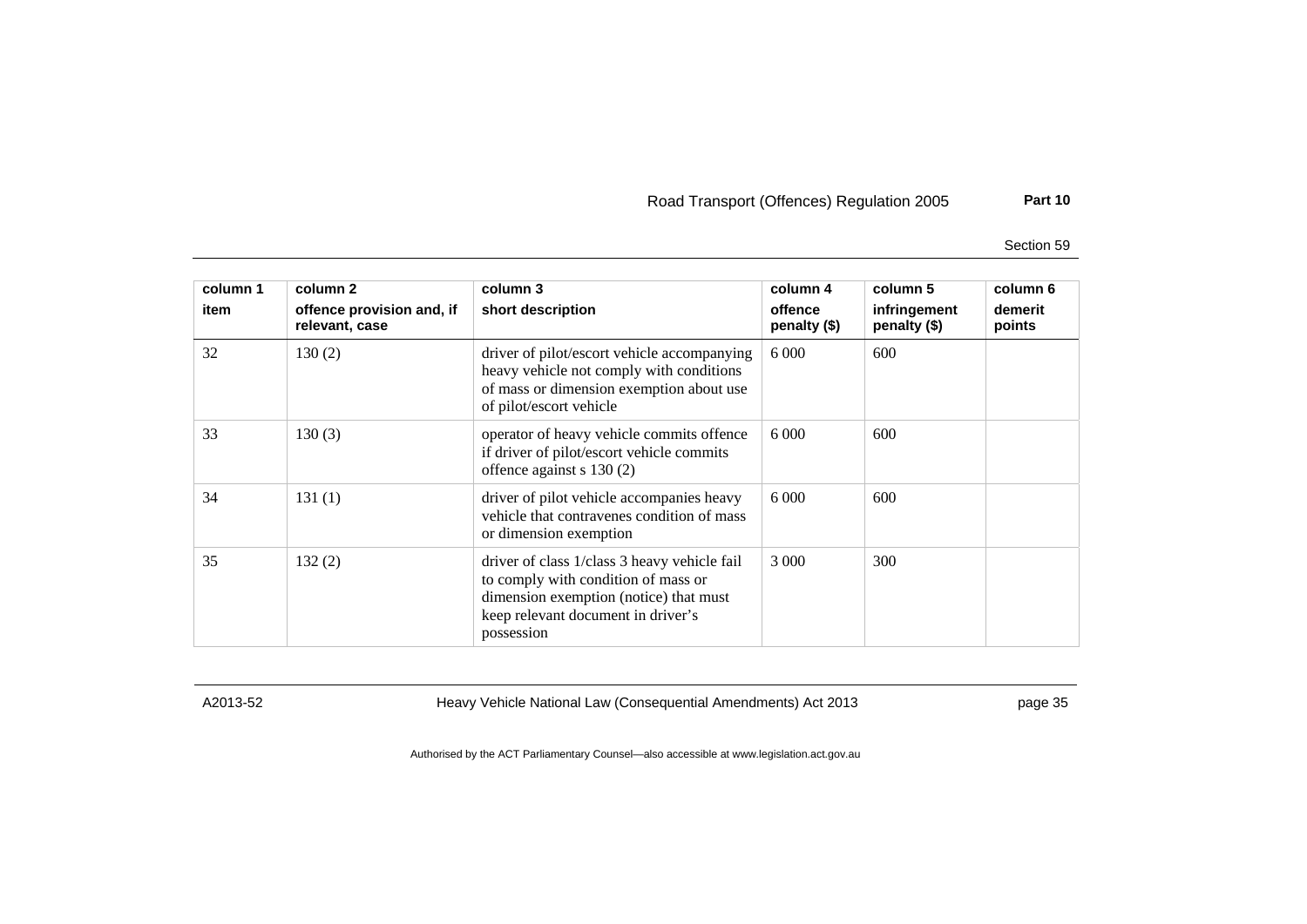## Section 59

| column 1 | column 2                                    | column 3                                                                                                                                                                                   | column 4                | column 5                     | column 6          |
|----------|---------------------------------------------|--------------------------------------------------------------------------------------------------------------------------------------------------------------------------------------------|-------------------------|------------------------------|-------------------|
| item     | offence provision and, if<br>relevant, case | short description                                                                                                                                                                          | offence<br>penalty (\$) | infringement<br>penalty (\$) | demerit<br>points |
| 36       | 132(3)                                      | each relevant party for driver of<br>class 1/class 3 heavy vehicle commits<br>offence if driver commits offence against s<br>132(2)                                                        | 3 0 0 0                 | 300                          |                   |
| 37       | 133(1)                                      | driver of class 1/class 3 heavy vehicle not<br>keep copy of permit for mass or dimension<br>exemption (permit) in driver's possession                                                      | 3 0 0 0                 | 300                          |                   |
| 38       | 133(2)                                      | driver of class 1/class 3 heavy vehicle not<br>return copy of permit for mass or<br>dimension exemption (permit) to relevant<br>party for driver on stopping working for<br>relevant party | 4 0 0 0                 | 400                          |                   |
| 39       | 133(3)                                      | each relevant party for driver of<br>class 1/class 3 heavy vehicle commits<br>offence if driver commits offence against<br>s 133(1)                                                        | 3 0 0 0                 | 300                          |                   |

page 36 **Heavy Vehicle National Law (Consequential Amendments) Act 2013** A2013-52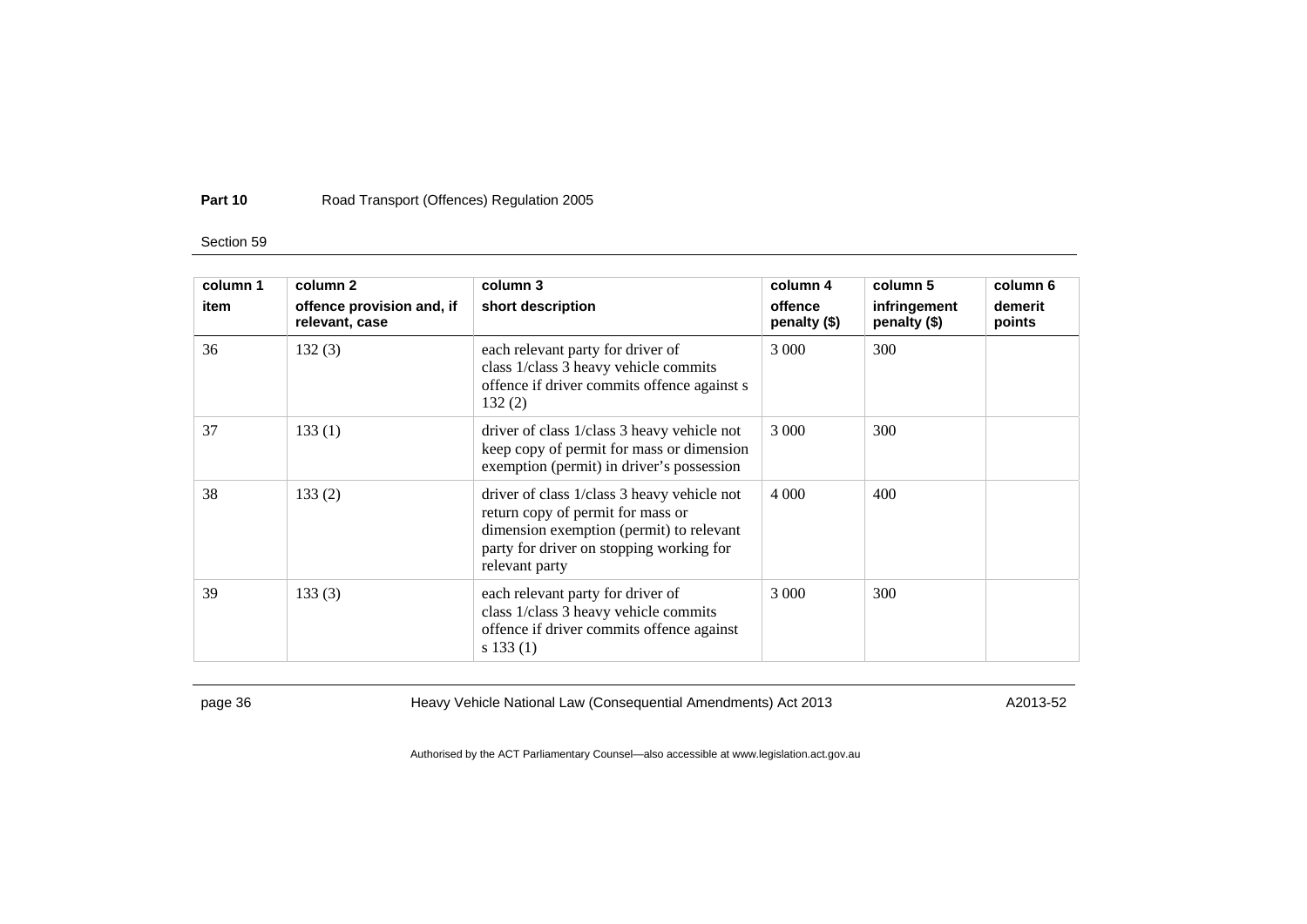Section 59

| column 1<br>item | column 2<br>offence provision and, if<br>relevant, case | column 3<br>short description                                                                                                                 | column 4<br>offence<br>penalty $(\$)$ | column 5<br>infringement<br>penalty (\$) | column 6<br>demerit<br>points |
|------------------|---------------------------------------------------------|-----------------------------------------------------------------------------------------------------------------------------------------------|---------------------------------------|------------------------------------------|-------------------------------|
| 40               | 134(1)                                                  | display heavy vehicle warning sign on<br>heavy vehicle not under dimension<br>exemption                                                       | 3 000                                 | 300                                      |                               |
| 41               | 134(2)                                                  | display pilot vehicle warning sign on pilot<br>vehicle not being used as pilot vehicle for<br>heavy vehicle used under dimension<br>exemption | 3 000                                 | 300                                      |                               |
| 42               | 137                                                     | not use class 2 heavy vehicle in accordance<br>with class 2 heavy vehicle authorisation                                                       |                                       | 600                                      |                               |
| 43               | 150(1)                                                  | driver/operator of class 2 heavy vehicle<br>contravene condition of class 2 heavy<br>vehicle authorisation                                    | 6000                                  | 600                                      |                               |

A2013-52 Heavy Vehicle National Law (Consequential Amendments) Act 2013 page 37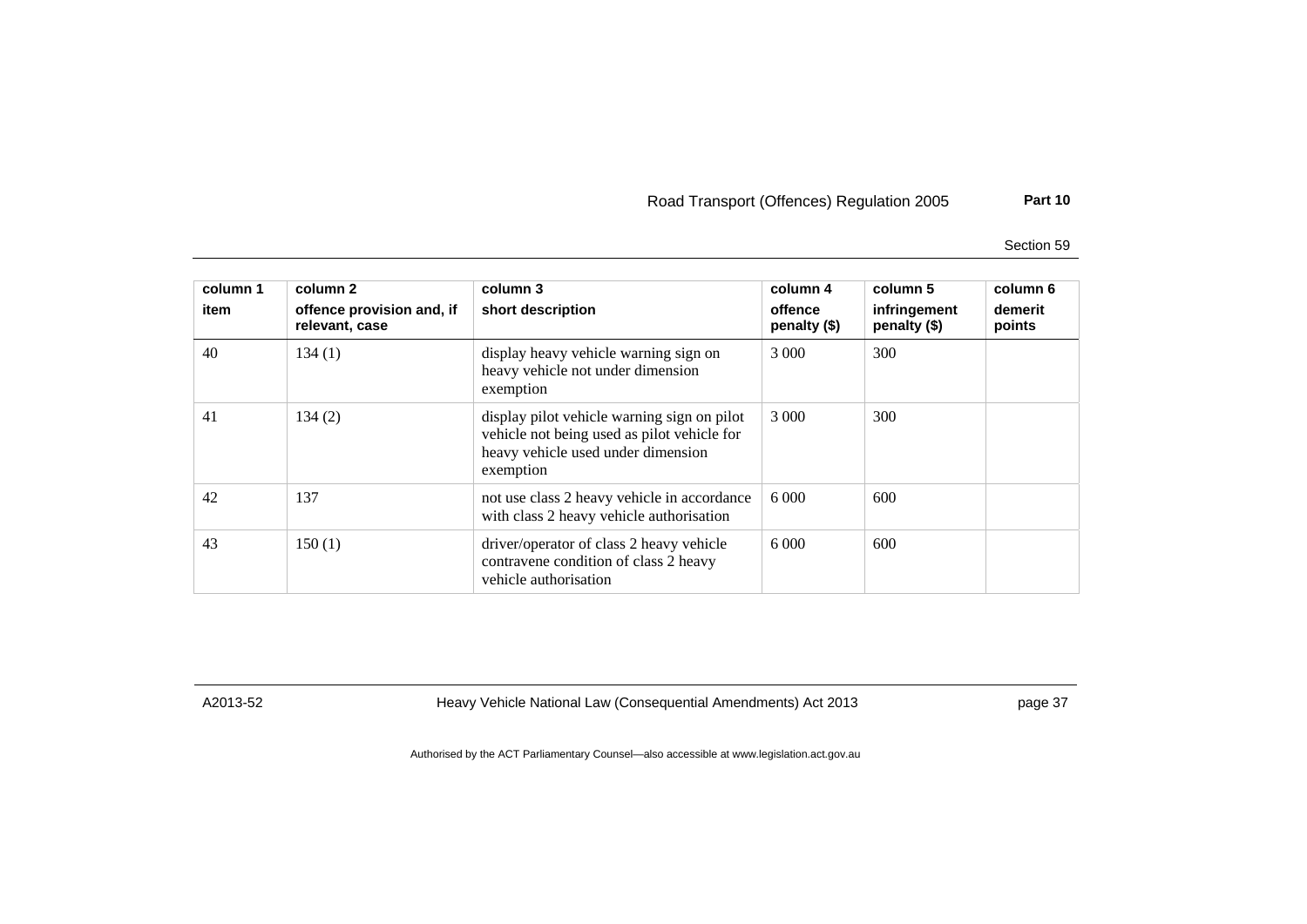## Section 59

| column 1<br>item | column 2<br>offence provision and, if<br>relevant, case | column 3<br>short description                                                                                                                                                              | column 4<br>offence<br>penalty (\$) | column 5<br>infringement<br>penalty (\$) | column 6<br>demerit<br>points |
|------------------|---------------------------------------------------------|--------------------------------------------------------------------------------------------------------------------------------------------------------------------------------------------|-------------------------------------|------------------------------------------|-------------------------------|
| 44               | 151(2)                                                  | driver of class 2 heavy vehicle not comply<br>with condition of class 2 heavy vehicle<br>authorisation (notice) that must keep<br>relevant document in driver's possession                 | 3 0 0 0                             | 300                                      |                               |
| 45               | 151(3)                                                  | each relevant party for driver of class 2<br>heavy vehicle commits offence if driver<br>commits offence against s 151 (2)                                                                  | 3 000                               | 300                                      |                               |
| 46               | 152(1)                                                  | driver of class 2 heavy vehicle not keep<br>copy of class 2 heavy vehicle authorisation<br>(permit) in driver's possession                                                                 | 3 0 0 0                             | 300                                      |                               |
| 47               | 152(2)                                                  | driver of class 2 heavy vehicle not return<br>copy of permit for class 2 heavy vehicle<br>authorisation (permit) to relevant party for<br>driver on stopping working for relevant<br>party | 4 0 0 0                             | 400                                      |                               |

page 38 Heavy Vehicle National Law (Consequential Amendments) Act 2013 AM A2013-52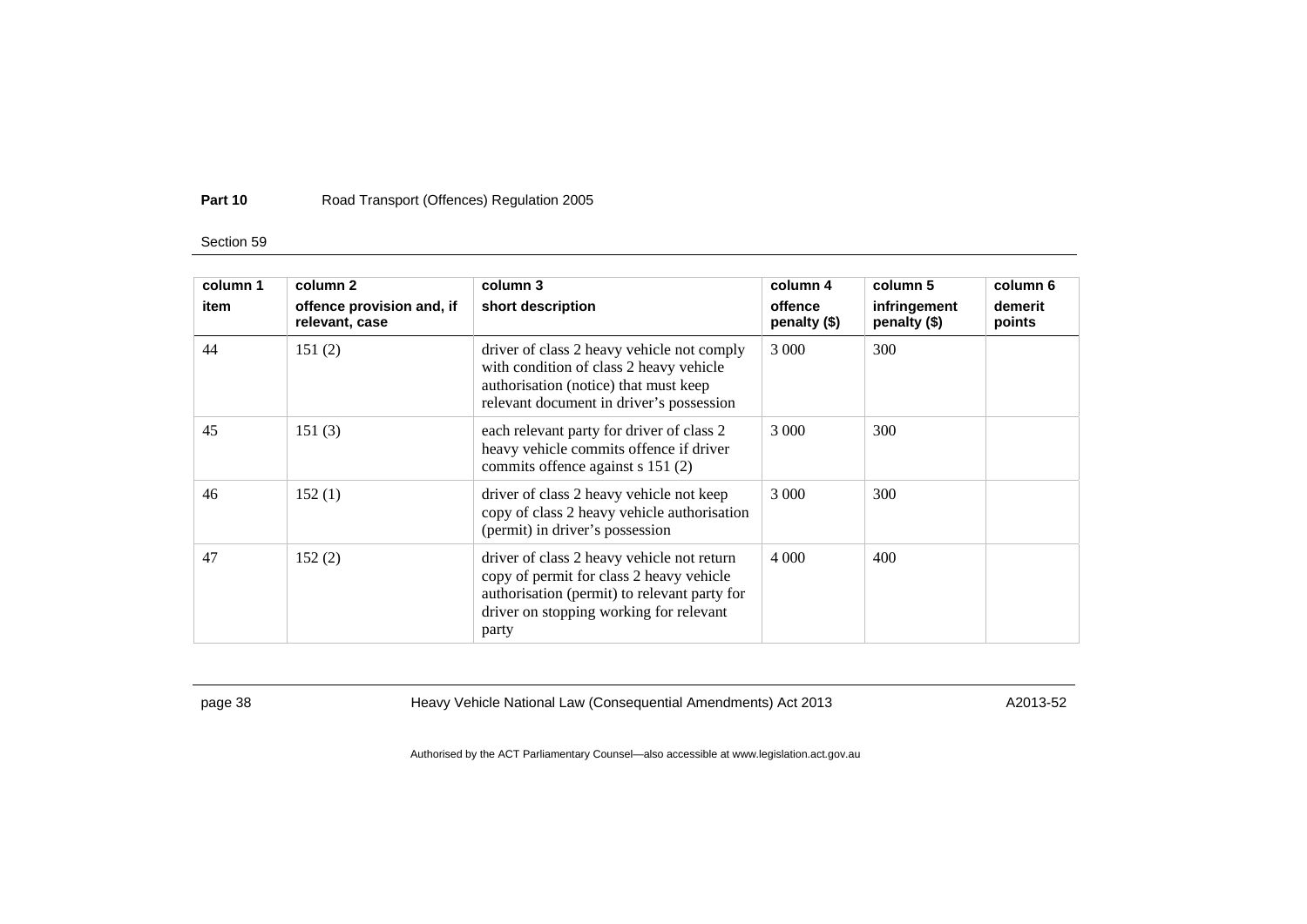Section 59

| column 1<br>item | column 2<br>offence provision and, if<br>relevant, case | column 3<br>short description                                                                                                 | column 4<br>offence<br>penalty (\$) | column 5<br>infringement<br>penalty (\$) | column 6<br>demerit<br>points |
|------------------|---------------------------------------------------------|-------------------------------------------------------------------------------------------------------------------------------|-------------------------------------|------------------------------------------|-------------------------------|
| 48               | 152(3)                                                  | each relevant party for driver of class 2<br>heavy vehicle commits offence if driver<br>commits offence against s 152 (1)     | 3 0 0 0                             | 300                                      |                               |
| 49               | 153(1)                                                  | driver of class 2 PBS heavy vehicle not<br>keep copy of PBS vehicle approval in<br>driver's possession                        | 3 0 0 0                             | 300                                      |                               |
| 50               | 153(2)                                                  | each relevant party for driver of class 2<br>PBS heavy vehicle commits offence if<br>driver commits offence against s 153 (1) | 3 0 0 0                             | 300                                      |                               |
| 51               | 181(3)                                                  | not return as required amended/cancelled<br>mass or dimension authority permit                                                | 4 0 0 0                             | 400                                      |                               |
| 52               | 182(1)                                                  | not apply as required for replacement for<br>defaced/destroyed/lost/stolen mass or<br>dimension authority permit              | 4 0 0 0                             |                                          |                               |

A2013-52 Heavy Vehicle National Law (Consequential Amendments) Act 2013 page 39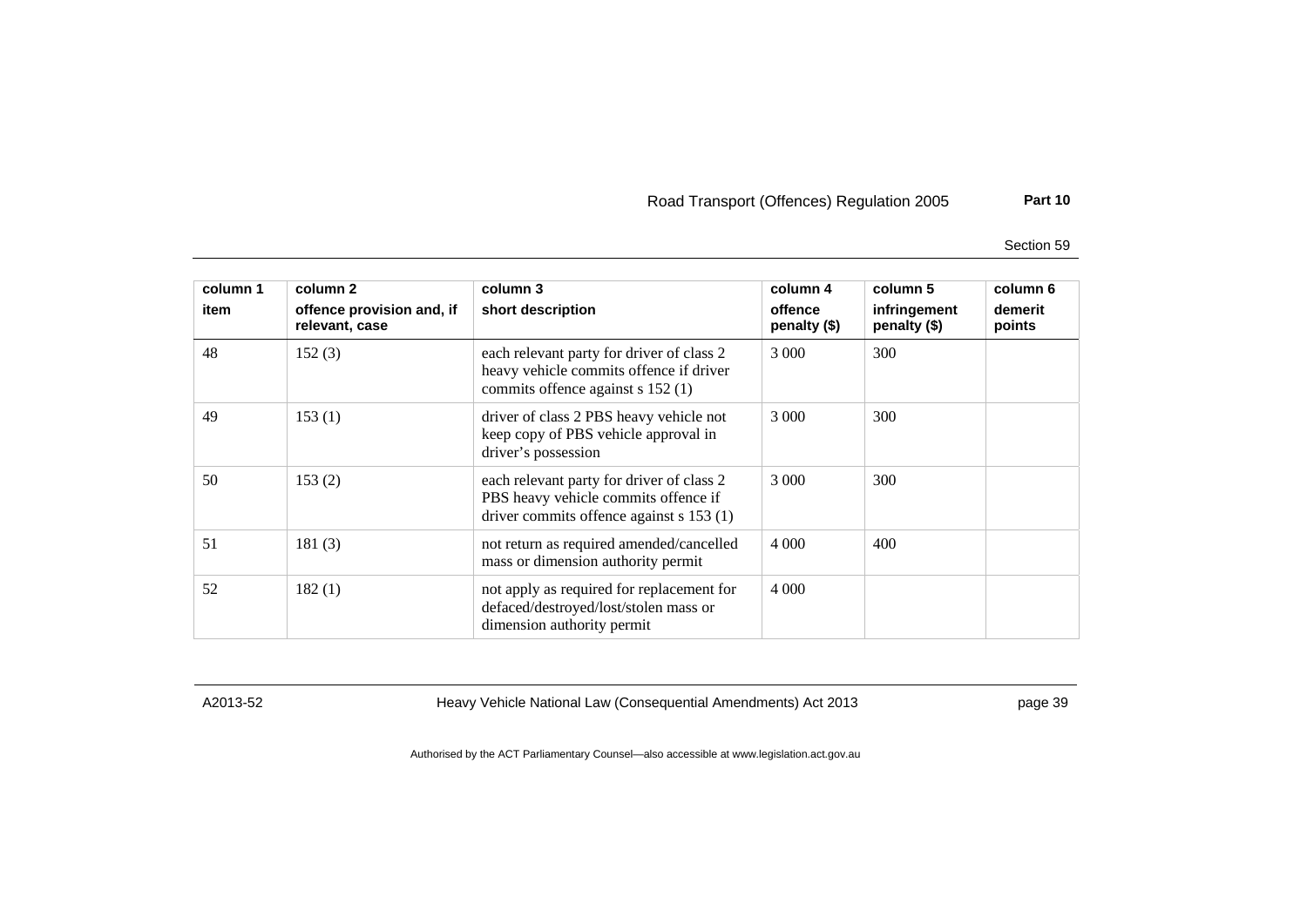## Section 59

| column 1<br>item | column 2<br>offence provision and, if<br>relevant, case                            | column 3<br>short description                                                                                                                            | column 4<br>offence<br>penalty (\$) | column 5<br>infringement<br>penalty (\$) | column 6<br>demerit<br>points |
|------------------|------------------------------------------------------------------------------------|----------------------------------------------------------------------------------------------------------------------------------------------------------|-------------------------------------|------------------------------------------|-------------------------------|
| 53               | 183(2)                                                                             |                                                                                                                                                          |                                     |                                          |                               |
| 53.1             | by contravening:<br>$96$ —mass<br>requirements: minor<br>risk breach               | employer/prime contractor/operator for<br>heavy vehicle commits offence if driver of<br>vehicle commits offence against s 96-<br>minor risk breach       | 4 0 0 0                             | 400                                      |                               |
| 53.2             | by contravening:<br>$96$ —mass<br>requirements:<br>substantial risk breach         | employer/prime contractor/operator for<br>heavy vehicle commits offence if driver of<br>vehicle commits offence against s 96—<br>substantial risk breach | 6.000                               | 600                                      |                               |
| 53.3             | by contravening:<br>$96$ —mass<br>$\bullet$<br>requirements: severe<br>risk breach | employer/prime contractor/operator for<br>heavy vehicle commits offence if driver of<br>vehicle commits offence against s 96—<br>severe risk breach      | 10 000-<br>30 000                   |                                          |                               |

page 40 **Heavy Vehicle National Law (Consequential Amendments) Act 2013** A2013-52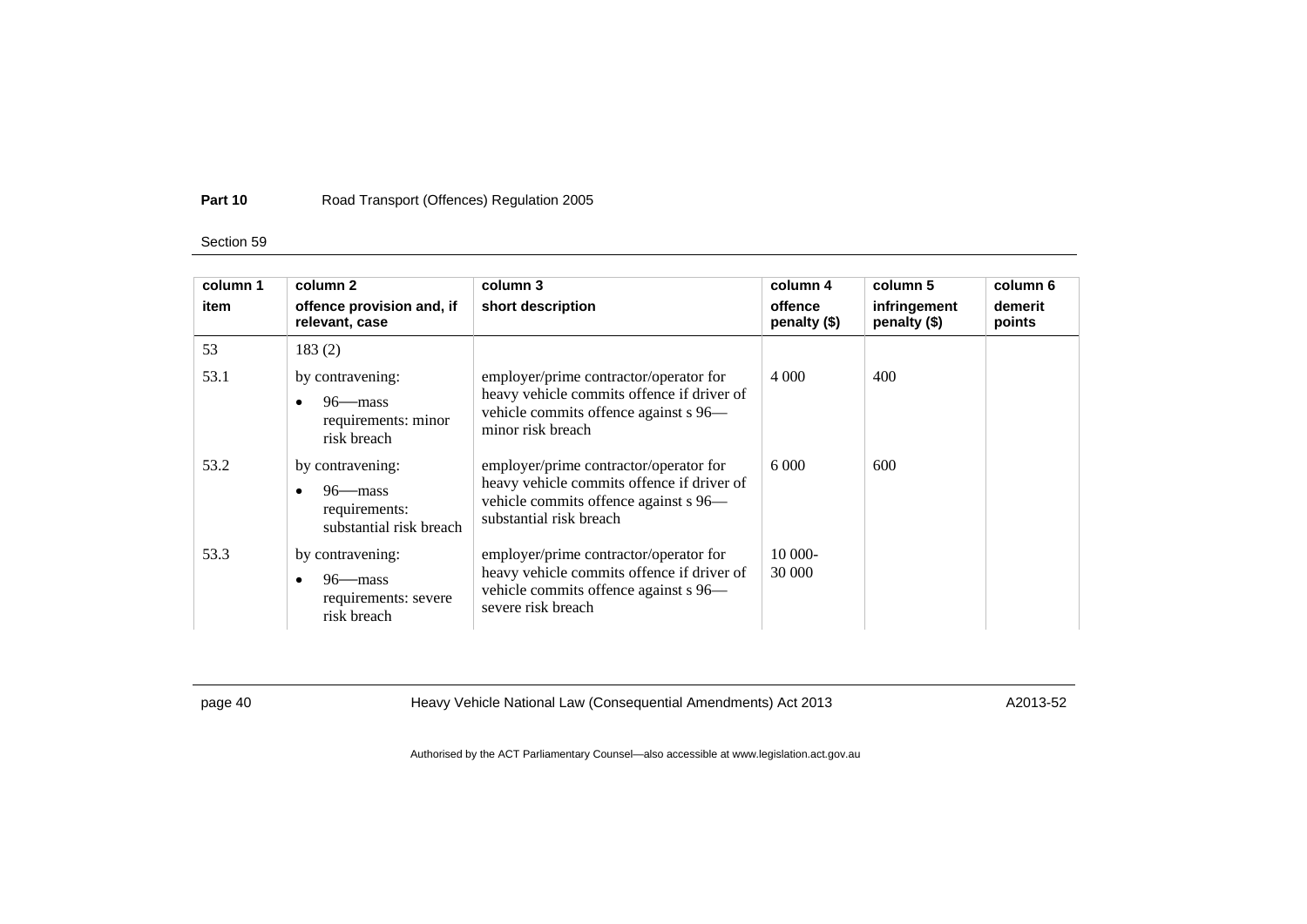Section 59

| column 1 | column 2                                                                                              | column 3                                                                                                                                                                             | column 4                | column 5                     | column 6          |
|----------|-------------------------------------------------------------------------------------------------------|--------------------------------------------------------------------------------------------------------------------------------------------------------------------------------------|-------------------------|------------------------------|-------------------|
| item     | offence provision and, if<br>relevant, case                                                           | short description                                                                                                                                                                    | offence<br>penalty (\$) | infringement<br>penalty (\$) | demerit<br>points |
| 53.4     | by contravening:<br>$102$ —dimension<br>requirements: heavy<br>vehicle without goods<br>or passengers | employer/prime contractor/operator for<br>heavy vehicle commits offence if driver of<br>vehicle commits offence against s 102—<br>applying to vehicle without goods or<br>passengers | 3 000                   | 300                          |                   |
| 53.5     | by contravening:<br>$102$ —dimension<br>requirements: minor<br>risk breach                            | employer/prime contractor/operator for<br>heavy vehicle commits offence if driver of<br>vehicle commits offence against s 102-<br>minor risk breach                                  | 3 000                   | 300                          |                   |
| 53.6     | by contravening:<br>$102$ —dimension<br>requirements:<br>substantial risk breach                      | employer/prime contractor/operator for<br>heavy vehicle commits offence if driver of<br>vehicle commits offence against s 102-<br>substantial risk breach                            | 5 000                   | 500                          |                   |

A2013-52 Heavy Vehicle National Law (Consequential Amendments) Act 2013 page 41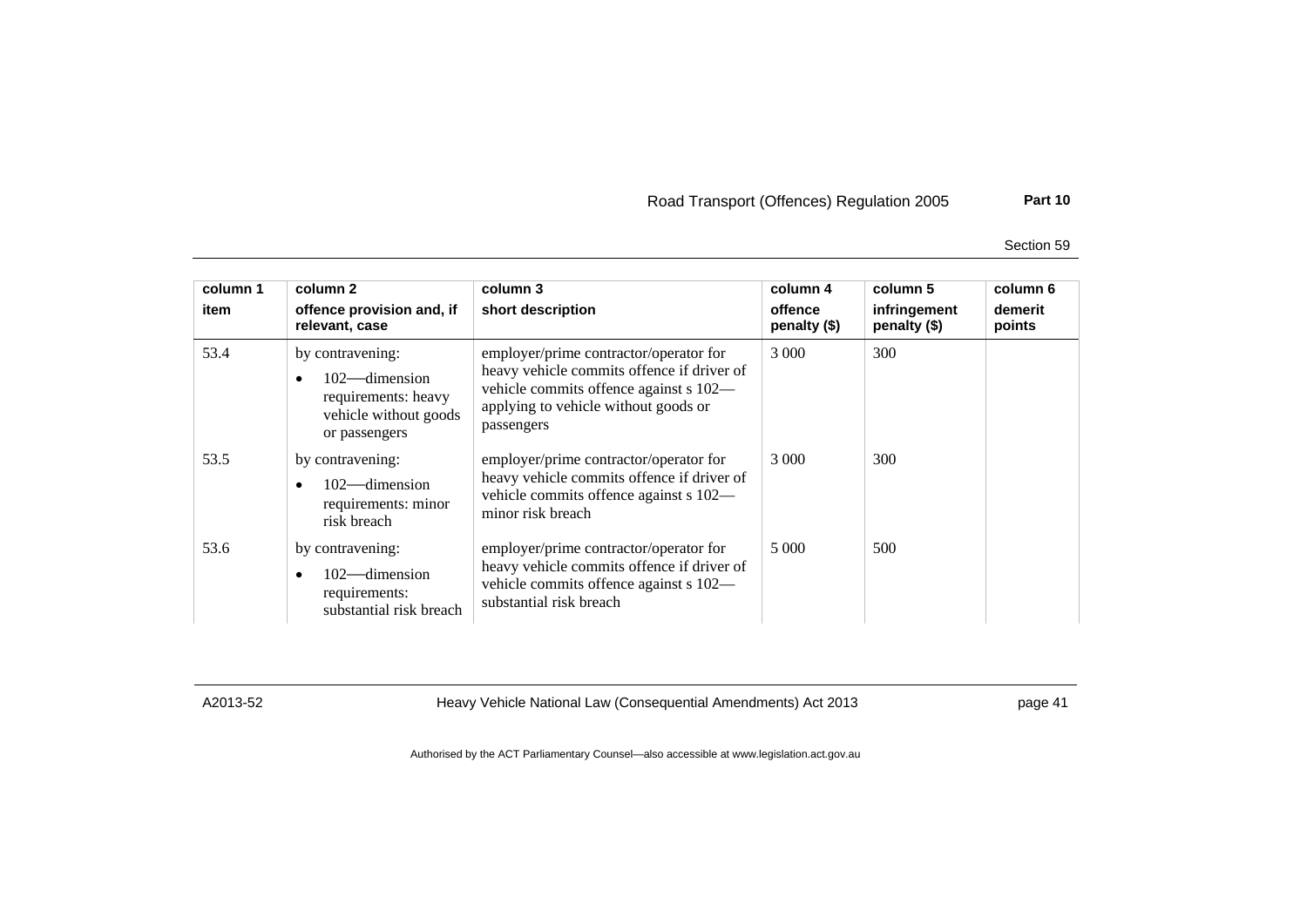## Section 59

| column 1<br>item | column 2<br>offence provision and, if<br>relevant, case                        | column 3<br>short description                                                                                                                             | column 4<br>offence<br>penalty $(\$)$ | column 5<br>infringement<br>penalty (\$) | column 6<br>demerit<br>points |
|------------------|--------------------------------------------------------------------------------|-----------------------------------------------------------------------------------------------------------------------------------------------------------|---------------------------------------|------------------------------------------|-------------------------------|
| 53.7             | by contravening:<br>$102$ —dimension<br>requirements: severe<br>risk breach    | employer/prime contractor/operator for<br>heavy vehicle commits offence if driver of<br>vehicle commits offence against s 102—<br>severe risk breach      | 10 000                                |                                          |                               |
| 53.8             | by contravening:<br>$111$ —loading<br>requirements: minor<br>risk breach       | employer/prime contractor/operator for<br>heavy vehicle commits offence if driver of<br>vehicle commits offence against s 111-<br>minor risk breach       | 3 0 0 0                               | 300                                      |                               |
| 53.9             | by contravening:<br>$111$ —loading<br>requirements:<br>substantial risk breach | employer/prime contractor/operator for<br>heavy vehicle commits offence if driver of<br>vehicle commits offence against s 111-<br>substantial risk breach | 5 000                                 | 500                                      |                               |

page 42 **Heavy Vehicle National Law (Consequential Amendments) Act 2013** A2013-52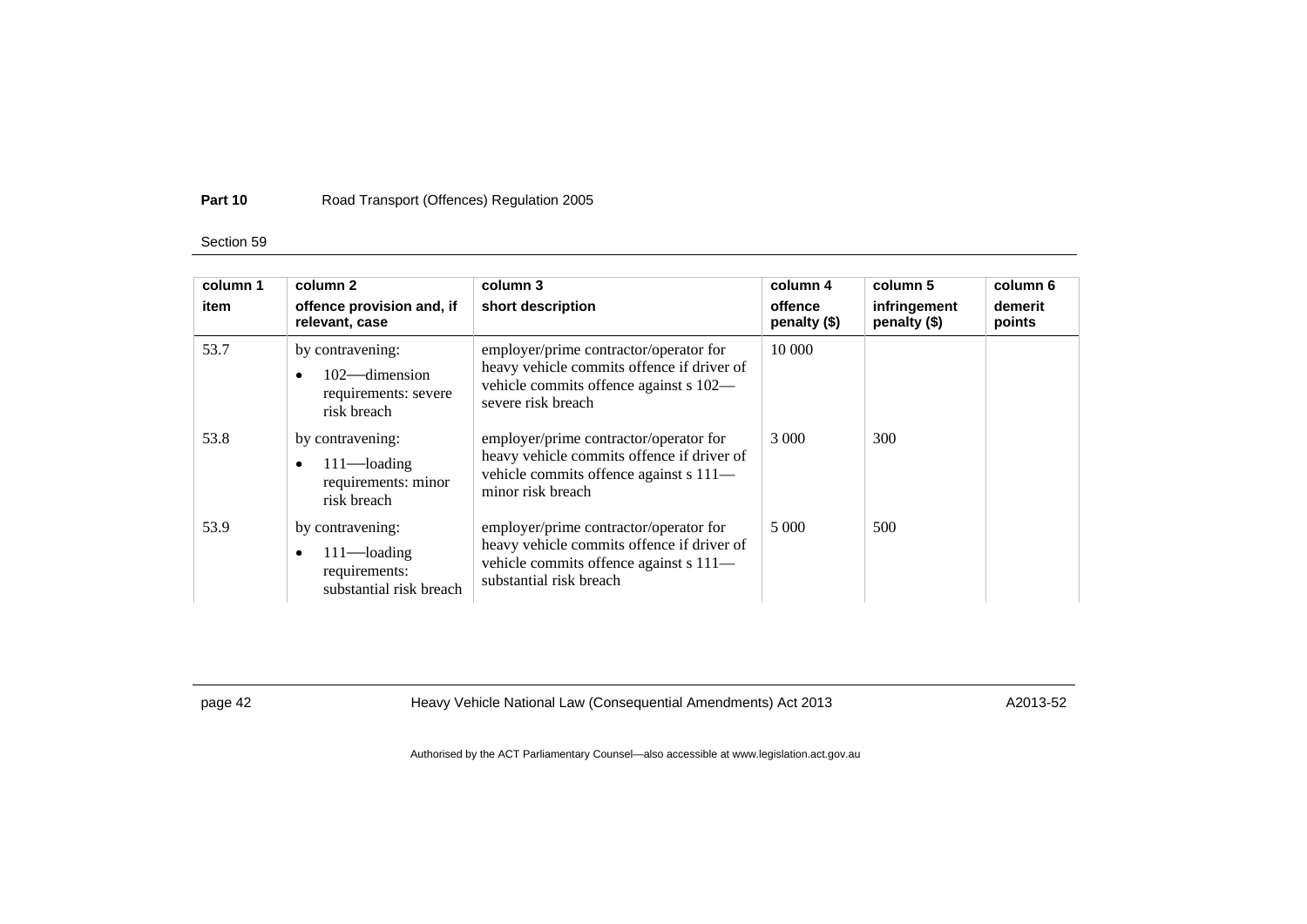Section 59

| column 1<br>item | column 2<br>offence provision and, if<br>relevant, case                        | column 3<br>short description                                                                                                                        | column 4<br>offence<br>penalty (\$) | column 5<br>infringement<br>penalty (\$) | column 6<br>demerit<br>points |
|------------------|--------------------------------------------------------------------------------|------------------------------------------------------------------------------------------------------------------------------------------------------|-------------------------------------|------------------------------------------|-------------------------------|
| 53.10            | by contravening:<br>$111$ —loading<br>٠<br>requirements: severe<br>risk breach | employer/prime contractor/operator for<br>heavy vehicle commits offence if driver of<br>vehicle commits offence against s 111-<br>severe risk breach | 10 000                              |                                          |                               |
| 54               | 184(1)                                                                         | drive heavy vehicle towing more than 1<br>other vehicle                                                                                              | 3 0 0 0                             | 300                                      |                               |
| 55               | 185(1)                                                                         | use heavy combination with trailer in<br>combination not securely coupled to<br>vehicle in front                                                     | 6 0 0 0                             | 600                                      |                               |
| 56               | 185(2)                                                                         | use heavy combination with components of<br>coupling not compatible/properly<br>connected                                                            | 6 0 0 0                             | 600                                      |                               |
| 57               | 186(2)                                                                         | each consignor of goods commits offence<br>if false/misleading transport documentation<br>for mass, dimension or loading of goods                    | 10 000                              |                                          |                               |

A2013-52 Heavy Vehicle National Law (Consequential Amendments) Act 2013 page 43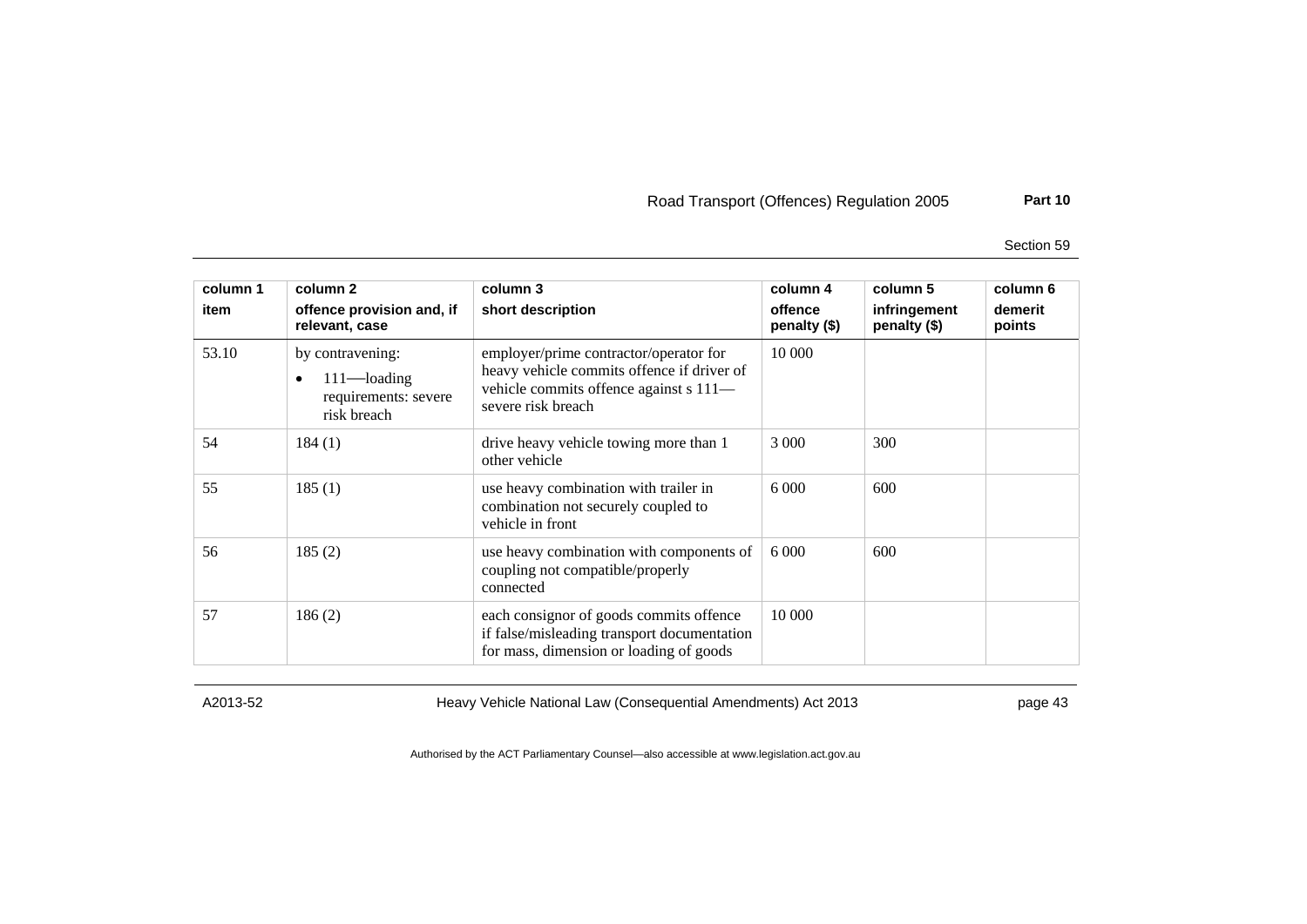## Section 59

| column 1<br>item | column 2<br>offence provision and, if<br>relevant, case | column 3<br>short description                                                                                                                                                               | column 4<br>offence<br>penalty $(\$)$ | column 5<br>infringement<br>penalty (\$) | column 6<br>demerit<br>points |
|------------------|---------------------------------------------------------|---------------------------------------------------------------------------------------------------------------------------------------------------------------------------------------------|---------------------------------------|------------------------------------------|-------------------------------|
| 58               | 186(3)                                                  | each packer of goods commits offence if<br>goods packed for road transport and if<br>false/misleading transport documentation<br>for mass, dimension or loading of goods                    | 10 000                                |                                          |                               |
| 59               | 186(4)                                                  | each loading manager/loader of goods<br>commits offence if goods loaded for road<br>transport and if false/misleading transport<br>documentation for mass, dimension or<br>loading of goods | 10 000                                |                                          |                               |
| 60               | 186(5)                                                  | each receiver of goods commits offence if<br>goods packed for road transport and if<br>false/misleading transport documentation<br>for mass, dimension or loading of goods                  | 10 000                                |                                          |                               |

page 44 **Heavy Vehicle National Law (Consequential Amendments) Act 2013** A2013-52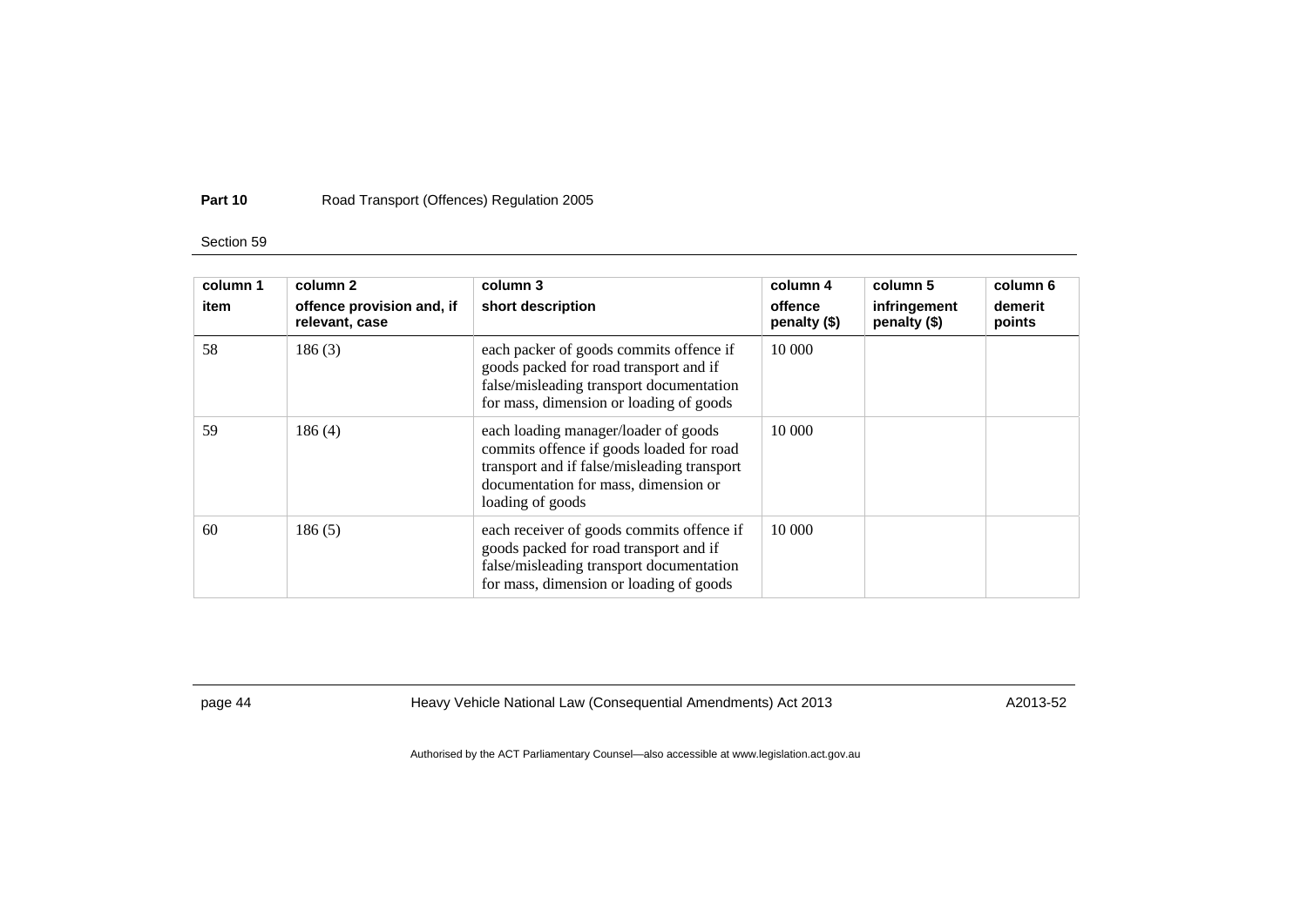Section 59

| column 1<br>item | column 2<br>offence provision and, if<br>relevant, case | column 3<br>short description                                                                                                                      | column 4<br>offence<br>penalty (\$) | column 5<br>infringement<br>penalty (\$) | column 6<br>demerit<br>points |
|------------------|---------------------------------------------------------|----------------------------------------------------------------------------------------------------------------------------------------------------|-------------------------------------|------------------------------------------|-------------------------------|
| 61               | 187(2)                                                  | responsible entity for freight container<br>gives container to operator of heavy<br>vehicle with false/misleading container<br>weight declaration  | 10 000                              |                                          |                               |
| 62               | 187(3)                                                  | operator of heavy vehicle commits offence<br>if freight container to be transported and<br>false/misleading container weight<br>declaration        | 10 000                              |                                          |                               |
| 63               | 190(1)                                                  | responsible entity permits operator/driver<br>of heavy vehicle to transport freight<br>container without complying container<br>weight declaration | 6 0 0 0                             | 600                                      |                               |
| 64               | 191(1)                                                  | operator permits driver of heavy vehicle to<br>transport freight container without<br>complying container weight declaration                       | 6 0 0 0                             | 600                                      |                               |

A2013-52 Heavy Vehicle National Law (Consequential Amendments) Act 2013 page 45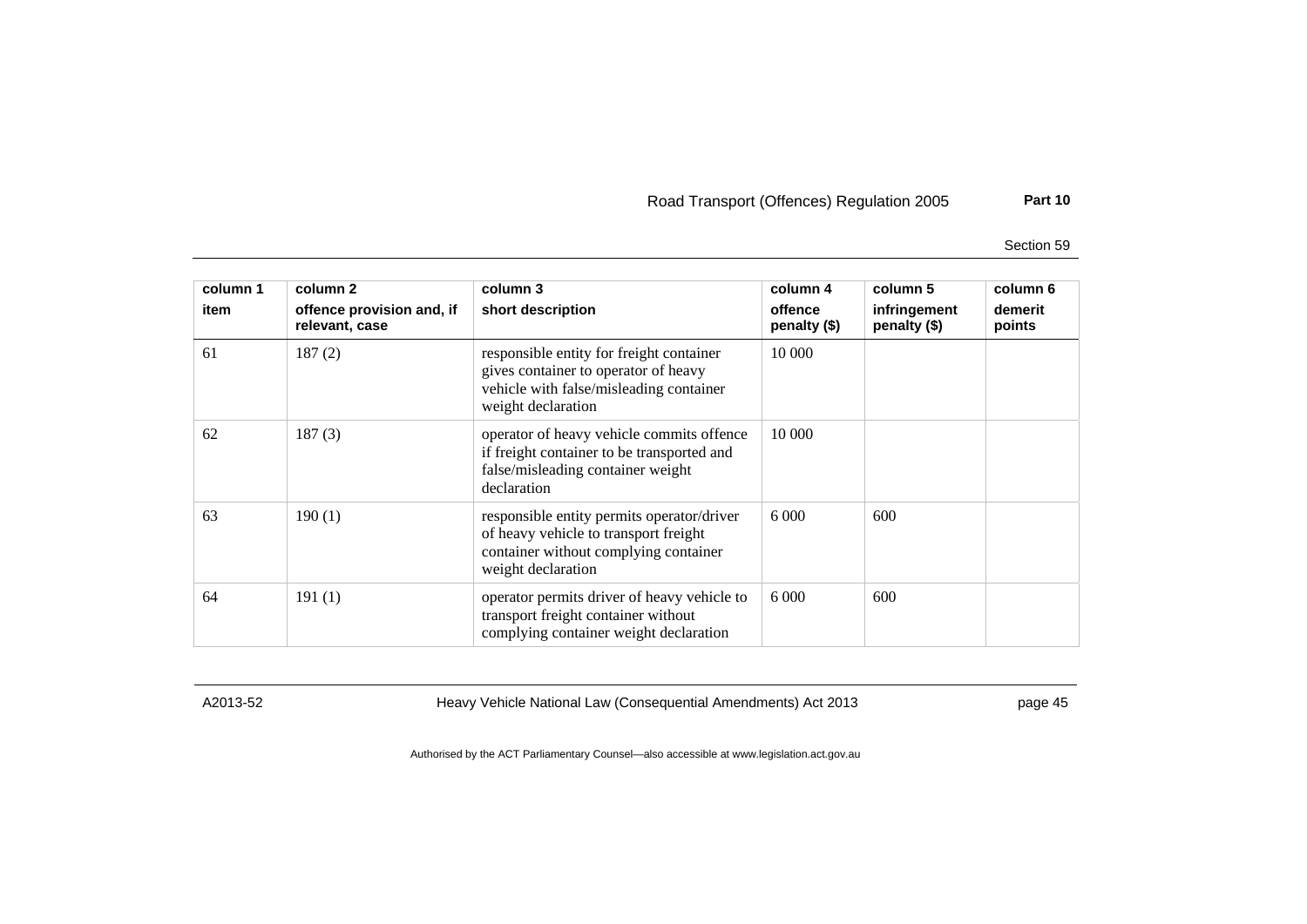## Section 59

| column 1 | column 2                                    | column 3                                                                                                                                                                                    | column 4                | column 5                     | column 6          |
|----------|---------------------------------------------|---------------------------------------------------------------------------------------------------------------------------------------------------------------------------------------------|-------------------------|------------------------------|-------------------|
| item     | offence provision and, if<br>relevant, case | short description                                                                                                                                                                           | offence<br>penalty (\$) | infringement<br>penalty (\$) | demerit<br>points |
| 65       | 191(3)                                      | operator of heavy vehicle gives freight<br>container to carrier without complying<br>container weight declaration or prescribed<br>particulars in complying container weight<br>declaration | 6 0 0 0                 | 600                          |                   |
| 66       | 192(1)                                      | drive heavy vehicle with freight container<br>without complying container weight<br>declaration                                                                                             | 6 0 0 0                 | 600                          |                   |
| 67       | 192(2)                                      | driver of heavy vehicle not keep as<br>required complying container weight<br>declaration while transporting freight<br>container                                                           | 3 000                   | 300                          |                   |
| 68       | 193(2)                                      | each consignor/packer commits offence if<br>weight of freight container exceeds<br>maximum gross weight marked on<br>container/container's safety approval plate                            | 10 000                  |                              |                   |

page 46 **Heavy Vehicle National Law (Consequential Amendments) Act 2013** A2013-52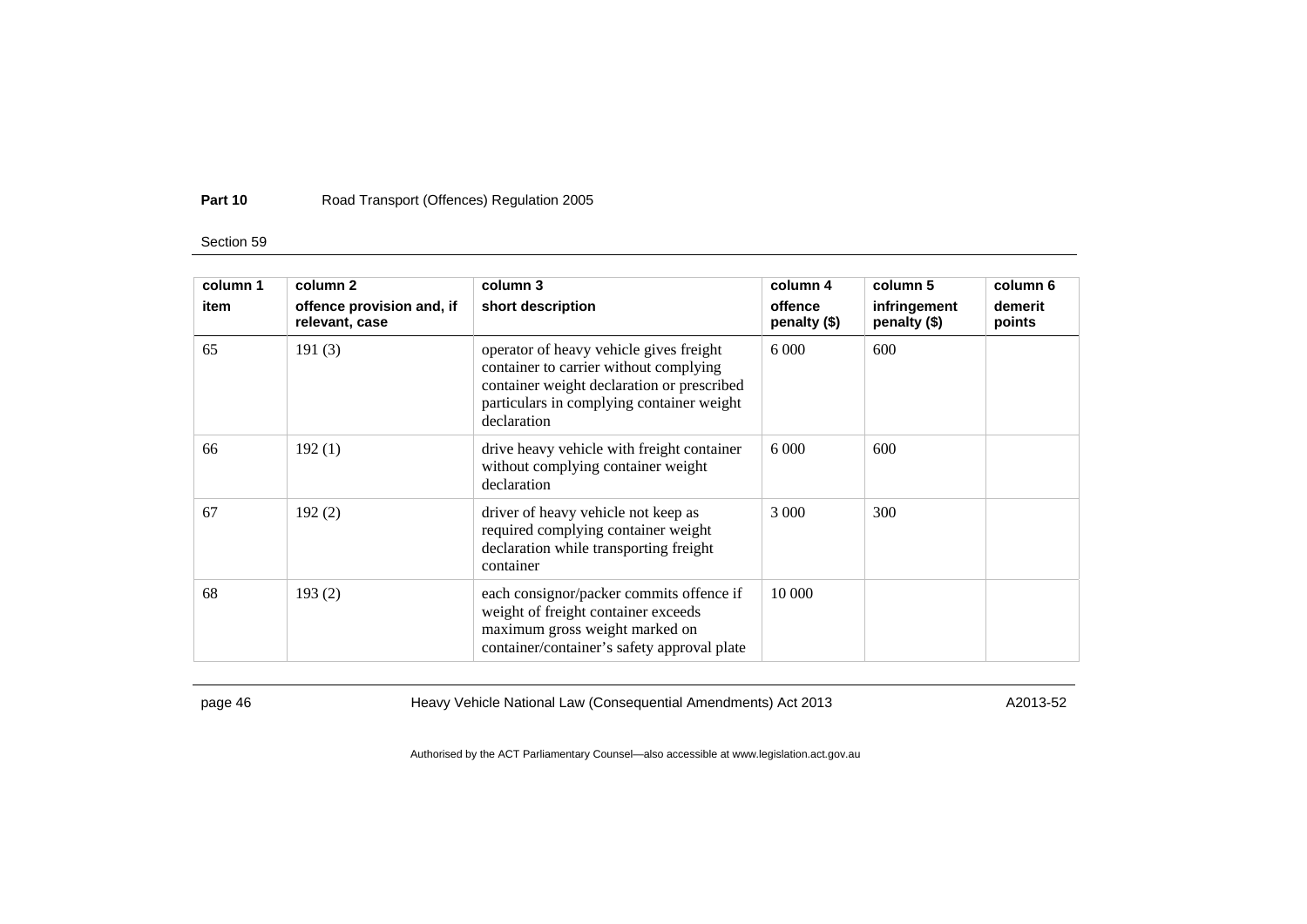Section 59

| column 1<br>item | column 2<br>offence provision and, if<br>relevant, case | column 3<br>short description                                                                                                                                           | column 4<br>offence<br>penalty (\$) | column 5<br>infringement<br>penalty (\$) | column 6<br>demerit<br>points |
|------------------|---------------------------------------------------------|-------------------------------------------------------------------------------------------------------------------------------------------------------------------------|-------------------------------------|------------------------------------------|-------------------------------|
| 69               | 194(1)                                                  | consignee of goods by act or omission<br>induces or rewards contravention of mass,<br>dimension or loading requirement                                                  | 10 000                              |                                          |                               |
| 70               | 488                                                     | authorised officer not return identity card<br>as required                                                                                                              | 3 0 0 0                             | 300                                      |                               |
| 71               | 513(4)                                                  | driver of heavy vehicle fail to comply with<br>authorised officer's direction to stop                                                                                   | 6 0 0 0                             | 600                                      |                               |
| 72               | 514(3)                                                  | driver of heavy vehicle fail to comply with<br>authorised officer's direction not to move<br>vehicle/interfere with vehicle or<br>equipment/interfere with vehicle load | 6.000                               | 600                                      |                               |
| 73               | 516(3)                                                  | driver/operator of heavy vehicle fail to<br>comply with authorised officer's direction<br>to move stationary/stopped vehicle                                            | 6 0 0 0                             | 600                                      |                               |

A2013-52 Heavy Vehicle National Law (Consequential Amendments) Act 2013 page 47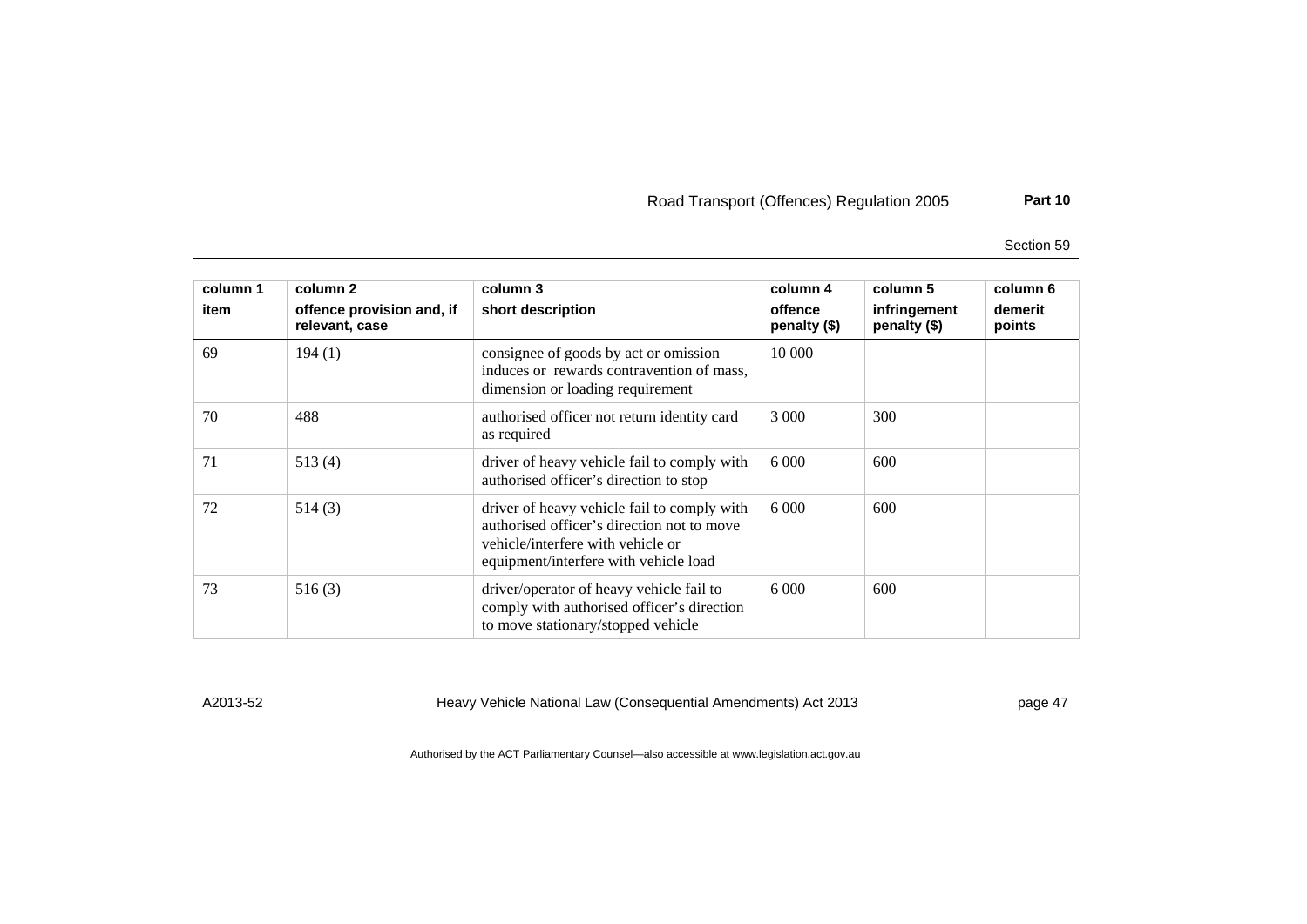## Section 59

| column 1<br>item | column 2<br>offence provision and, if<br>relevant, case | column 3<br>short description                                                                                                                              | column 4<br>offence<br>penalty (\$) | column 5<br>infringement<br>penalty (\$) | column 6<br>demerit<br>points |
|------------------|---------------------------------------------------------|------------------------------------------------------------------------------------------------------------------------------------------------------------|-------------------------------------|------------------------------------------|-------------------------------|
| 74               | 517(4)                                                  | driver/operator of heavy vehicle fail to<br>comply with authorised officer's direction<br>to move vehicle/or do anything else to<br>avoid harm/obstruction | 6000                                | 600                                      |                               |
| 75               | 522(5)                                                  | person in charge/registered operator/owner<br>of heavy vehicle not produce vehicle for<br>inspection as required by authorised<br>officer's notice         | 6000                                | 600                                      |                               |
| 76               | 524(5)                                                  |                                                                                                                                                            |                                     |                                          |                               |
| 76.1             | direction under<br>$\bullet$<br>s 524(2)                | driver of heavy vehicle fail to comply with<br>authorised officer's direction to vacate/not<br>occupy driver's seat or leave/not enter<br>vehicle          |                                     | 600                                      |                               |

page 48 **Heavy Vehicle National Law (Consequential Amendments) Act 2013** A2013-52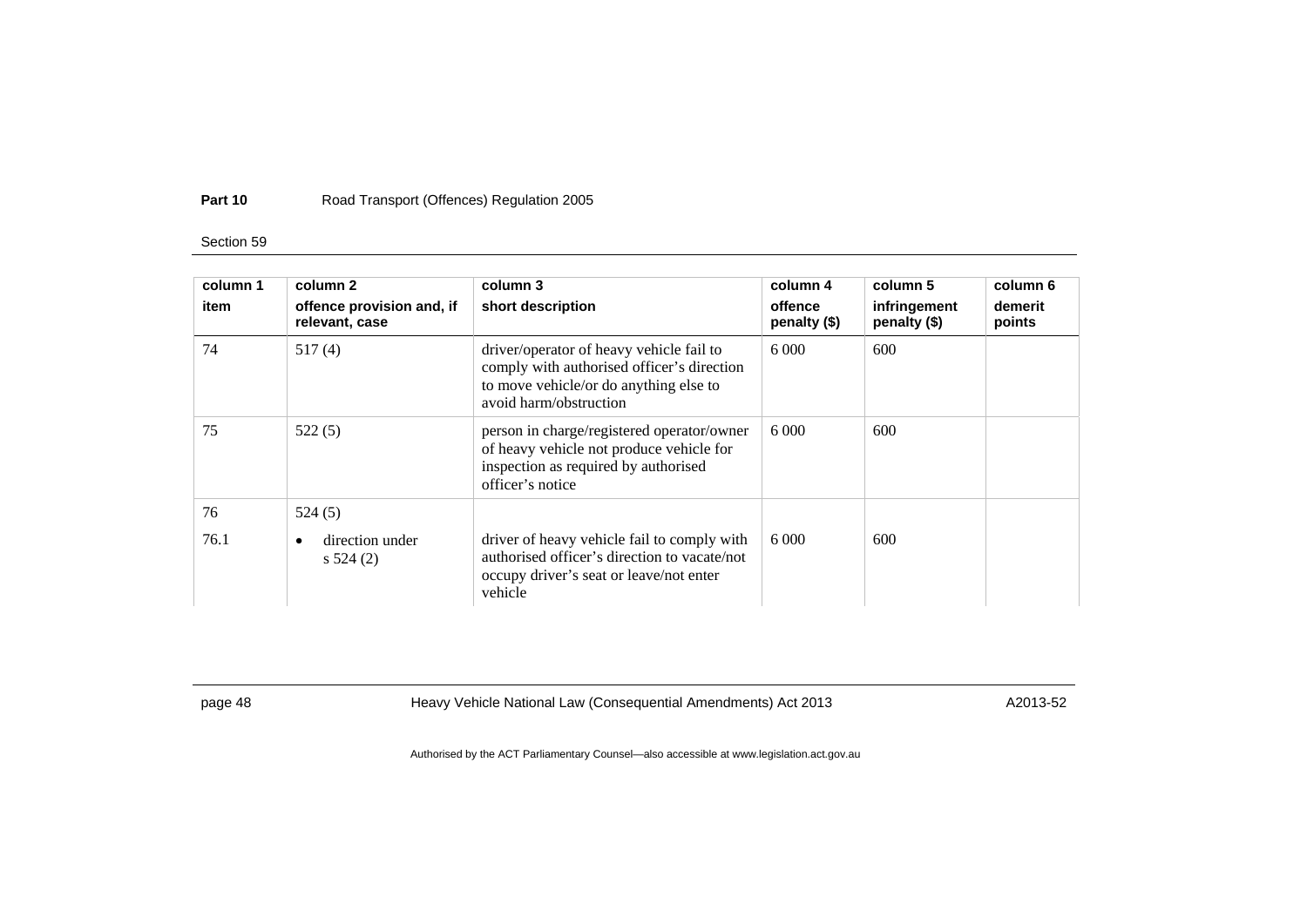Section 59

| column 1<br>item | column 2<br>offence provision and, if<br>relevant, case | column 3<br>short description                                                                                   | column 4<br>offence<br>penalty (\$) | column 5<br>infringement<br>penalty (\$) | column 6<br>demerit<br>points |
|------------------|---------------------------------------------------------|-----------------------------------------------------------------------------------------------------------------|-------------------------------------|------------------------------------------|-------------------------------|
| 76.2             | direction under<br>٠<br>s 524(3)                        | person accompanying driver fail to comply<br>with authorised officer's direction to leave/<br>not enter vehicle | 3 0 0 0                             | 300                                      |                               |
| 77               | 526(4)                                                  | driver of heavy vehicle not give defect<br>notice to operator as required                                       | 3 0 0 0                             | 300                                      |                               |
| 78               | 528(3)                                                  | remove/deface defective vehicle label<br>attached to heavy vehicle                                              | 3 000                               | 300                                      |                               |
| 79               | 529                                                     |                                                                                                                 |                                     |                                          |                               |
| 79.1             | minor defect<br>٠                                       | use/permit to be used heavy vehicle in<br>contravention of vehicle defect notice—<br>minor defect               | 3 0 0 0                             | 300                                      | $1$ (NS)                      |
| 79.2             | major defect<br>٠                                       | use/permit to be used heavy vehicle in<br>contravention of vehicle defect notice—<br>major defect               | 3 0 0 0                             | 300                                      | $3$ (NS)                      |

A2013-52 Heavy Vehicle National Law (Consequential Amendments) Act 2013 page 49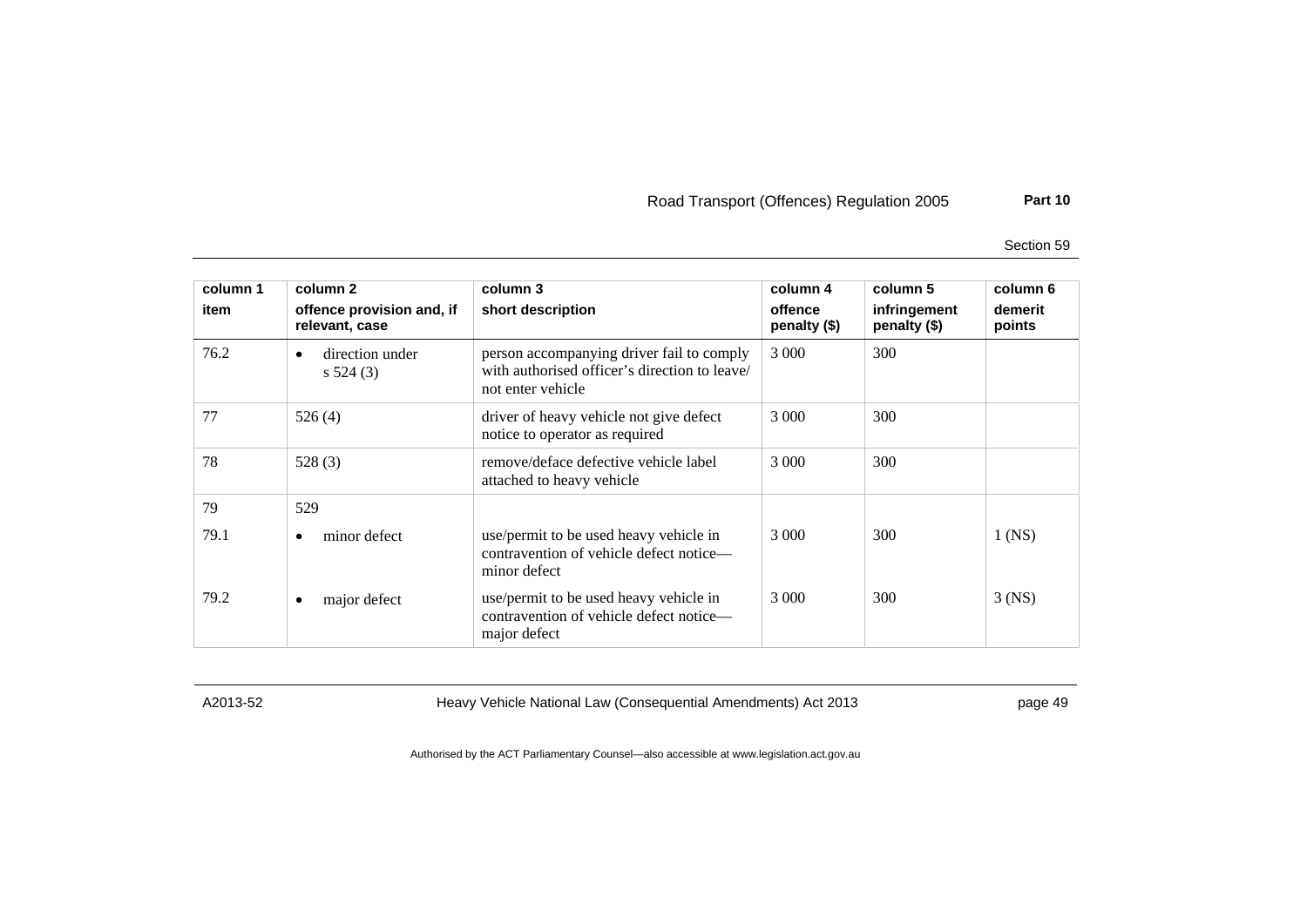## Section 59

| column 1 | column 2                                    | column 3                                                                                                                                                                                 | column 4                | column 5                     | column 6          |
|----------|---------------------------------------------|------------------------------------------------------------------------------------------------------------------------------------------------------------------------------------------|-------------------------|------------------------------|-------------------|
| item     | offence provision and, if<br>relevant, case | short description                                                                                                                                                                        | offence<br>penalty (\$) | infringement<br>penalty (\$) | demerit<br>points |
| 80       | 533 $(7)$                                   | driver/operator of heavy vehicle fail to<br>comply with authorised officer's direction<br>in relation to stated minor risk breach of<br>mass, dimension or loading requirements          | 10 000                  | 1 0 0 0                      |                   |
| 81       | 534(5)                                      | driver/operator of heavy vehicle fail to<br>comply with authorised officer's direction<br>in relation to stated substantial risk breach<br>of mass, dimension or loading<br>requirements | 10 000                  | 1 0 0 0                      |                   |
| 82       | 535(5)                                      | driver/operator of heavy vehicle fail to<br>comply with authorised officer's direction<br>in relation to stated severe risk breach of<br>mass, dimension or loading requirements         | 10 000                  |                              |                   |
| 83       | 553 $(3)$                                   | fail to comply with authorised officer's<br>requirement to enable seizure of thing                                                                                                       | 10 000                  |                              |                   |

page 50 **Heavy Vehicle National Law (Consequential Amendments) Act 2013** A2013-52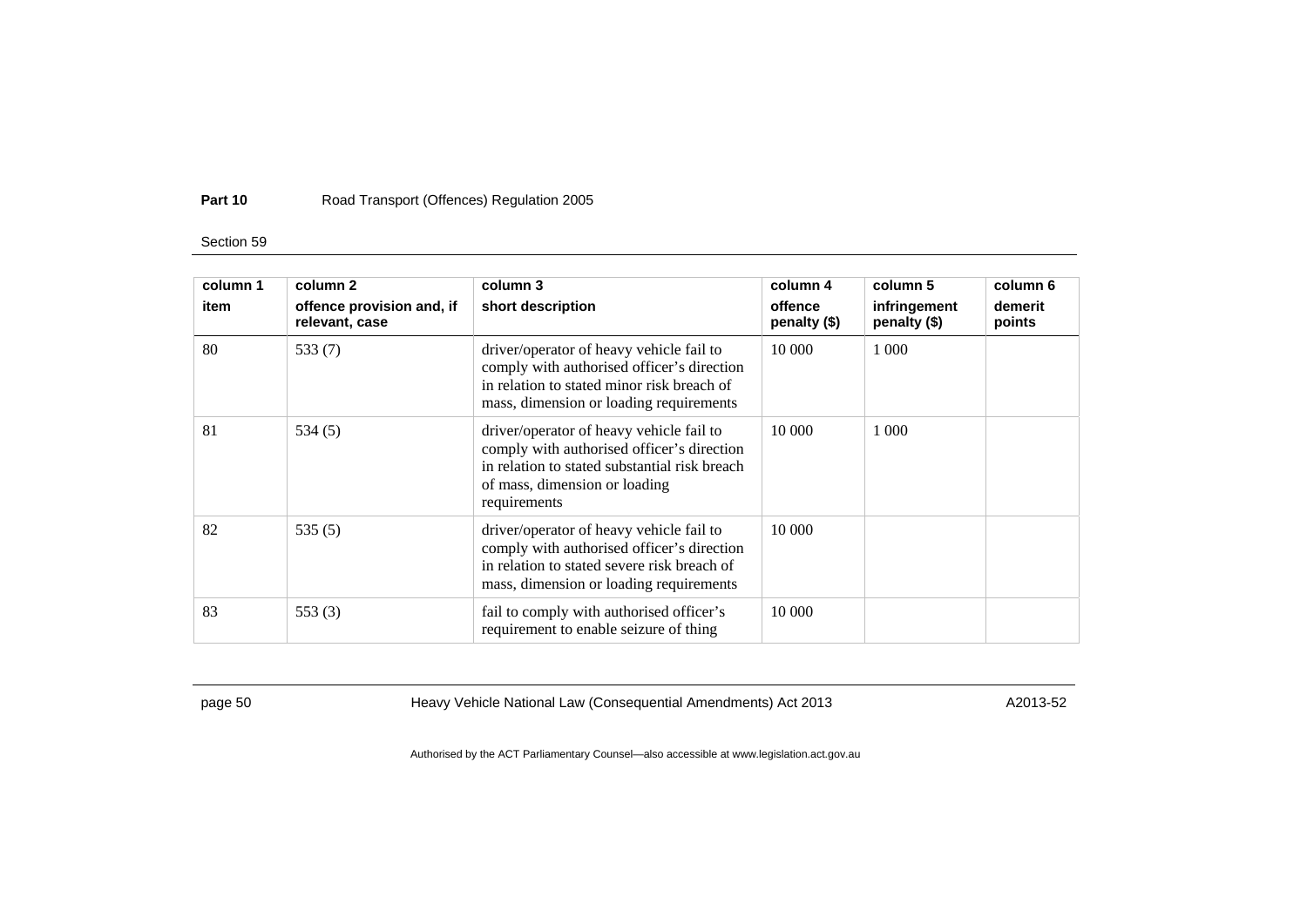Section 59

| column 1 | column 2                                    | column 3                                                                                                                 | column 4                | column 5                     | column 6          |
|----------|---------------------------------------------|--------------------------------------------------------------------------------------------------------------------------|-------------------------|------------------------------|-------------------|
| item     | offence provision and, if<br>relevant, case | short description                                                                                                        | offence<br>penalty (\$) | infringement<br>penalty (\$) | demerit<br>points |
| 84       | 558 $(1)$                                   | fail to comply with embargo notice                                                                                       | 10 000                  |                              |                   |
| 85       | 558 $(3)$                                   | not take reasonable steps to stop someone<br>else from contravening embargo notice                                       | 10 000                  |                              |                   |
| 86       | 559 $(3)$                                   | fail to comply with authorised officer's<br>requirement to seal/restrict access to/make<br>inoperable embargoed thing    | 10 000                  |                              |                   |
| 87       | 559 $(4)$                                   | tamper with restricted access/embargoed<br>thing without authorised officer's approval                                   | 10 000                  |                              |                   |
| 88       | 559 $(5)$                                   | enter restricted place/tamper with anything<br>used to restrict access to place without<br>authorised officer's approval | 10 000                  |                              |                   |
| 89       | 567 $(4)$                                   | not state/give evidence of<br>name/address/date of birth when required<br>by authorised officer                          | 3 0 0 0                 | 300                          |                   |

A2013-52 Heavy Vehicle National Law (Consequential Amendments) Act 2013 page 51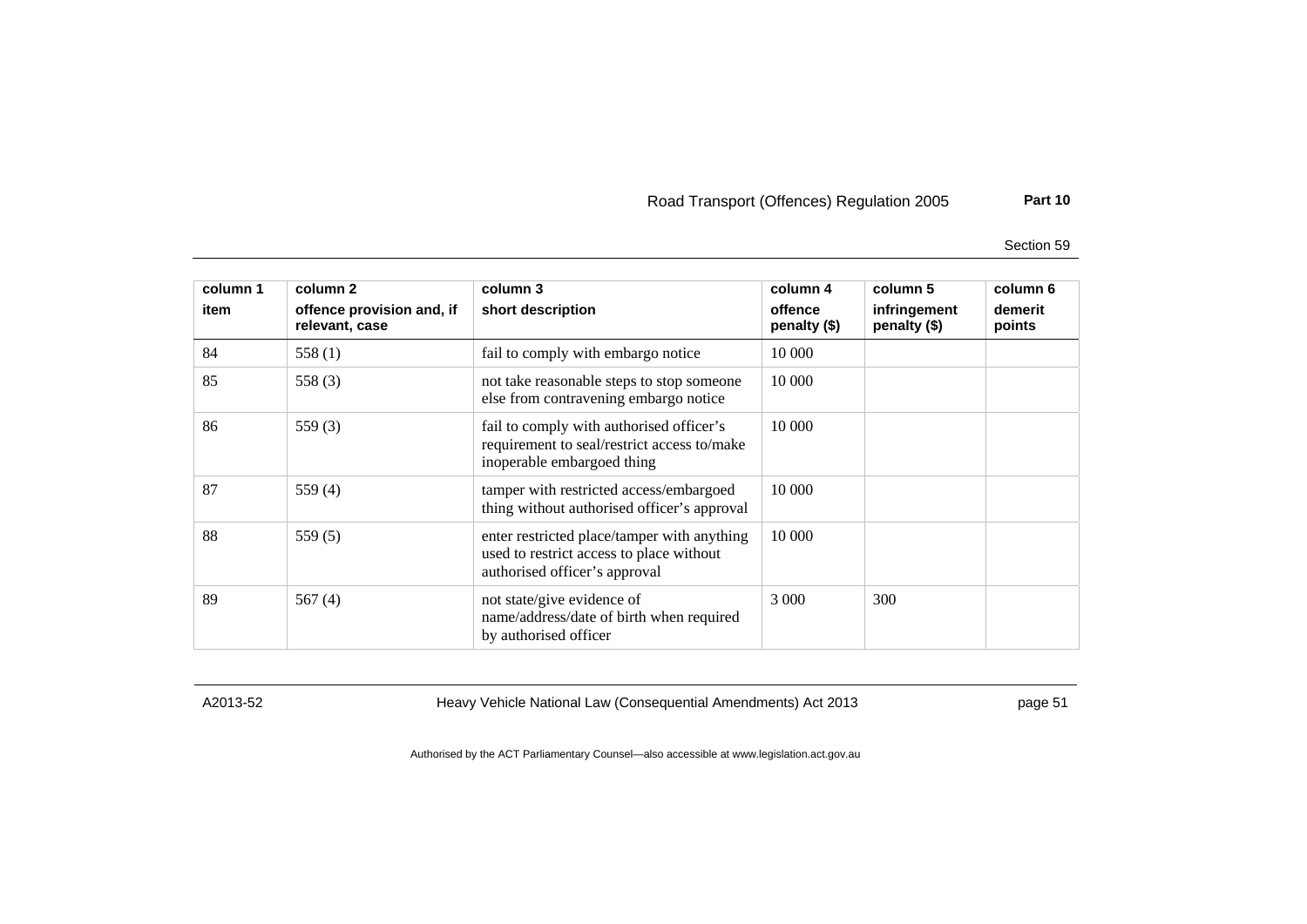## Section 59

| column 1<br>item | column 2<br>offence provision and, if<br>relevant, case | column 3<br>short description                                                                                             | column 4<br>offence<br>penalty (\$) | column 5<br>infringement<br>penalty (\$) | column 6<br>demerit<br>points |
|------------------|---------------------------------------------------------|---------------------------------------------------------------------------------------------------------------------------|-------------------------------------|------------------------------------------|-------------------------------|
| 90               | 567A                                                    | driver of heavy vehicle not give licence<br>when required by authorised officer                                           | 20pu                                | 135                                      |                               |
| 91               | 567B                                                    | responsible person/possessor not give<br>particulars of driver/written signed<br>statement required by authorised officer | 20pu                                | 203                                      |                               |

page 52 **Heavy Vehicle National Law (Consequential Amendments) Act 2013** A2013-52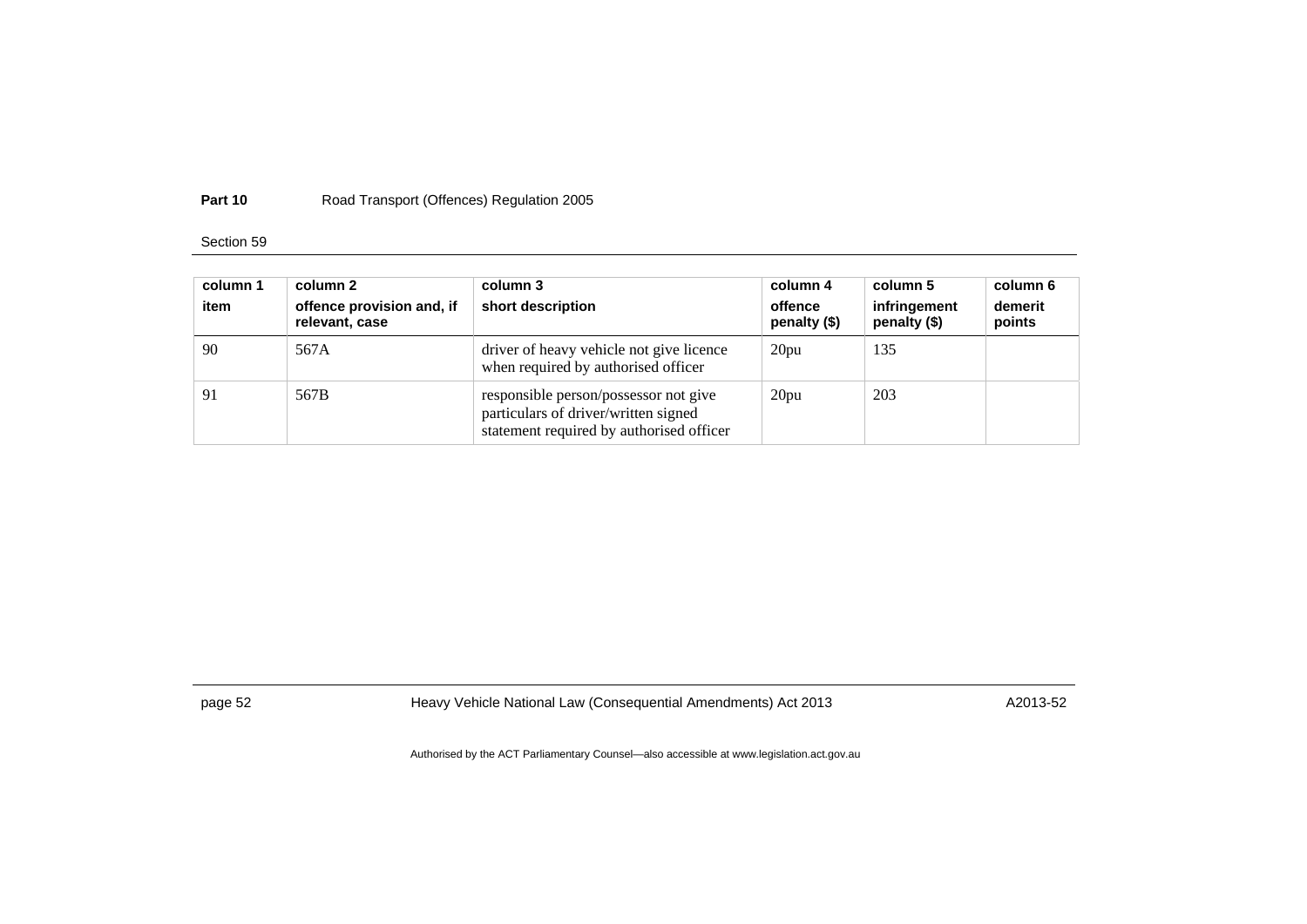Section 59

| column 1<br>item | column 2<br>offence provision and, if<br>relevant, case | column 3<br>short description                                                                                           | column 4<br>offence<br>penalty (\$)                                                                                                                                 | column 5<br>infringement<br>penalty (\$) | column 6<br>demerit<br>points |
|------------------|---------------------------------------------------------|-------------------------------------------------------------------------------------------------------------------------|---------------------------------------------------------------------------------------------------------------------------------------------------------------------|------------------------------------------|-------------------------------|
| 92               | 568 $(3)$                                               | driver of heavy vehicle not give<br>document/device/other thing when required<br>by authorised officer                  | an amount<br>equal to<br>amount of<br>maximum<br>penalty for<br>offence of<br>failing to<br>keep<br>document/<br>device/other<br>thing in<br>driver's<br>possession | 300                                      |                               |
| 93               | 568 $(7)$                                               | person responsible for keeping document<br>not certify copy or entry in document when<br>required by authorised officer | 3 0 0 0                                                                                                                                                             | 300                                      |                               |

A2013-52 Heavy Vehicle National Law (Consequential Amendments) Act 2013 page 53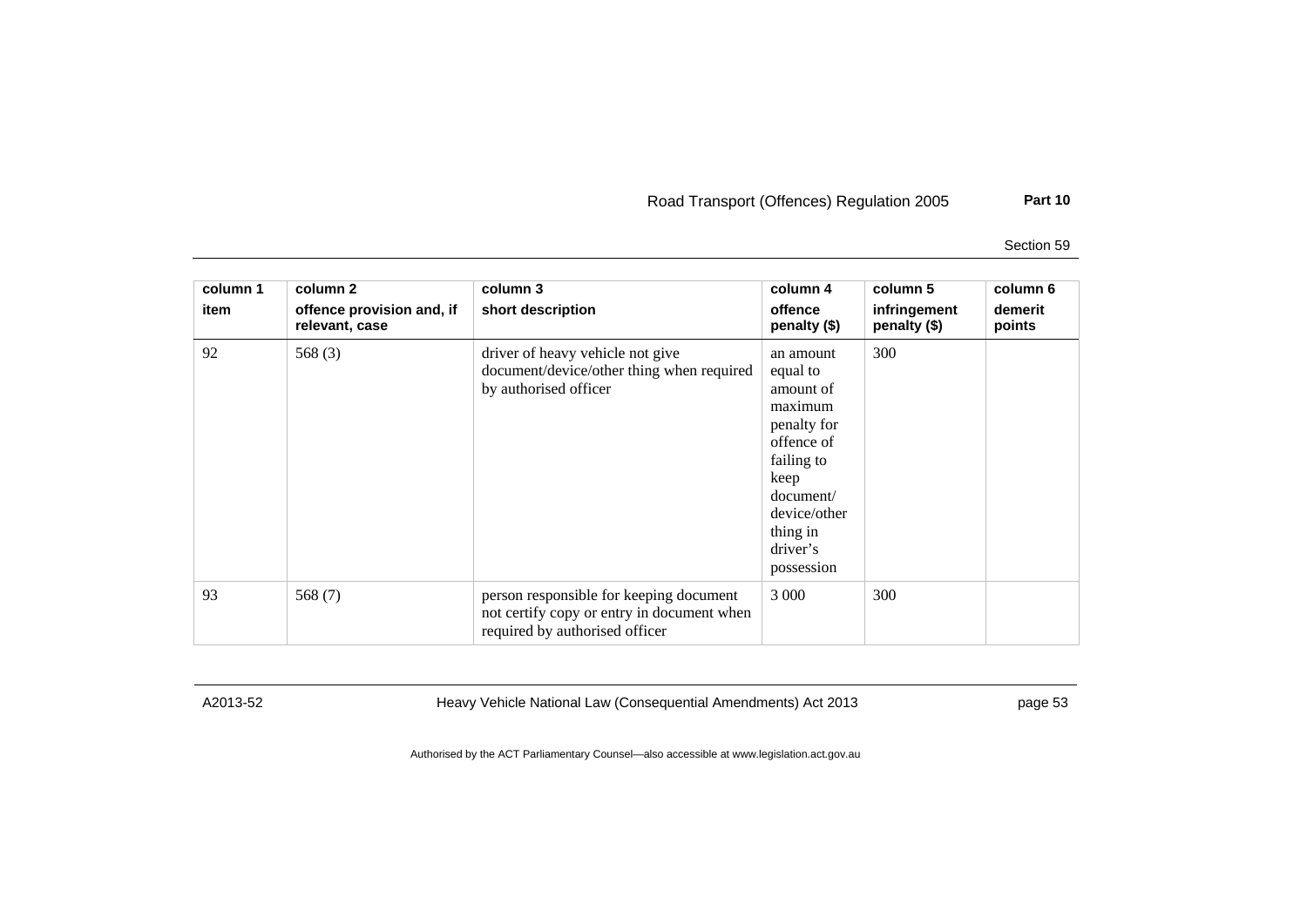## Section 59

| column 1<br>item | column 2<br>offence provision and, if<br>relevant, case | column 3<br>short description                                                                                                                    | column 4<br>offence<br>penalty (\$) | column 5<br>infringement<br>penalty (\$) | column 6<br>demerit<br>points |
|------------------|---------------------------------------------------------|--------------------------------------------------------------------------------------------------------------------------------------------------|-------------------------------------|------------------------------------------|-------------------------------|
| 94               | 569 $(2)$                                               | responsible person for heavy vehicle not<br>make available or produce stated document<br>for inspection when required by authorised<br>officer   | 6000                                | 600                                      |                               |
| 95               | 569 $(7)$                                               | person responsible for keeping document<br>not certify copy or entry in document when<br>required by authorised officer                          | 3 000                               | 300                                      |                               |
| 96               | 570 (3)                                                 | responsible person for heavy vehicle fail to<br>comply with authorised officer's<br>requirement to give stated<br>information/details to officer | 6.000                               |                                          |                               |
| 97               | 573(1)                                                  | fail to comply with improvement notice                                                                                                           | 10 000                              |                                          |                               |

page 54 **Heavy Vehicle National Law (Consequential Amendments) Act 2013** A2013-52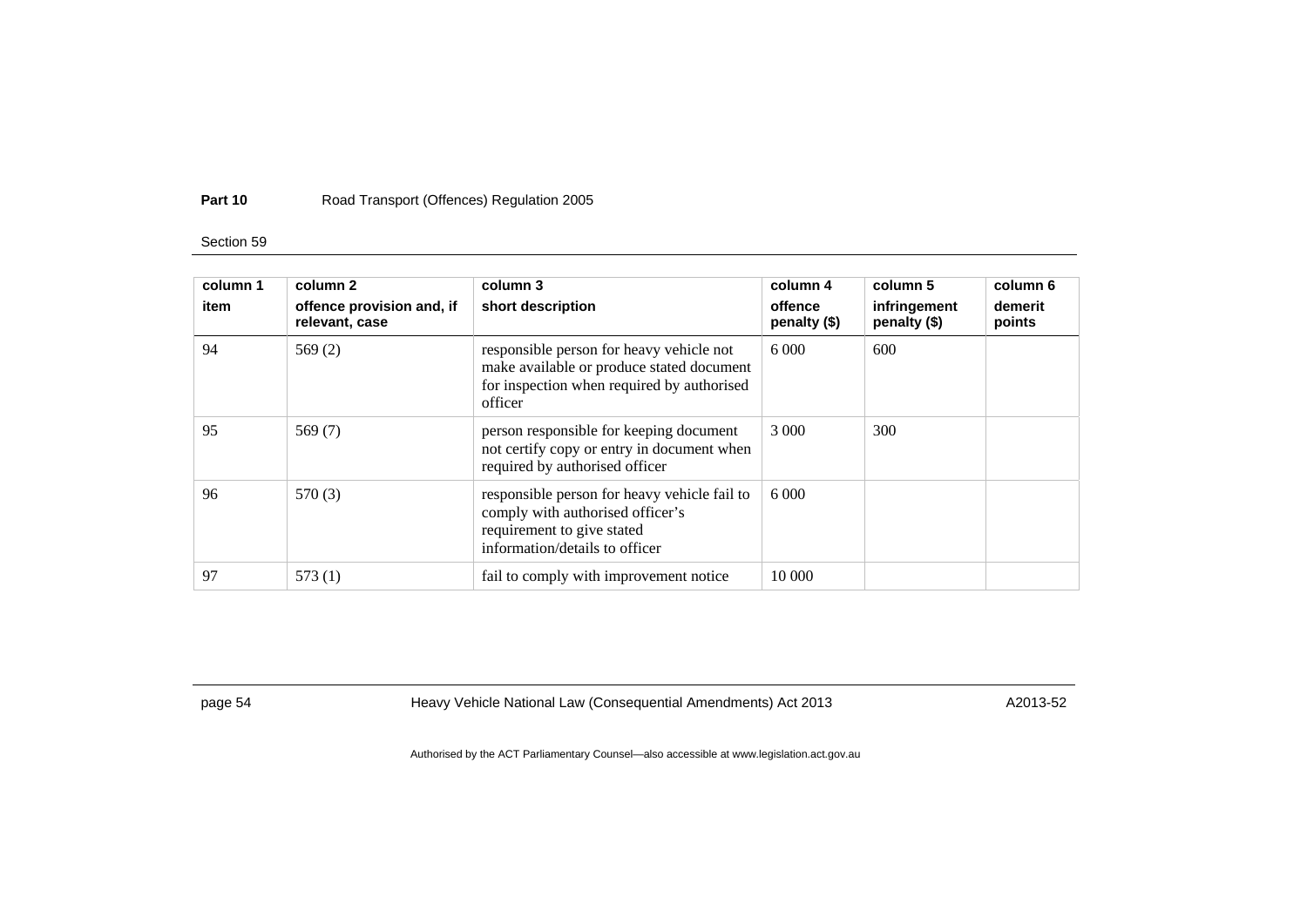Section 59

| column 1<br>item | column 2<br>offence provision and, if<br>relevant, case | column 3<br>short description                                                                                                                     | column 4<br>offence<br>penalty (\$) | column 5<br>infringement<br>penalty (\$) | column 6<br>demerit<br>points |
|------------------|---------------------------------------------------------|---------------------------------------------------------------------------------------------------------------------------------------------------|-------------------------------------|------------------------------------------|-------------------------------|
| 98               | 577(4)                                                  | occupier or person at place/driver of heavy<br>vehicle fail to comply with authorised<br>officer's requirement to give officer<br>reasonable help | 10 000                              |                                          |                               |
| 99               | 584(1)                                                  | obstruct authorised officer/helper/assistant<br>exercising power                                                                                  | 10 000                              |                                          |                               |
| 100              | 585                                                     | impersonate authorised officer                                                                                                                    | 10 000                              |                                          |                               |
| 101              | 604                                                     | fail to comply with supervisory<br>intervention order                                                                                             | 10 000                              |                                          |                               |
| 102              | 610                                                     | fail to comply with prohibition order                                                                                                             | 10 000                              |                                          |                               |
| 103              | 697(3)                                                  | make improper use of position/information<br>because of exercise of functions under<br>Heavy Vehicle National Law (ACT)                           | 10 000                              |                                          |                               |

A2013-52 Heavy Vehicle National Law (Consequential Amendments) Act 2013 page 55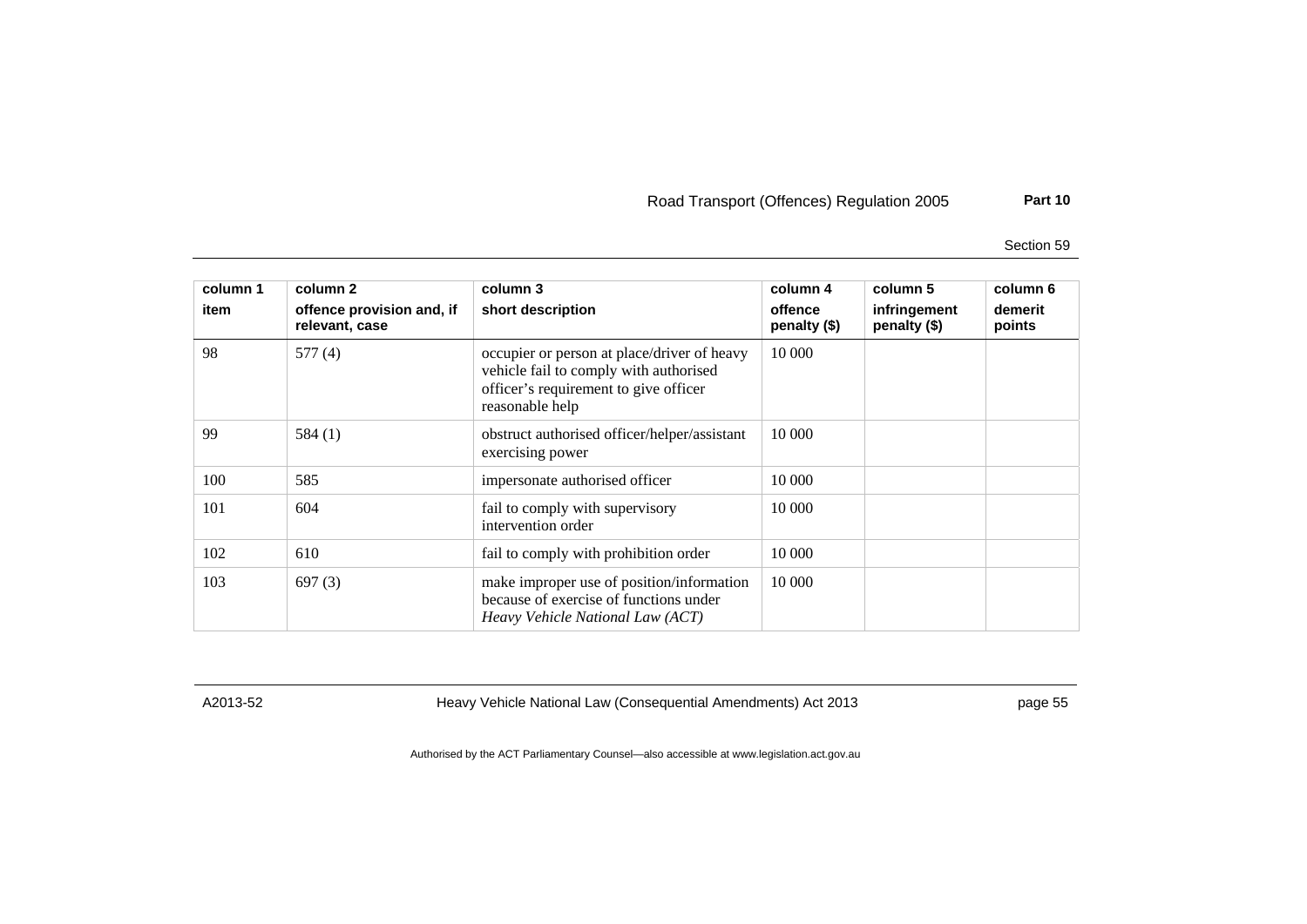## Section 59

| column 1<br>item | column 2<br>offence provision and, if<br>relevant, case | column 3<br>short description                                                                                                                                                        | column 4<br>offence<br>penalty (\$) | column 5<br>infringement<br>penalty (\$) | column 6<br>demerit<br>points |
|------------------|---------------------------------------------------------|--------------------------------------------------------------------------------------------------------------------------------------------------------------------------------------|-------------------------------------|------------------------------------------|-------------------------------|
| 104              | 699(1)                                                  | employer dismisses/prejudices employee<br>for giving information/making complaint<br>about contravention of Heavy Vehicle<br>National Law (ACT)                                      | 10 000                              |                                          |                               |
| 105              | 699(2)                                                  | employer not offer employment/treat<br>prospective employee less favourably for<br>giving information/making complaint<br>about contravention of Heavy Vehicle<br>National Law (ACT) | 10 000                              |                                          |                               |
| 106              | 700(4)                                                  | employer not comply with court order for<br>reinstatement of employee or employment<br>of prospective employee                                                                       | 10 000                              |                                          |                               |
| 107              | 701(1)                                                  | knowingly make false/misleading<br>statement to official                                                                                                                             | 10 000                              |                                          |                               |

page 56 **heavy Vehicle National Law (Consequential Amendments) Act 2013** A2013-52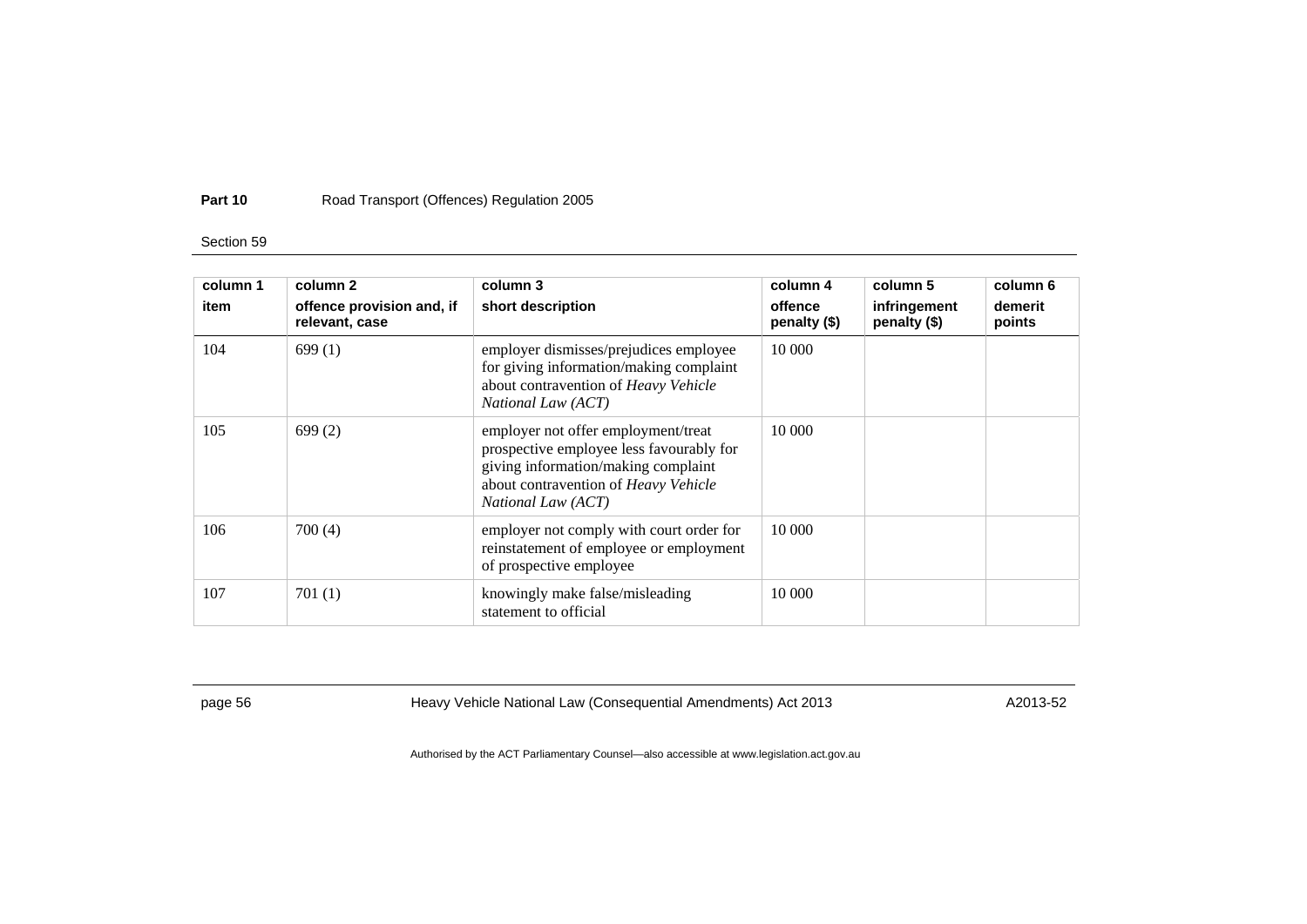Section 59

| column 1<br>item | column 2<br>offence provision and, if<br>relevant, case | column 3<br>short description                                                                                       | column 4<br>offence<br>penalty (\$) | column 5<br>infringement<br>penalty (\$) | column 6<br>demerit<br>points |
|------------------|---------------------------------------------------------|---------------------------------------------------------------------------------------------------------------------|-------------------------------------|------------------------------------------|-------------------------------|
| 108              | 701(2)                                                  | recklessly make false/misleading statement<br>to official                                                           | 8 0 0 0                             |                                          |                               |
| 109              | 702(1)                                                  | knowingly give official document<br>containing false/misleading information                                         | 10 000                              |                                          |                               |
| 110              | 702(3)                                                  | recklessly give official document<br>containing false/misleading information                                        | 8 0 0 0                             |                                          |                               |
| 111              | 703(1)                                                  | responsible person for heavy vehicle<br>knowingly gives another responsible<br>person false/misleading information  | 10 000                              |                                          |                               |
| 112              | 703(2)                                                  | responsible person for heavy vehicle<br>recklessly gives another responsible person<br>false/misleading information | 8 0 0 0                             |                                          |                               |
| 113              | 704(1)                                                  | falsely represent heavy vehicle authority<br>granted/operating under heavy vehicle<br>authority                     | 10 000                              |                                          |                               |

A2013-52 Heavy Vehicle National Law (Consequential Amendments) Act 2013 page 57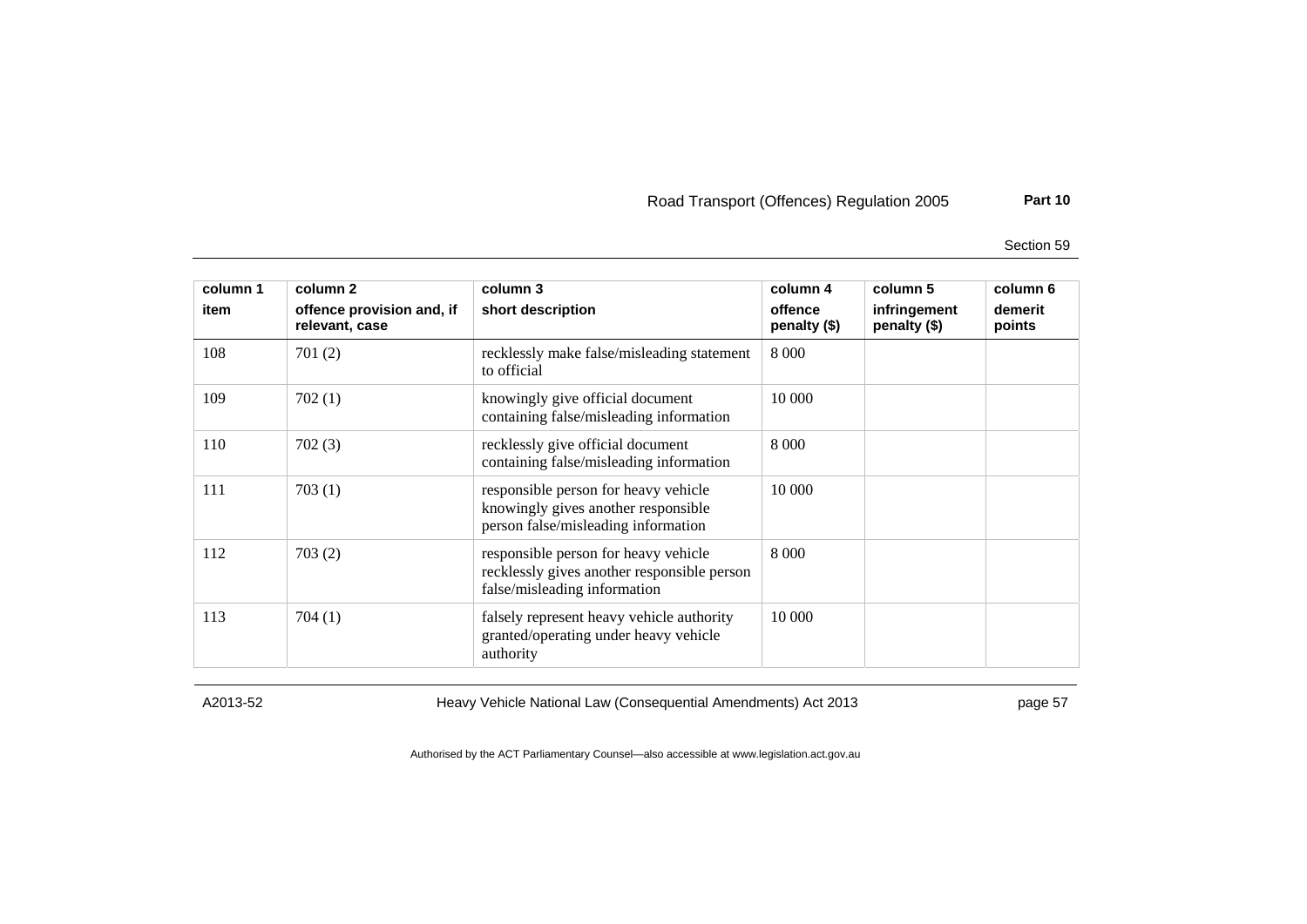## Section 59

| column 1<br>item | column 2<br>offence provision and, if<br>relevant, case | column 3<br>short description                                                 | column 4<br>offence<br>penalty (\$) | column 5<br>infringement<br>penalty (\$) | column 6<br>demerit<br>points |
|------------------|---------------------------------------------------------|-------------------------------------------------------------------------------|-------------------------------------|------------------------------------------|-------------------------------|
| 114              | 704 (2)                                                 | represent operating under heavy vehicle<br>authority no longer in force       | 10 000                              |                                          |                               |
| 115              | 704(3)                                                  | possess document that falsely purports to<br>be accreditation certificate etc | 10 000                              |                                          |                               |
| 116              | 728(1)                                                  | disclose protected information                                                | 20 000                              |                                          |                               |
| 117              | 729(1)                                                  | use protected information other than for<br>authorised use                    | 20 000                              |                                          |                               |
| 118              | 729(3)                                                  | use disclosed protected information other<br>than for authorised use          | 20 000                              |                                          |                               |

page 58 heavy Vehicle National Law (Consequential Amendments) Act 2013 https://www.hazona.com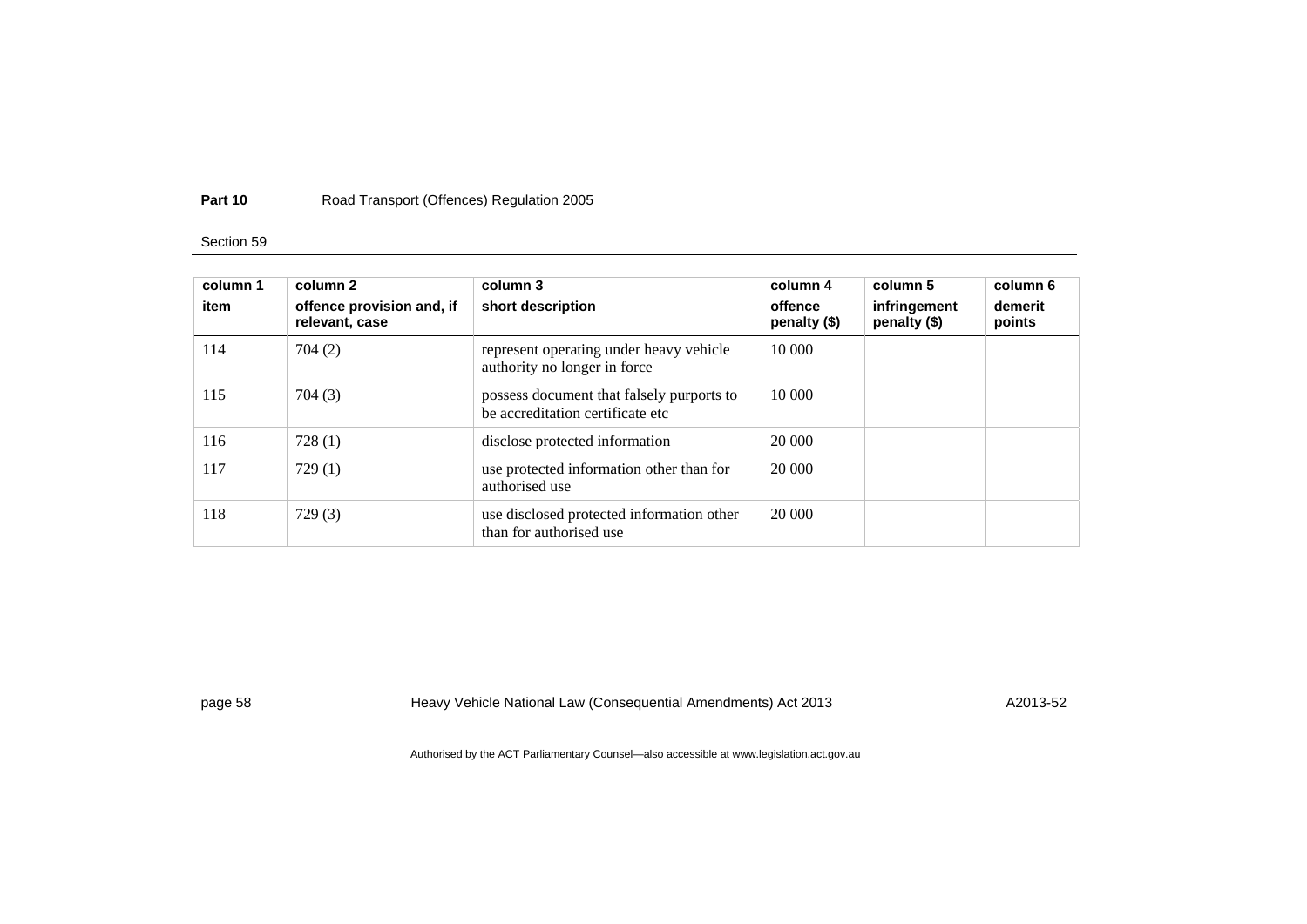|  |  |  | Road Transport (Offences) Regulation 2005 | Part 10 |
|--|--|--|-------------------------------------------|---------|
|--|--|--|-------------------------------------------|---------|

Section 59

# **Part 1.2B Heavy Vehicle (Mass, Dimension and Loading) National Regulation**

| column 1<br>item | column 2<br>offence provision and, if<br>relevant, case | column 3<br>short description                                                                                           | column 4<br>offence<br>penalty $(\$)$ | column 5<br>infringement<br>penalty (\$) | column 6<br>demerit<br>points |
|------------------|---------------------------------------------------------|-------------------------------------------------------------------------------------------------------------------------|---------------------------------------|------------------------------------------|-------------------------------|
|                  | 11(1)                                                   | drive CML heavy vehicle under<br>concessional mass limit without relevant<br>accreditation label maintained as required | 3 0 0 0                               | 300                                      |                               |
|                  | 16(2)                                                   | use/permit to be used/HML heavy vehicle<br>in area/on route in contravention of<br>condition of HML declaration         | 3 0 0 0                               | 300                                      |                               |
|                  | 28                                                      | driver/operator of HML heavy vehicle<br>contravene condition of HML permit                                              | 3 0 0 0                               | 300                                      |                               |

A2013-52 Heavy Vehicle National Law (Consequential Amendments) Act 2013 page 59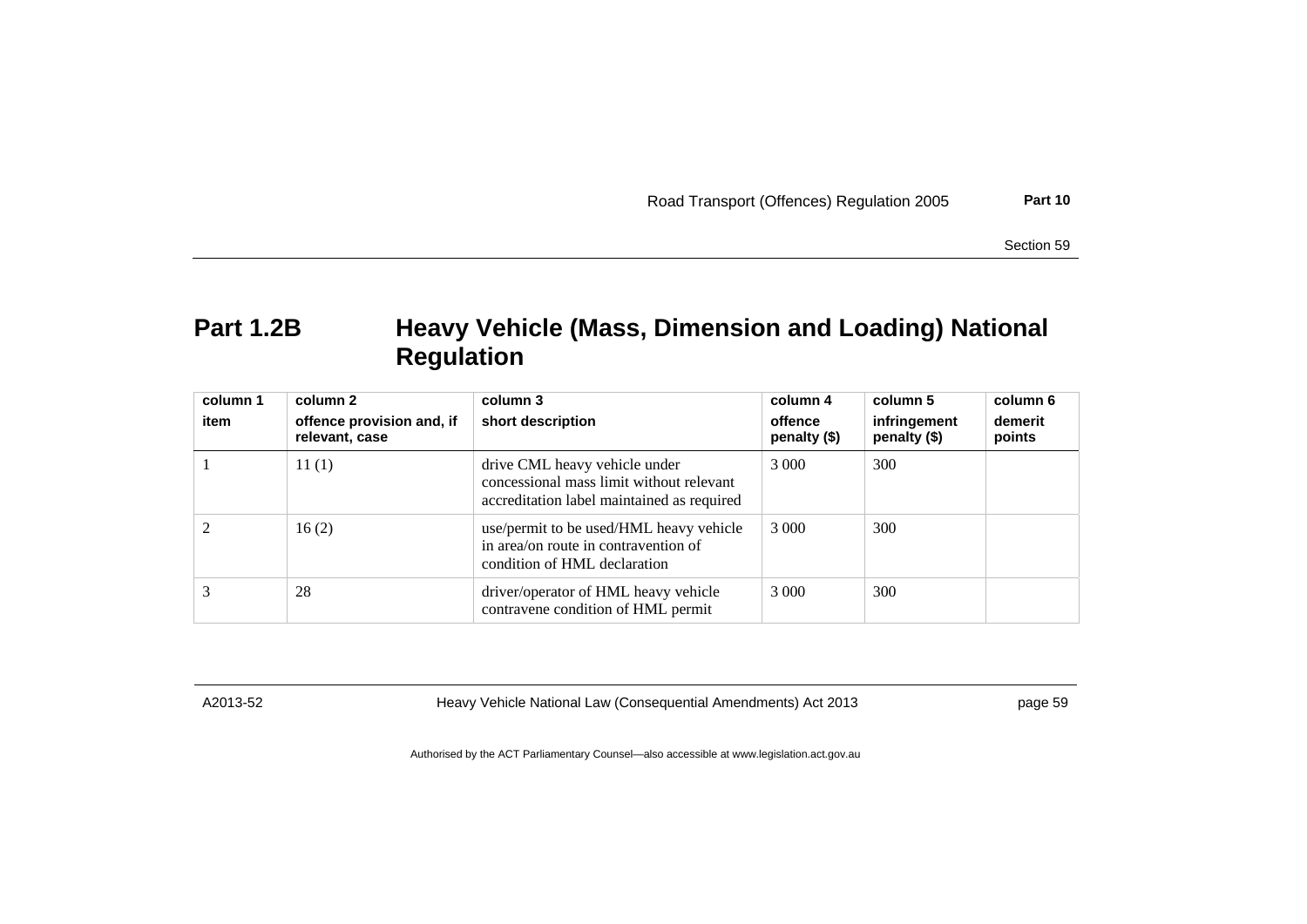## Section 59

| column 1<br>item | column 2<br>offence provision and, if<br>relevant, case | column 3<br>short description                                                                               | column 4<br>offence<br>penalty (\$) | column 5<br>infringement<br>penalty (\$) | column 6<br>demerit<br>points |
|------------------|---------------------------------------------------------|-------------------------------------------------------------------------------------------------------------|-------------------------------------|------------------------------------------|-------------------------------|
|                  | 34(2)                                                   | not return amended/cancelled HML permit<br>as required                                                      | 4 0 0 0                             | 400                                      |                               |
|                  | 35(1)                                                   | not apply for replacement for<br>defaced/destroyed/lost/stolen HML permit<br>as required                    | 4 0 0 0                             |                                          |                               |
| 6                | 36(2)                                                   | drive HML heavy vehicle under higher<br>mass limit without relevant accreditation<br>maintained as required | 3 000                               | 300                                      |                               |

page 60 **Heavy Vehicle National Law (Consequential Amendments) Act 2013** A2013-52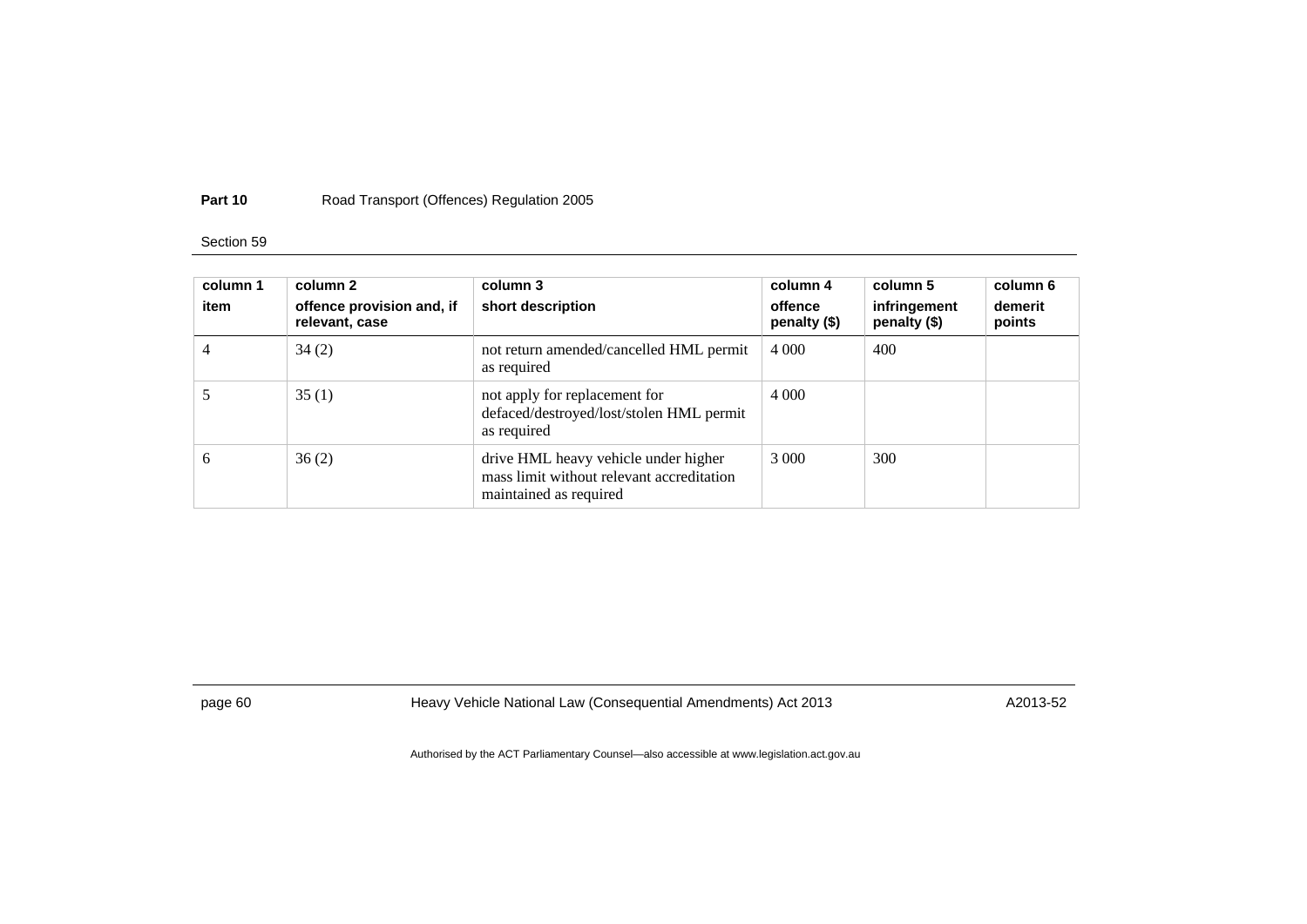Section 60

## **60 Schedule 1, parts 1.8A and 1.8B**

*omit* 

A2013-52

Heavy Vehicle National Law (Consequential Amendments) Act 2013

page 61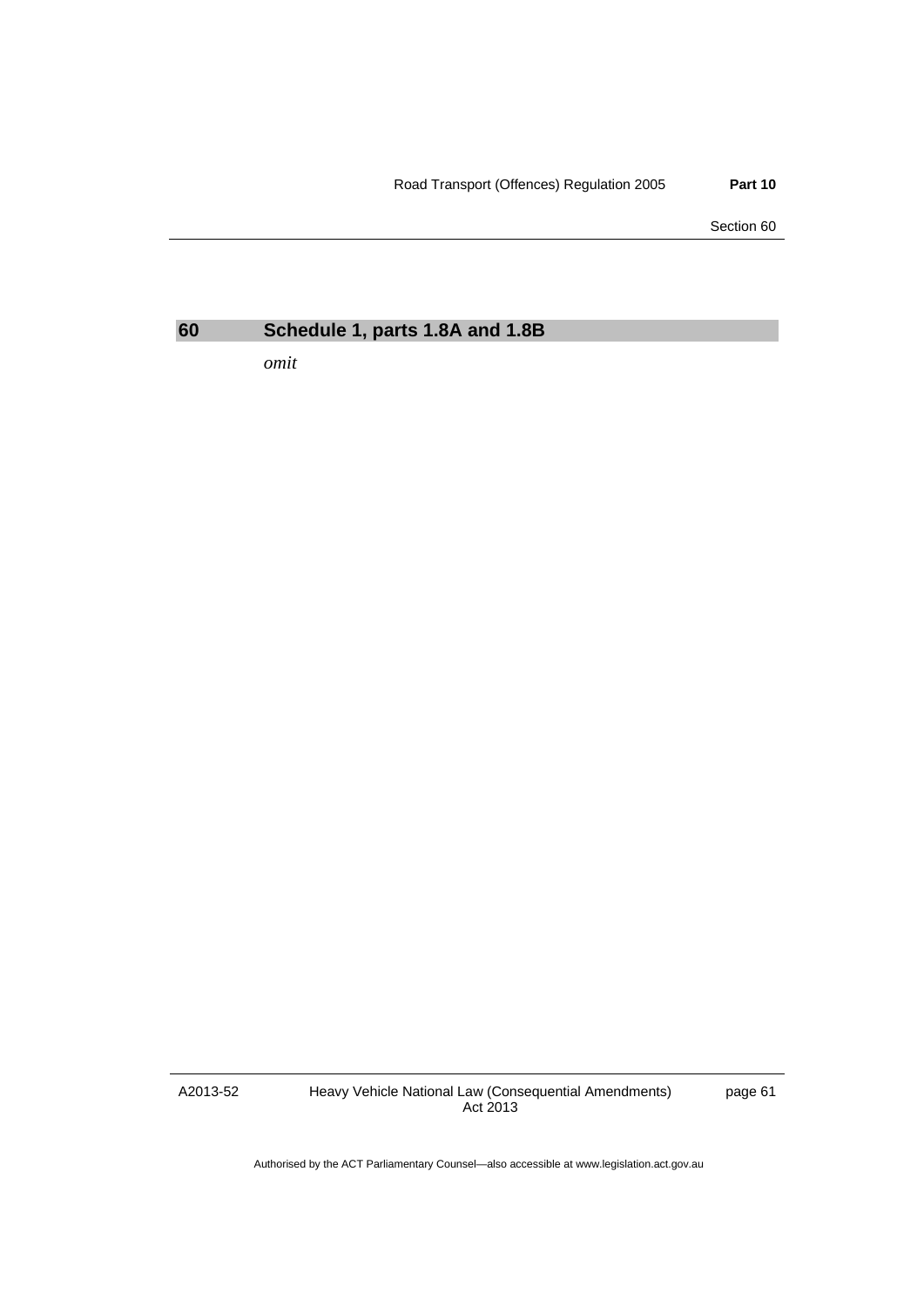Section 61

# **Part 11** Road Transport (Public **Passenger Services) Act 2001**

| 61 | <b>Name of Act</b><br>Section 1, note 2                                                                                                                                        |  |
|----|--------------------------------------------------------------------------------------------------------------------------------------------------------------------------------|--|
|    | omit<br>Road Transport (Mass, Dimensions and Loading) Act 2009<br>$\bullet$                                                                                                    |  |
| 62 | Section 1, note 3                                                                                                                                                              |  |
|    | substitute                                                                                                                                                                     |  |
|    | Other laws dealing with road transport include the <i>Dangerous Goods</i><br>Note 3<br>(Road Transport) Act 2009 and the Heavy Vehicle National Law (ACT).                     |  |
|    | A reference to an Act includes a reference to the statutory instruments<br>Note 4<br>made or in force under the Act, including any regulation (see<br>Legislation Act, s 104). |  |

page 62 Heavy Vehicle National Law (Consequential Amendments) Act 2013

A2013-52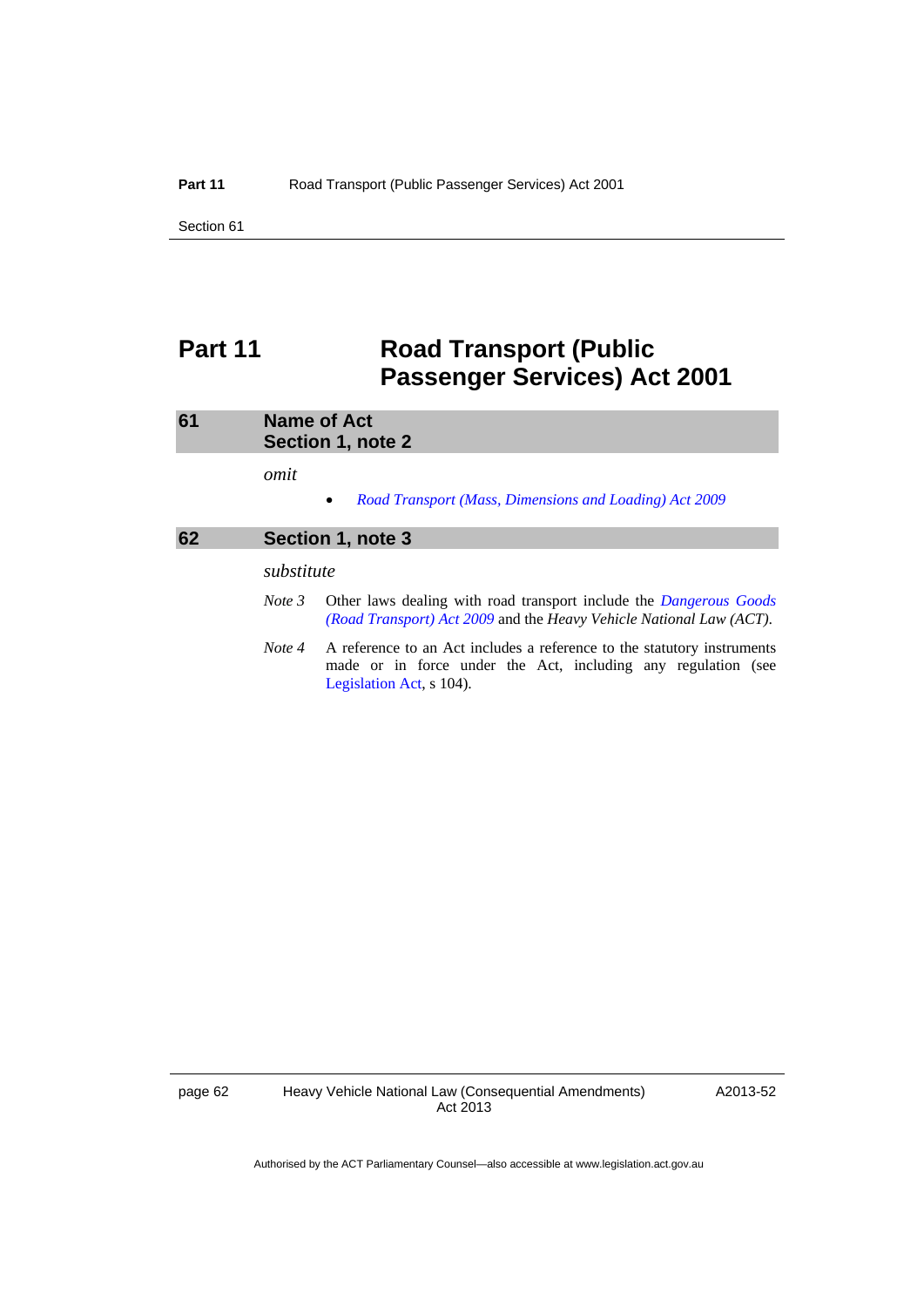## **Part 12** Road Transport (Safety and **Traffic Management) Act 1999**

| 63 |            | <b>Name of Act</b><br>Section 1, note 2                                                                                                                              |  |  |
|----|------------|----------------------------------------------------------------------------------------------------------------------------------------------------------------------|--|--|
|    | omit       | Road Transport (Mass, Dimensions and Loading) Act 2009<br>$\bullet$                                                                                                  |  |  |
| 64 |            | Section 1, note 3                                                                                                                                                    |  |  |
|    | substitute |                                                                                                                                                                      |  |  |
|    | Note 3     | Other laws dealing with road transport include the <i>Dangerous Goods</i><br>(Road Transport) Act 2009 and the Heavy Vehicle National Law (ACT).                     |  |  |
|    | Note 4     | A reference to an Act includes a reference to the statutory instruments<br>made or in force under the Act, including any regulation (see<br>Legislation Act, s 104). |  |  |

A2013-52

Heavy Vehicle National Law (Consequential Amendments) Act 2013

page 63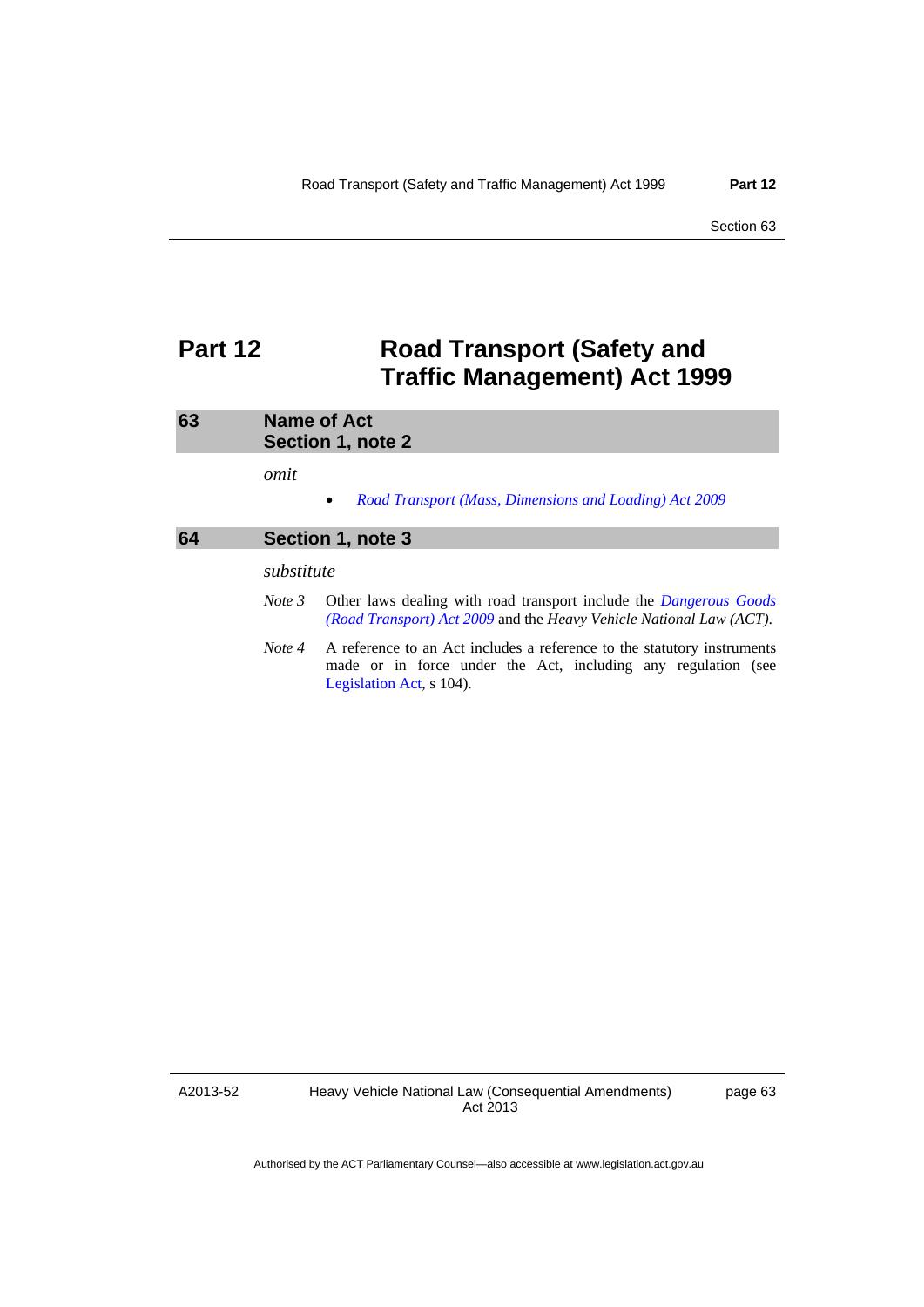Section 65

## **Part 13** Road Transport (Safety and **Traffic Management) Regulation 2000**

| 65 | General<br>Division 2.2.1 heading, note 3, table, item 8, column 3                                             |
|----|----------------------------------------------------------------------------------------------------------------|
|    | omit                                                                                                           |
|    | Road Transport (Mass, Dimensions and Loading) Act 2009                                                         |
|    | substitute                                                                                                     |
|    | Heavy Vehicle National Law (ACT)                                                                               |
| 66 | <b>ARR</b> dict-definitions for dictionary<br>Section 33 (1), definition of oversize vehicle,<br>paragraph (a) |

*substitute* 

(a) the *Heavy Vehicle National Law (ACT)*; or

A2013-52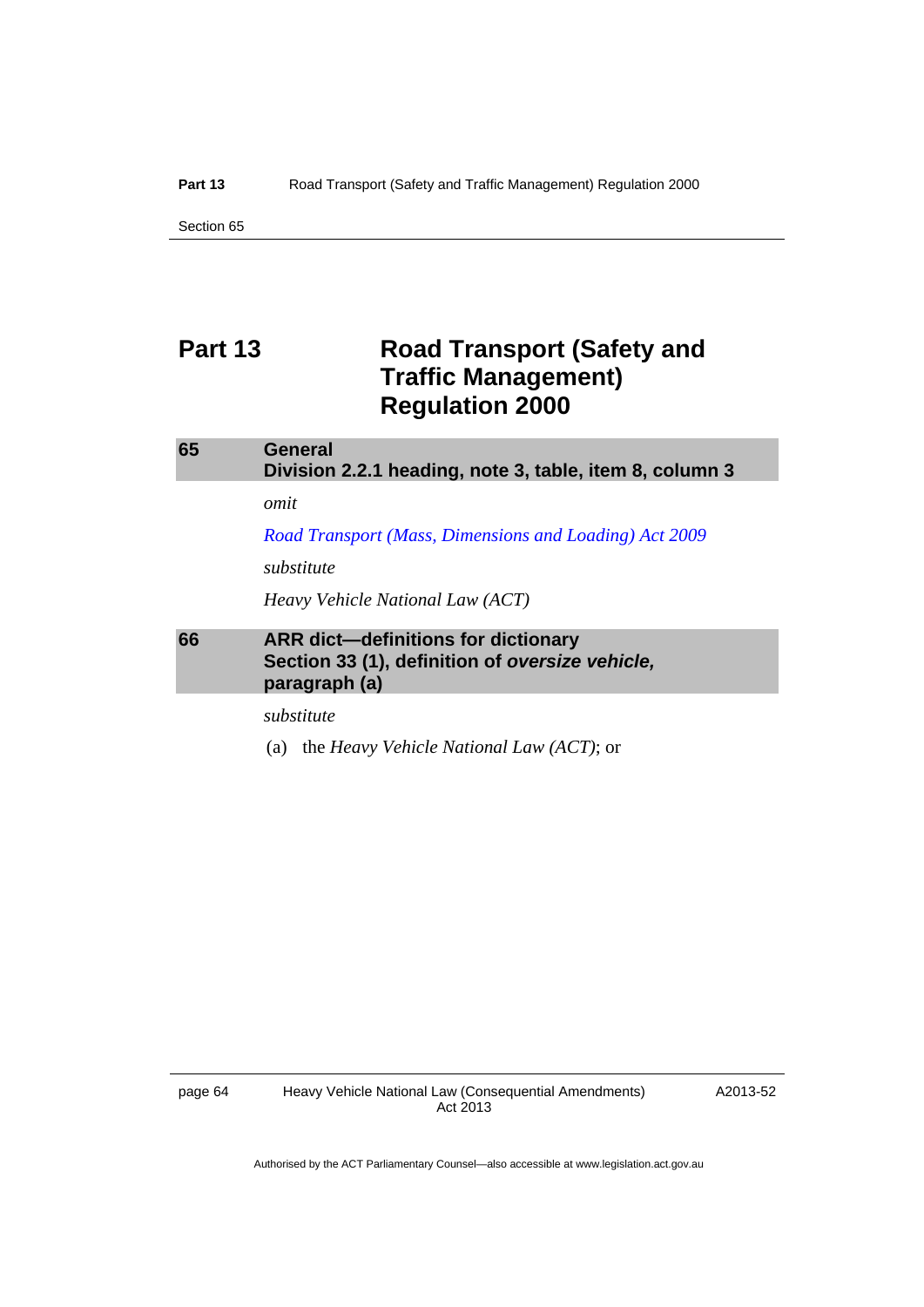## **Part 14 Road Transport (Third-Party Insurance) Act 2008**

| 67 |            | Name of Act<br>Section 1, note 2                                                                                                                                     |
|----|------------|----------------------------------------------------------------------------------------------------------------------------------------------------------------------|
|    | omit       | Road Transport (Mass, Dimensions and Loading) Act 2009<br>$\bullet$                                                                                                  |
| 68 |            | Section 1, note 3                                                                                                                                                    |
|    | substitute |                                                                                                                                                                      |
|    | Note 3     | Other laws dealing with road transport include the <i>Dangerous Goods</i><br>(Road Transport) Act 2009 and the Heavy Vehicle National Law (ACT).                     |
|    | Note 4     | A reference to an Act includes a reference to the statutory instruments<br>made or in force under the Act, including any regulation (see<br>Legislation Act, s 104). |

A2013-52

page 65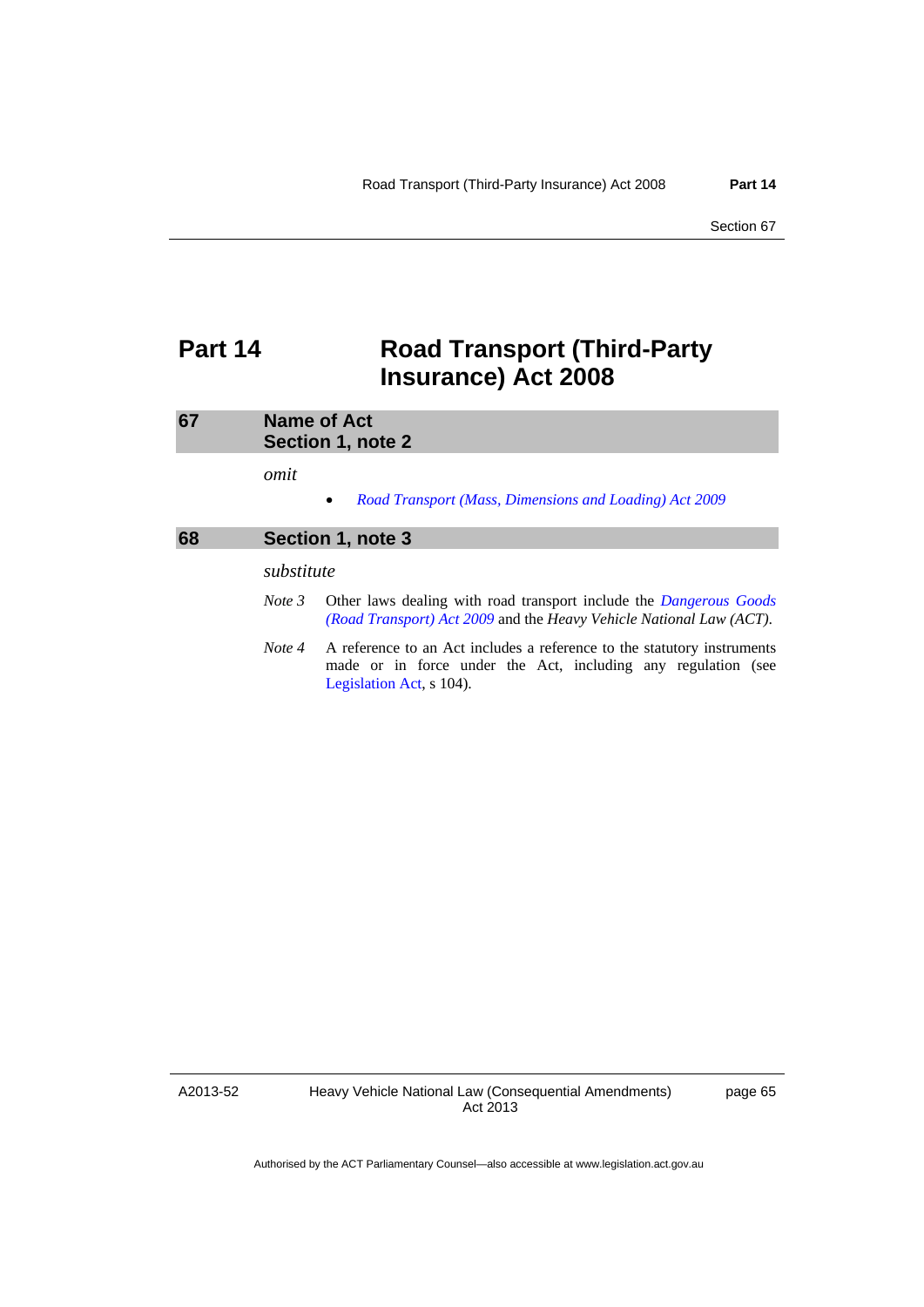Section 69

## **Part 15 Road Transport (Vehicle Registration) Act 1999**

| 69 | Name of Act<br>Section 1, note 2                                                                                                                                               |  |
|----|--------------------------------------------------------------------------------------------------------------------------------------------------------------------------------|--|
|    | omit                                                                                                                                                                           |  |
|    | Road Transport (Mass, Dimensions and Loading) Act 2009<br>٠                                                                                                                    |  |
| 70 | Section 1, note 3                                                                                                                                                              |  |
|    | substitute                                                                                                                                                                     |  |
|    | Other laws dealing with road transport include the <i>Dangerous Goods</i><br>Note 3<br>(Road Transport) Act 2009 and the Heavy Vehicle National Law (ACT).                     |  |
|    | Note 4<br>A reference to an Act includes a reference to the statutory instruments<br>made or in force under the Act, including any regulation (see<br>Legislation Act, s 104). |  |
| 71 | Dictionary, definition of vehicle standard                                                                                                                                     |  |
|    | substitute                                                                                                                                                                     |  |
|    | vehicle standard—                                                                                                                                                              |  |
|    | (a) includes a standard or other requirement relating to the                                                                                                                   |  |

- construction, design or equipment of a registrable vehicle; but
- (b) does not include a heavy vehicle standard within the meaning of the *Heavy Vehicle National Law (ACT)*.

A2013-52